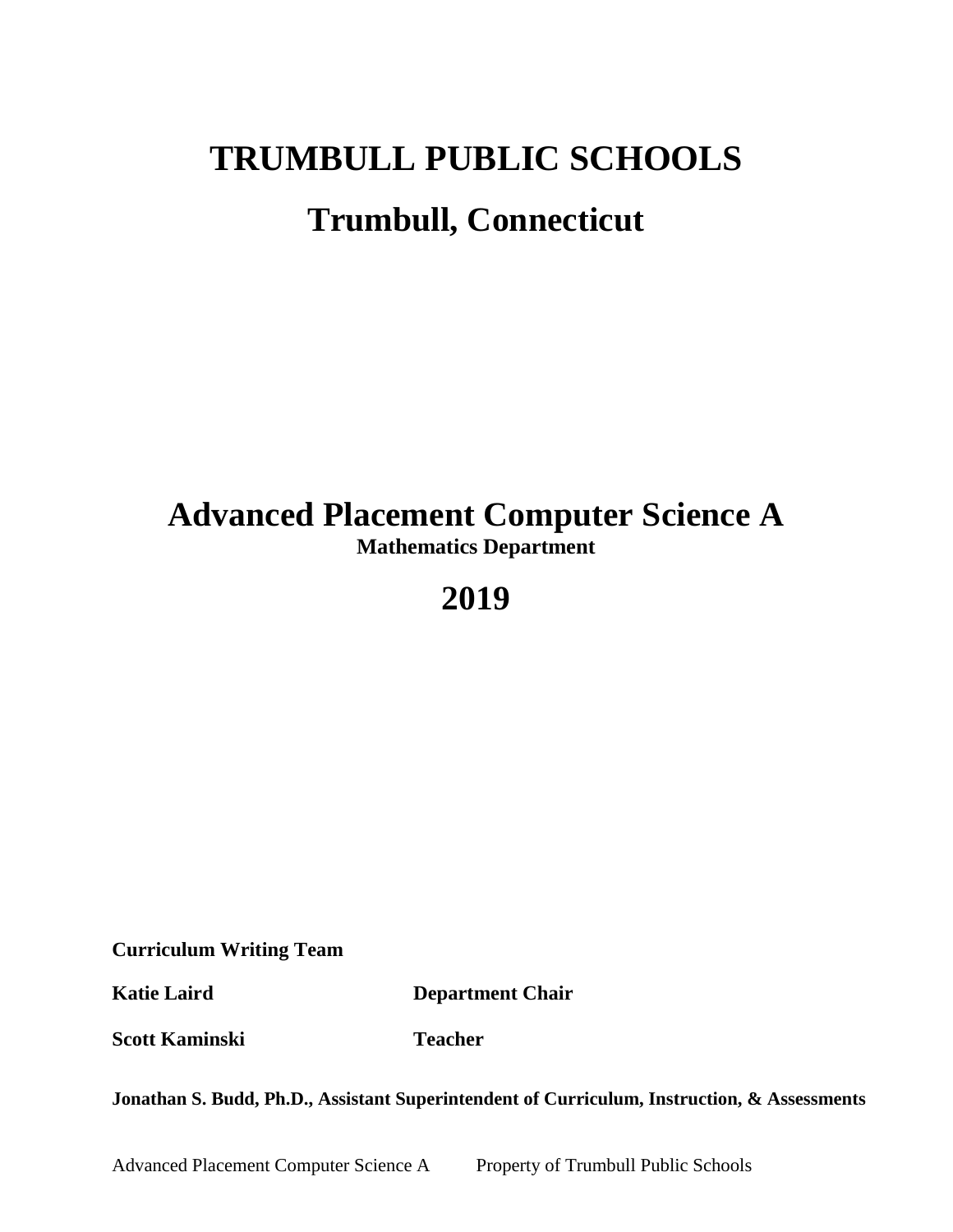## **AP Computer Science A Table of Contents**

| $\overline{2}$ |
|----------------|
| $\overline{2}$ |
| $\overline{2}$ |
| $\overline{2}$ |
| 3              |
| $\overline{4}$ |
|                |
|                |
|                |
|                |
|                |
|                |
|                |
|                |
|                |
|                |
|                |
|                |
|                |
| 50             |
| 50             |
| 50             |
| 50             |

The Trumbull Board of Education will continue to take Affirmative Action to ensure that no persons are discriminated against in any of its programs.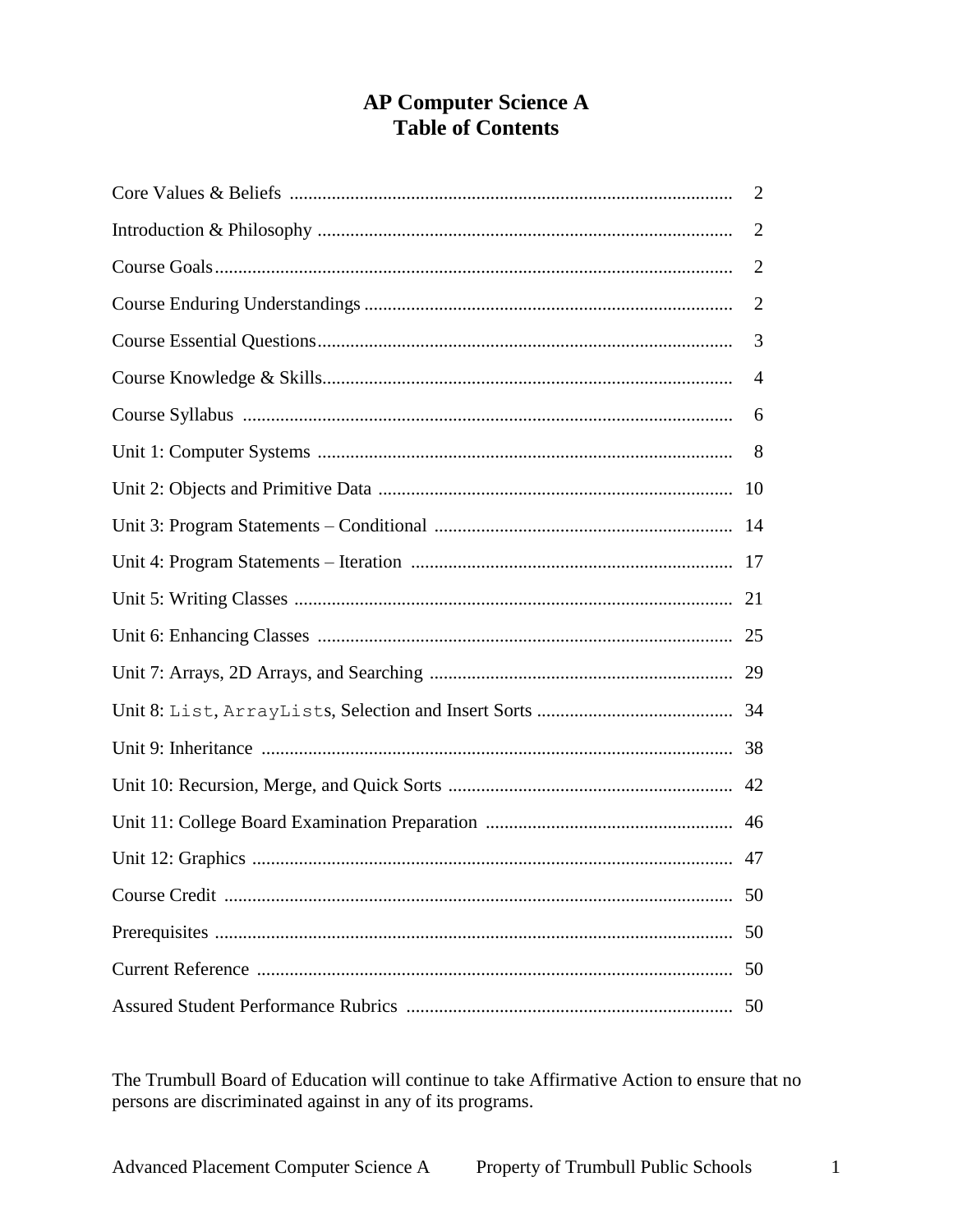## **CORE VALUES AND BELIEFS**

The Trumbull High School community engages in an environment conducive to learning which believes that all students will **read and write effectively**, therefore communicating in an articulate and coherent manner. All students will participate in activities **that present problemsolving through critical thinking**. Students will use technology as a tool applying it to decision making. We believe that by fostering self-confidence, self-directed and student-centered activities, we will promote **independent thinkers and learners**. We believe **ethical conduct** to be paramount in sustaining the welcoming school climate that we presently enjoy.

Approved 8/26/2011

## **INTRODUCTION & PHILOSOPHY**

AP Computer Science A (CSA) introduces students to computer science through programming. Fundamental topics in this course include the design of solutions to problems, the use of data structures to organize large sets of data, the development and implementation of algorithms to process data and discover new information, the analysis of potential solutions, and the ethical and social implications of computing systems. The course emphasizes object-oriented programming and design using the Java programming language.

The AP CSA course requires that potential solutions of problems be written in the Java programming language. In addition to precision of expression, Java supports important elements of problem solving, including object-orientation, abstraction, and encapsulation. The use of Java allows students to test potential solutions to problems by running programs. The Java programming language is extensive, with far more features than could be covered in a single introductory course. So, the AP CSA course and College Board Examination cover only a subset of Java.

## **COURSE GOALS**

AP Computer Science Principles satisfies three sets of goals:

- The Learning Objectives of the 2017 College Board Curriculum Framework for Advanced Placement Computer Science Principles;
- The Standards of the 2017 Computer Science Teachers' Association (CSTA); and
- The Standards of the 2016 International Society for Technology in Education Standards.

Each Unit presents the Goals appropriate for that Unit.

## **COURSE ENDURING UNDERSTANDINGS**

Students will understand that . . .

• the goal of designing a piece of software (a computer program) is to correctly solve the given problem. At the same time, this goal should encompass specifying and designing a program that is understandable, can be adapted to changing circumstances, and has the potential to be reused in whole or in part. The design process needs to be based on a thorough understanding of the problem to be solved.

Advanced Placement Computer Science A Property of Trumbull Public Schools 2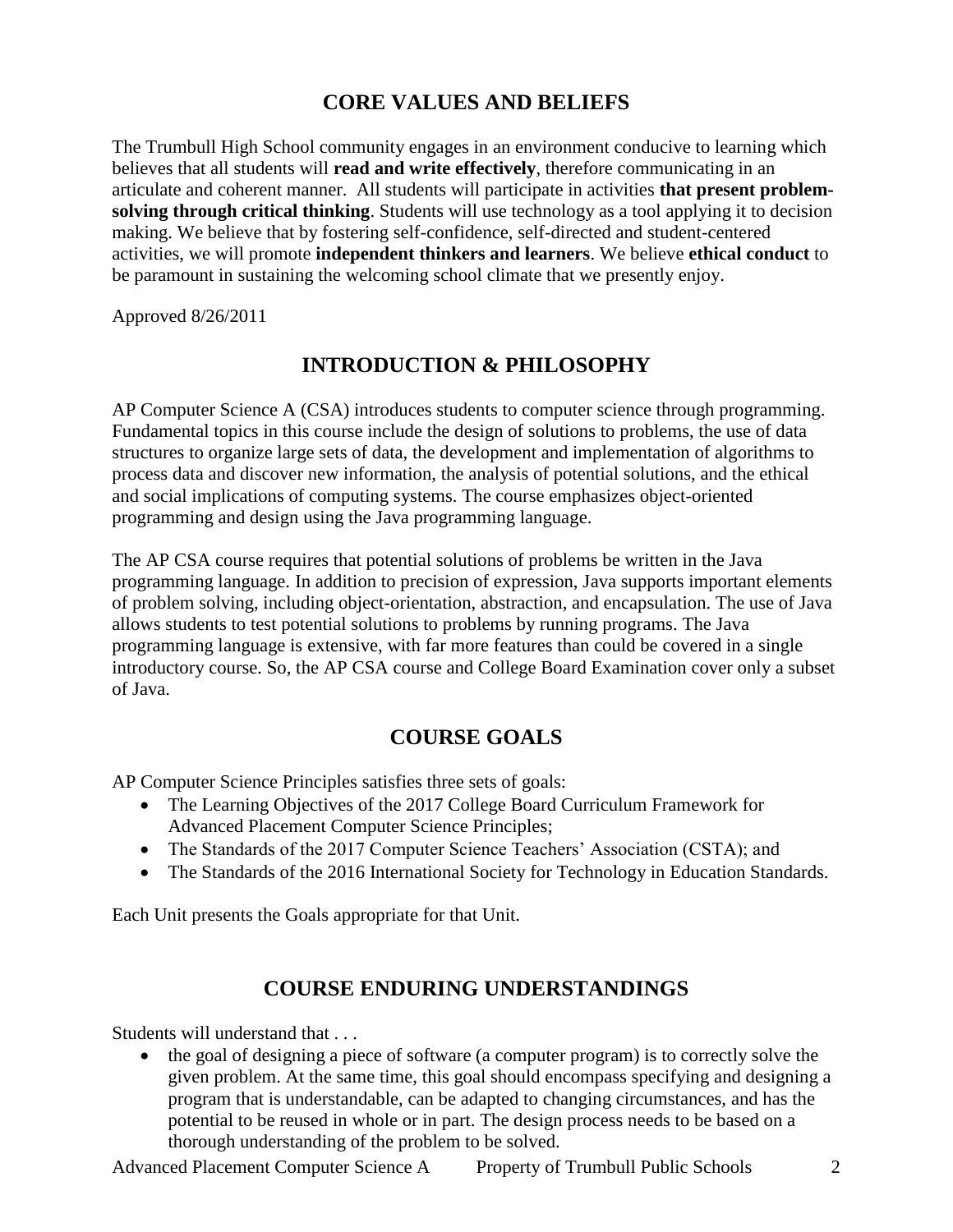- the goals of program implementation should parallel those of program design. Classes that fill common needs should be built so that they can be reused easily in other programs. Object-oriented design is an important part of program implementation.
- the analysis of programs includes examining and testing programs to determine whether they correctly meet their specifications. It also includes the analysis of programs or algorithms in order to understand their time and space requirements when applied to different data sets.
- data structures are used to represent information within a program. Abstraction is an important theme in the development and application of data structures.
- standard algorithms serve as examples of good solutions to standard problems. Many are intertwined with standard data structures. These algorithms provide examples for analysis of program efficiency.
- an awareness of the ethical and social implications of computing systems is necessary for the study of computer science.
- some objects or concepts are so frequently represented that programmers can draw upon existing code that has already been tested, enabling them to write solutions more quickly and with a greater degree of confidence. (MODULARITY-1)
- programmers use code to represent a physical object or nonphysical concept, real or imagined, by defining a class based on the attributes and/or behaviors of the object or concept. (MODULARITY-2)
- when multiple classes contain common attributes and behaviors, programmers create a new class containing the shared attributes and behaviors forming a hierarchy. Modifications made at the highest level of the hierarchy apply to the subclasses. (MODULARITY-3)
- to find specific solutions to generalizable problems, programmers include variables in their code so that the same algorithm runs using different input values. (VARIABLES-1)
- to manage large amounts of data or complex relationships in data, programmers write code that groups the data together into a single data structure without creating individual variables for each value. (VARIABLES-2)
- the way variables and operators are sequenced and combined in an expression determines the computed result. (CONTROL-1)
- programmers incorporate iteration and selection into code as a way of providing instructions for the computer to process each of the many possible input values. (CONTROL-2)
- while programs are typically designed to achieve a specific purpose, they may have unintended consequences. (IMPACT OF COMPUTING-1)

## **COURSE ESSENTIAL QUESTIONS**

- What is hardware? What is software?
- What happens to information when it is stored digitally?
- What is a memory address?
- What are Java identifiers?
- What is meant by the syntax and semantics of a programming language?
- What are the primary concepts that support object-oriented programming?
- Why is an object an example of abstraction?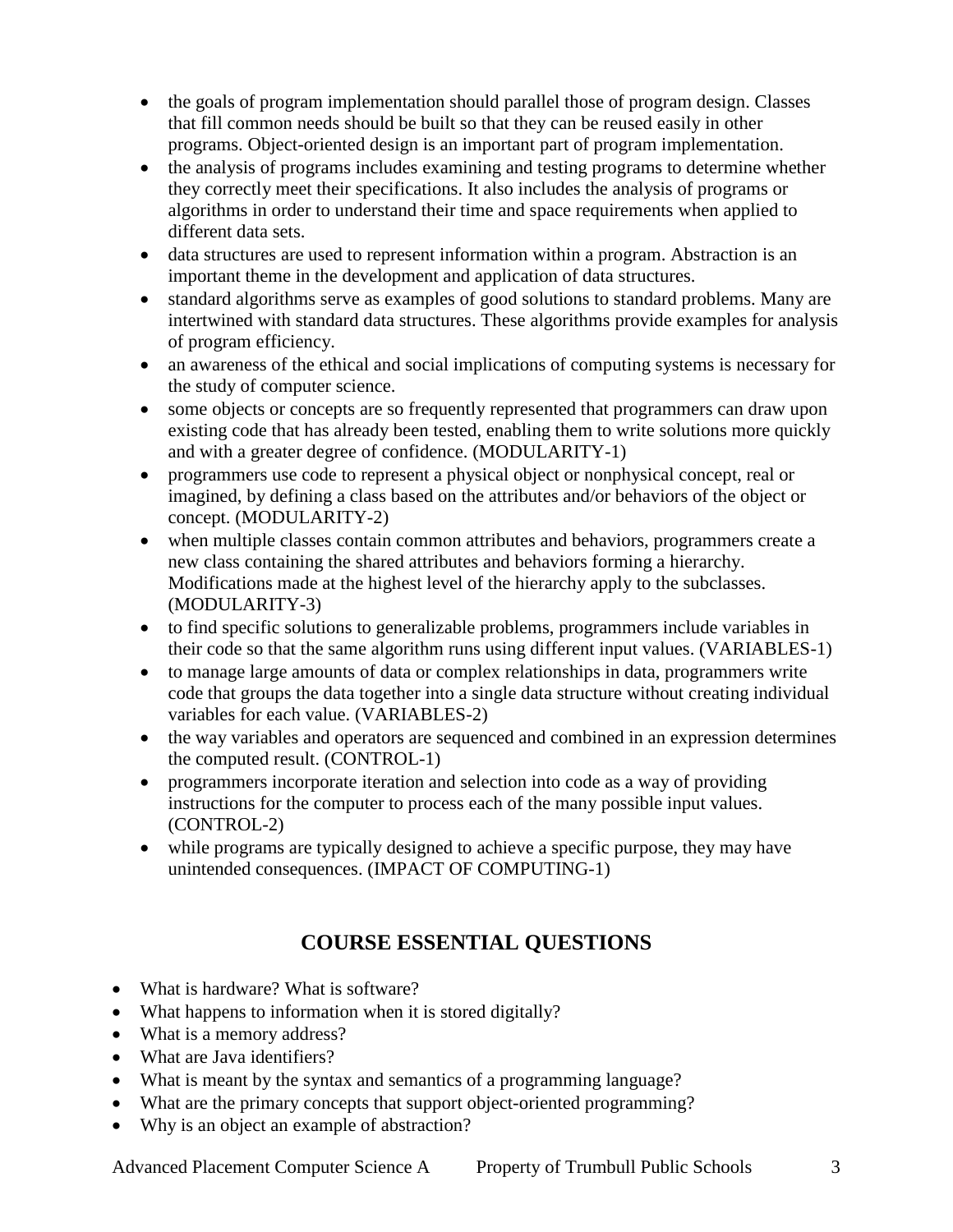- What is primitive data, and how are primitive data types different from objects?
- How can we represent a primitive value as an object?
- What is an algorithm? What is pseudocode?
- What is meant by the flow of control through a program?
- What type of conditions are conditionals and loops based on?
- How are strings compared for equality?
- What is an assignment operator?
- What is the difference between an object and a class?
- What is the scope of a variable?
- What is the difference between public/private methods/variables?
- What are constructors used for? How are they defined?
- What is a null reference?
- What does the this reference refer to?
- What is an alias?
- How are objects passed as parameters?
- What are the differences between classes and interfaces?
- What are the differences between arrays, 2D arrays, and ArrayLists?
- How are sequential and binary searches different?
- How are selection and insertion sorts different?
- When should an ArrayList be used instead of an array?
- How does inheritance support software reuse?
- How does a child class override methods of its parent class?
- What is an abstract class, and when should abstract classes be used?
- How does inheritance support polymorphism?
- What is recursion, and why is it needed?
- What are the differences between merge sort and quick sort?

## **COURSE KNOWLEDGE & SKILLS**

Students will know . . .

- numbers as conveyers of meaningful information, when placed in a context.
- the difference between primitive data and objects.
- the declaration and use of variables.
- mathematical computations in Java.
- the basic program development steps of a Java program.
- the definitions of the flow of control through a Java program.
- the definitions of Java expressions that let them make complex decisions.
- while and for statements.
- the definition of classes so that they act like the blueprints for new objects, made of variables and methods.
- methods that can be invoked while passing parameters.
- the divisions of complicated methods into simpler supporting methods.
- the descriptions of relationships between objects.
- the creation and use of reference aliases.
- the static modifier and its uses.
- the definition and use of formal interfaces and their class implementations.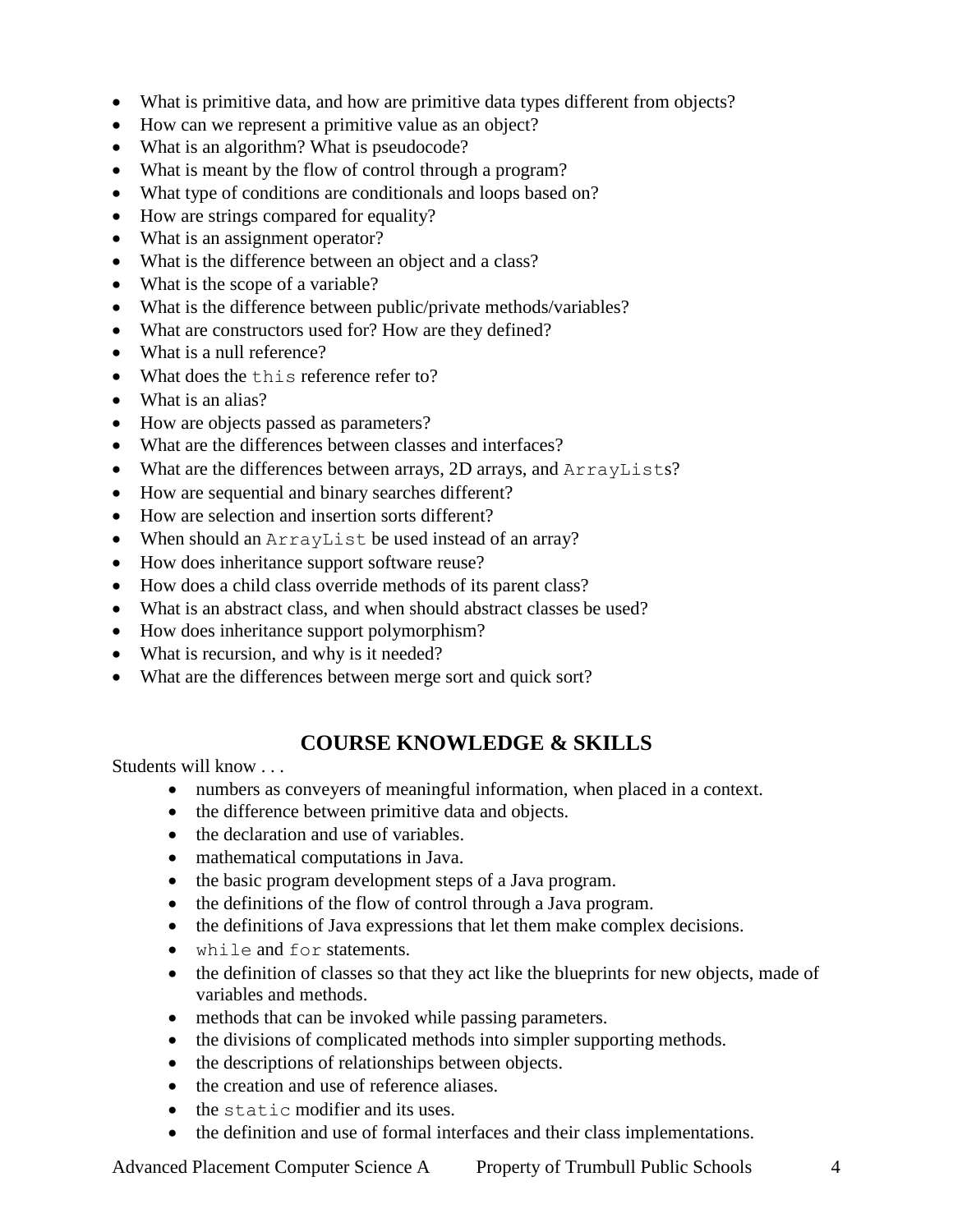- the definitions and uses of arrays, 2D arrays, and ArrayLists.
- the passing of arrays and array elements as parameters.
- the combination of arrays and other objects to manage complex information.
- the searching-through and sorting of elements of arrays.
- the derivation of new classes from existing ones.
- the design of class hierarchies.
- the proper use of polymorphism.
- the underlying ideas of recursion.
- when recursion should and should not be used.
- recursion's uses to solve problems and in sorting.

Students will be able to . . .

- create executable programs in the Java programming language.
- design, implement, and analyze solutions to problems.
- use and implement commonly used algorithms.
- use standard data structures.
- develop and select appropriate algorithms and data structures to solve new problems.
- write solutions fluently in an object-oriented paradigm.
- write, run, test, and debug solutions in the Java programming language, utilizing standard Java library classes and interfaces from the AP Java subset.
- read and understand programs consisting of several classes and interacting objects.
- read and understand descriptions of the design and development process leading to such a program.
- understand the ethical and social implications of computer use.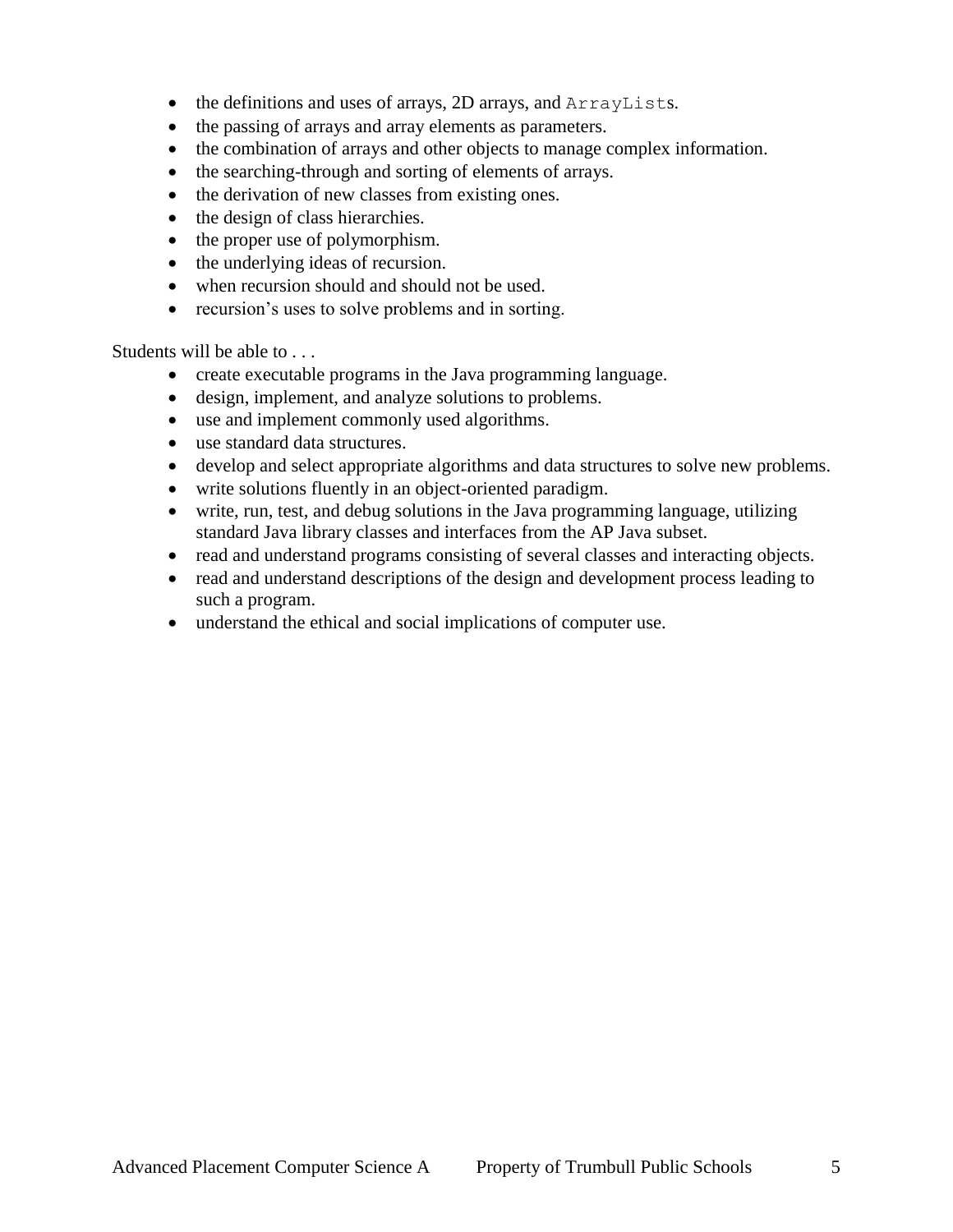## **COURSE SYLLABUS**

#### **Course Name**

Advanced Placement Computer Science A

#### **Level**

Advanced Placement

#### **Prerequisites**

Successful completion of ACP Algebra II, or concurrent enrollment in ACP Algebra II with Department Chair permission.

#### **Materials Required**

Laptop or desktop with a Java IDE installed (preferably BlueJ), and Internet access

#### **General Description of the Course**

AP Computer Science A (CSA) uses the Java programming language to introduce students to computer science. Through the creation of Java programs, students will cover fundamental topics including the design of solutions to problems, the use of data structures to organize large sets of data, the development and implementation of algorithms to process data and discover new information, the analysis of potential solutions, and the ethical and social implications of computing systems. The course emphasizes object-oriented programming and iterative problem solving and design. If students plan on taking both AP Computer Science Principles and AP Computer Science A, it is suggested that AP Computer Science Principles be taken first.

#### **Assured Assessments**

Formative Assessments:

Formative assessments can include, but are not limited to:

- In-class assignments/activities based on the topics in the unit (Units 1, 2, 3, 4, 5, 6, 7, 8, 9, 10, 12)
- Textbook review questions (Units  $1, 2, 3, 4, 5, 6, 7, 8, 9, 10, 12$ )
- In-class assignments/activities based on prior, released AP CSA College Board Examinations (Unit 11)

Summative Assessments:

- Common end-of-unit assessment scored via common scoring guide (Units 1, 2, 3, 4, 5, 6, 7, 8, 9, 10, 12)
- Programming projects based on topics in the unit (Units  $2, 3, 4, 7, 8, 9, 10, 12$ )
- Full released AP CSA College Board Examination (Unit 11)

#### **Core Resources**

- *CodeHS*. [https://codehs.com/.](https://codehs.com/) Web.
- *CodingBat*. [https://codingbat.com/java.](https://codingbat.com/java) Web.
- College Board. *AP Computer Science Elevens Lab Student Guide*. [https://secure](https://secure-media.collegeboard.org/digitalServices/pdf/ap/elevens-lab-student-guide.pdf)[media.collegeboard.org/digitalServices/pdf/ap/elevens-lab-student-guide.pdf.](https://secure-media.collegeboard.org/digitalServices/pdf/ap/elevens-lab-student-guide.pdf) Web.
- College Board. *AP Computer Science A Magpie Chatbot Lab Student Guide*. [https://secure-media.collegeboard.org/digitalServices/pdf/ap/magpie-lab-student](https://secure-media.collegeboard.org/digitalServices/pdf/ap/magpie-lab-student-guide.pdf)[guide.pdf.](https://secure-media.collegeboard.org/digitalServices/pdf/ap/magpie-lab-student-guide.pdf) Web.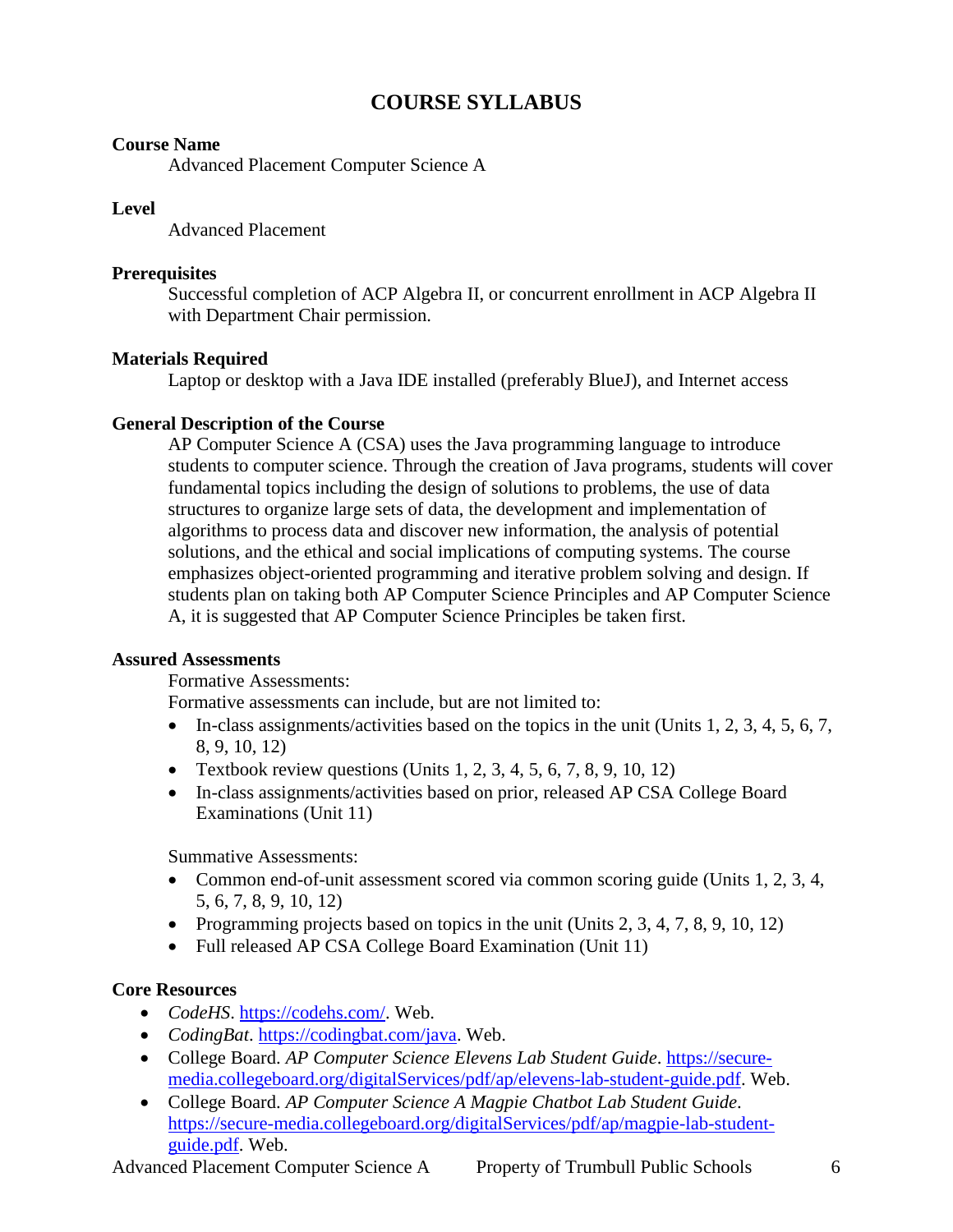- College Board. *AP Computer Science Picture Lab Student Guide*. [https://secure](https://secure-media.collegeboard.org/digitalServices/pdf/ap/picture-lab-studentguide.pdf)[media.collegeboard.org/digitalServices/pdf/ap/picture-lab-studentguide.pdf.](https://secure-media.collegeboard.org/digitalServices/pdf/ap/picture-lab-studentguide.pdf) Web.
- *CS Awesome*. [https://runestone.academy/runestone/books/published/csawesome/index.html.](https://runestone.academy/runestone/books/published/csawesome/index.html) Web.
- Lewis, John, William Loftus, and Cara Cocking. *Java Software Solutions for AP Computer Science*. 3rd ed. Upper Saddle River, NJ: Prentice Hall, 2010. Print.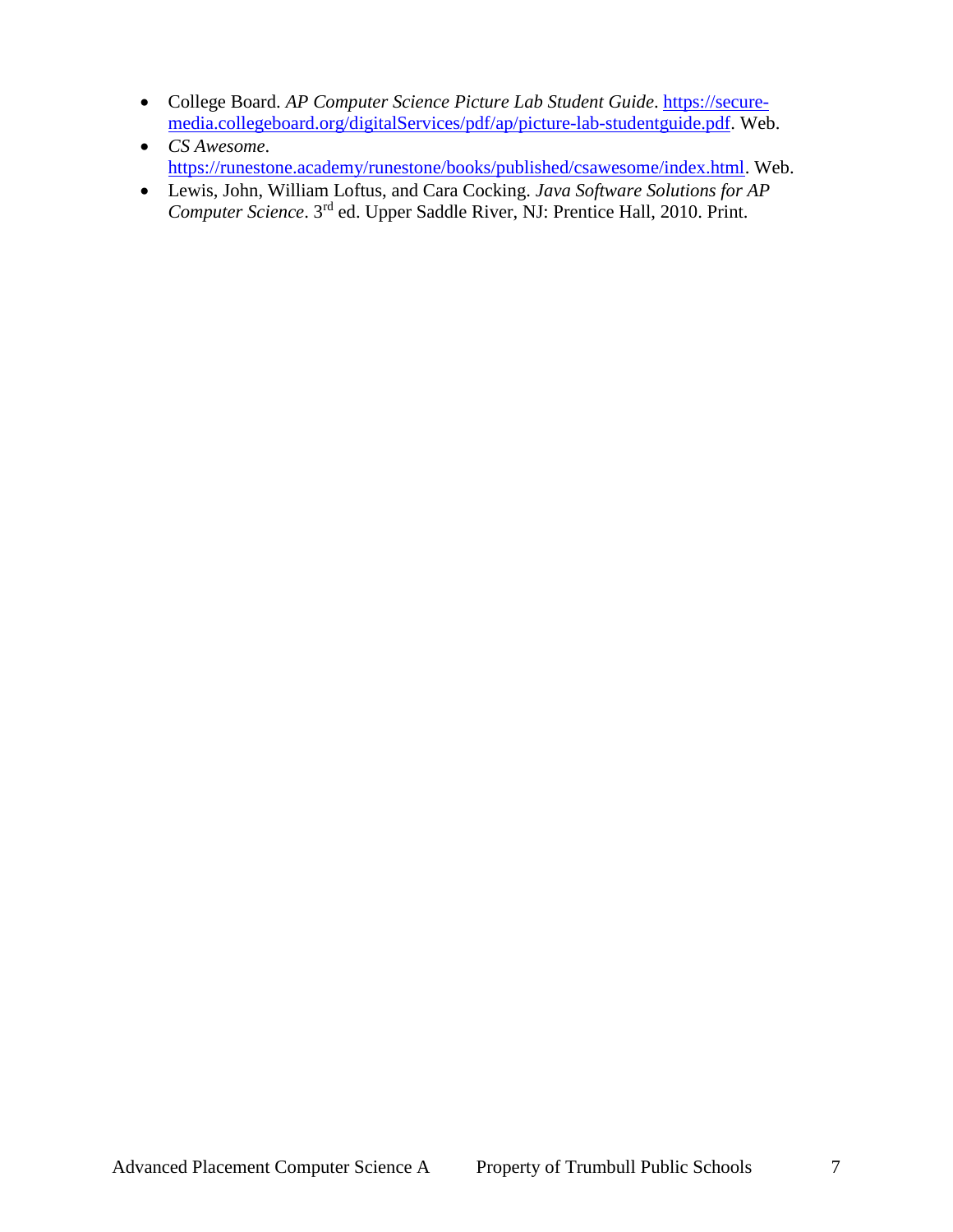## **UNIT 1 Computer Systems**

Before beginning Unit 1, students will be introduced to College Board's requirements for this course, and the resources that are available to them. After that, Unit 1 includes a brief overview of computer systems, programming, and programming languages, laying the foundation for the study of software development.

#### **Unit Goals**

At the completion of this unit, students will:

The following Unit Goals align with the 2019 College Board Curriculum Framework for Advanced Placement Computer Science A.

MOD-1.A Call System class methods to generate output to the console.

VAR-1.A Create string literals.

The following Unit Goals align with the 2017 Computer Science Teachers' Association (CSTA) Computer Science Standards.

| 3A-CS-01    | Explain how abstractions hide the underlying implementation details of<br>computing systems embedded in everyday objects. |
|-------------|---------------------------------------------------------------------------------------------------------------------------|
| $3A$ -CS-02 | Compare levels of abstraction and interactions between application software,<br>system software, and hardware layers.     |
| 3A-DA-09    | Translate between different bit representations of real-world phenomena, such as<br>characters, numbers, and images.      |
| $3A-DA-10$  | Evaluate the tradeoffs in how data elements are organized and where data is<br>stored.                                    |
| 3B-CS-01    | Categorize the roles of operating system software.                                                                        |
| 3B-CS-02    | Illustrate ways computing systems implement logic, input, and output through<br>hardware components.                      |

The following Unit Goals align with the 2016 International Society for Technology in Education (ISTE) Standards.

| <b>ISTE Empowered Learner</b>         | Students leverage technology to take an active role in                                                          |
|---------------------------------------|-----------------------------------------------------------------------------------------------------------------|
| (Standard 1)                          | choosing, achieving and demonstrating competency in their<br>learning goals, informed by the learning sciences. |
| <b>ISTE Knowledge Constructor</b>     | Students critically curate a variety of resources using digital                                                 |
| (Standard 3)                          | tools to construct knowledge, produce creative artifacts and                                                    |
| Advanced Placement Computer Science A | Property of Trumbull Public Schools<br>8                                                                        |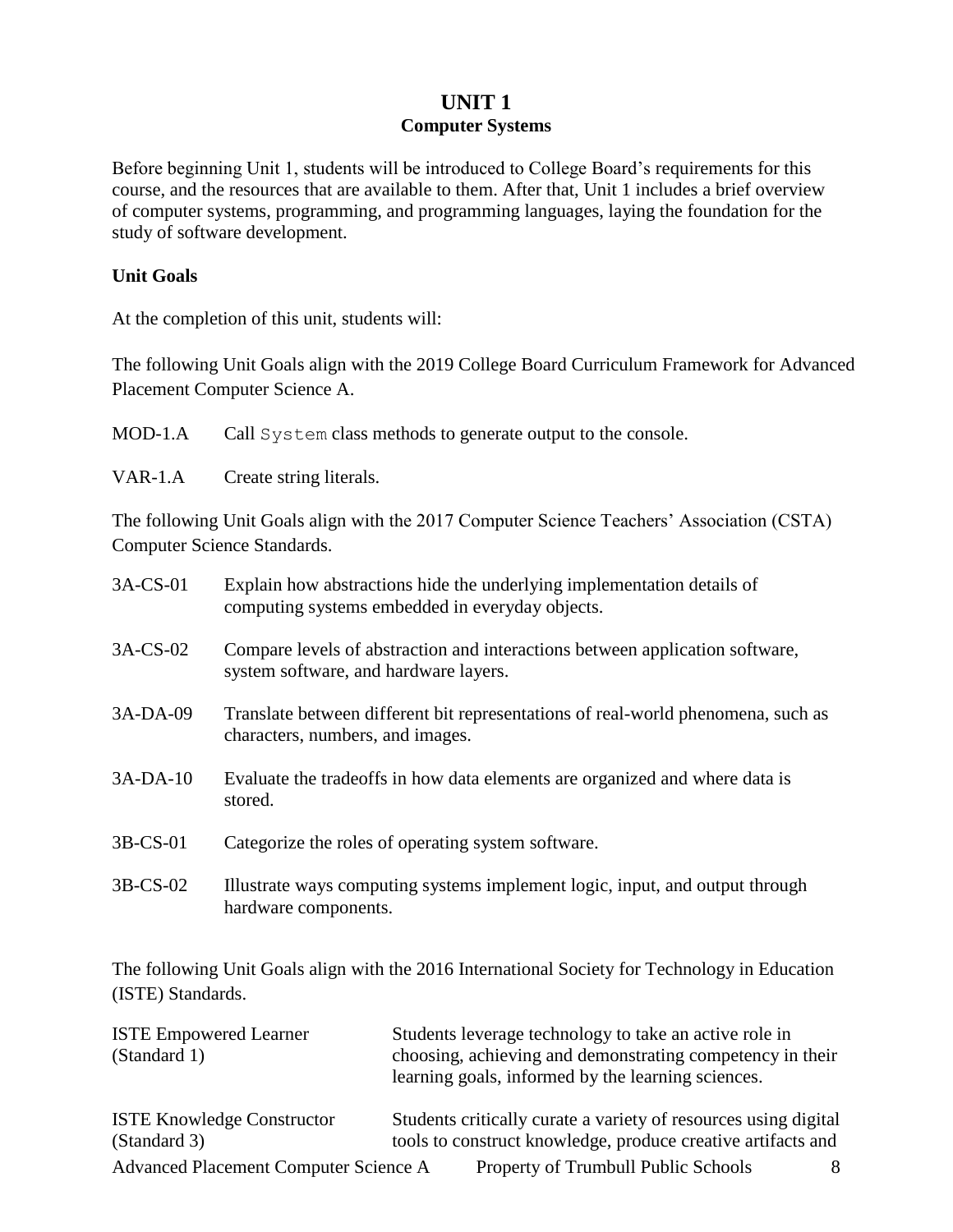make meaningful learning experiences for themselves and others.

#### **Unit Essential Questions**

- What are the Advanced Placement requirements of the College Board?
- What is the relationship between hardware and software?
- How do hardware components execute programs and manage data?
- How are numbers translated to and from the binary, decimal, and hexadecimal number systems?
- What is the Java programming language?
- What are the steps involved in program compilation and execution?

#### **Scope and Sequence**

- Overview of Advanced Placement Computer Science A curriculum and requirements
- Identifying software and hardware components
- Number conversion between binary, decimal, and hexadecimal number systems
- Introduction to the Java programming language
- Creation and execution of first Java program

#### **Assured Assessments**

Formative Assessments:

- Students will complete several in-class assignments/activities based on the topics in the unit.
- Students will create their first executable program: "printing" text on a terminal.
- Students will complete review questions (multiple-choice, true/false) from the textbook.

Summative Assessment:

 Students will take a brief, common assessment based on number conversions, scored via a common scoring guide.

#### **Resources**

Core

- Lewis, John, William Loftus, and Cara Cocking. *Java Software Solutions for AP Computer Science*. 3rd ed. Upper Saddle River, NJ: Prentice Hall, 2010. Print. Chp. 1: 1.0, 1.1, 1.3, 1.4.
- Laptop or desktop with a Java IDE installed (preferably BlueJ), and Internet access

#### **Time Allotment**

• Approximately 7 school days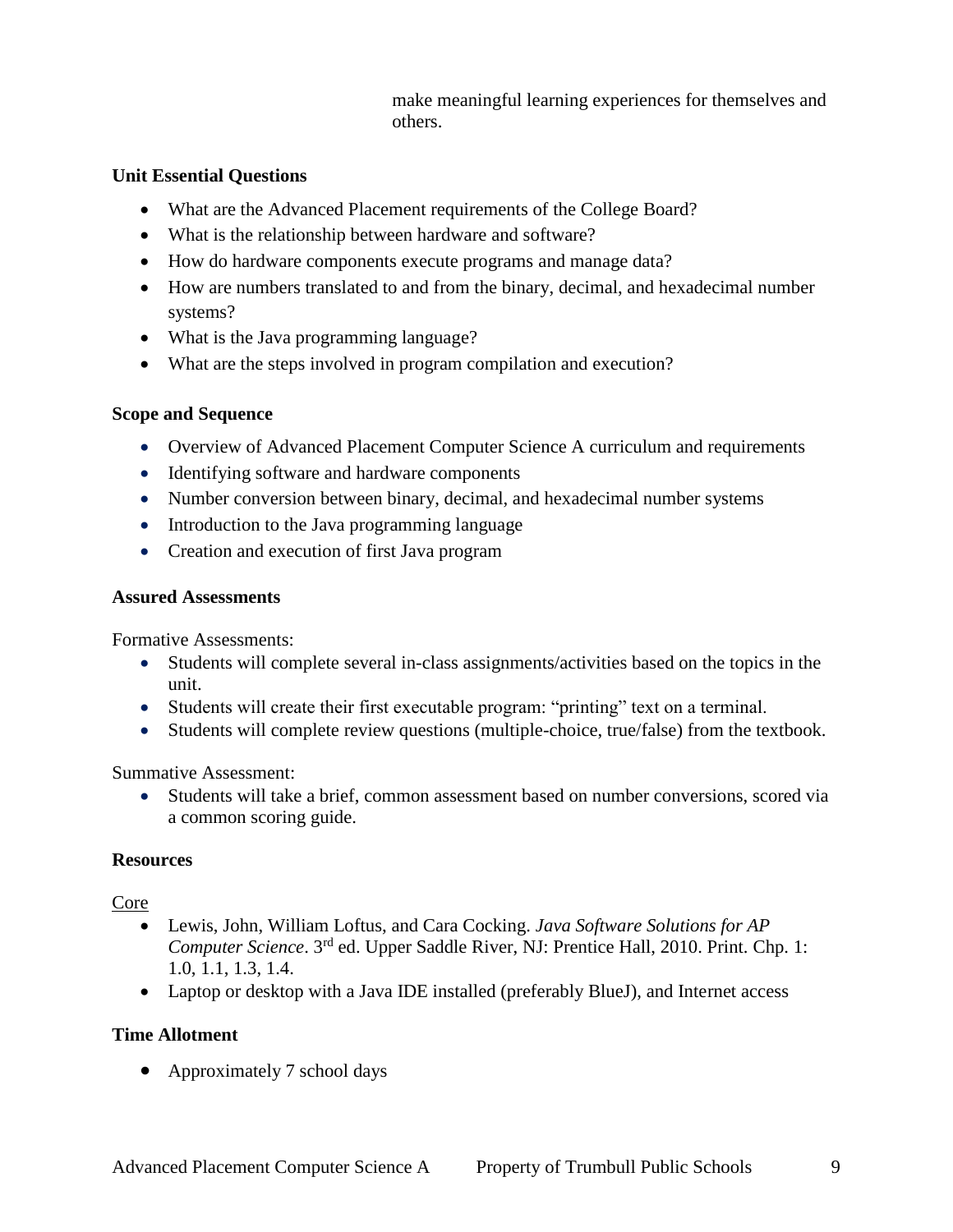## **UNIT 2 Objects and Primitive Data**

Exploring the key elements used in a program – objects and primitive data – in Unit 2 students learn to create and use objects to work with character strings, get information from the user, do complex calculations, and format output.

#### **Unit Goals**

At the completion of this unit, students will:

The following Unit Goals align with the 2019 College Board Curriculum Framework for Advanced Placement Computer Science A.

| $MOD-1.A$ | Call System class methods to generate output to the console.                                                                                            |  |
|-----------|---------------------------------------------------------------------------------------------------------------------------------------------------------|--|
| $MOD-1.B$ | Explain the relationship between a class and an object.                                                                                                 |  |
| $MOD-1.C$ | Identify, using its signature, the correct constructor being called.                                                                                    |  |
| $MOD-1.D$ | For creating objects:<br>Create objects by calling constructors without parameters.<br>a.<br>b. Create objects by calling constructors with parameters. |  |
| $MOD-1.H$ | Call static methods.                                                                                                                                    |  |
| $VAR-1.A$ | Create string literals.                                                                                                                                 |  |
| $VAR-1.B$ | Identify the most appropriate data type category for a particular specification.                                                                        |  |
| $VAR-1.C$ | Declare variables of the correct types to represent primitive data.                                                                                     |  |
| $VAR-1.E$ | For String class:<br>a. Create String objects.<br>b. Call String methods.                                                                               |  |
| $VAR-1.F$ | For wrapper classes:<br>Create Integer objects.<br>a.<br>b. Call Integer methods.<br>c. Create Double objects.<br>d. Call Double methods.               |  |
| $CON-1.A$ | Evaluate arithmetic expressions in a program code.                                                                                                      |  |
| $CON-1.B$ | Evaluate what is stored in a variable as a result of an expression with an<br>assignment statement.                                                     |  |
| $CON-1.C$ | Evaluate arithmetic expressions that use casting.                                                                                                       |  |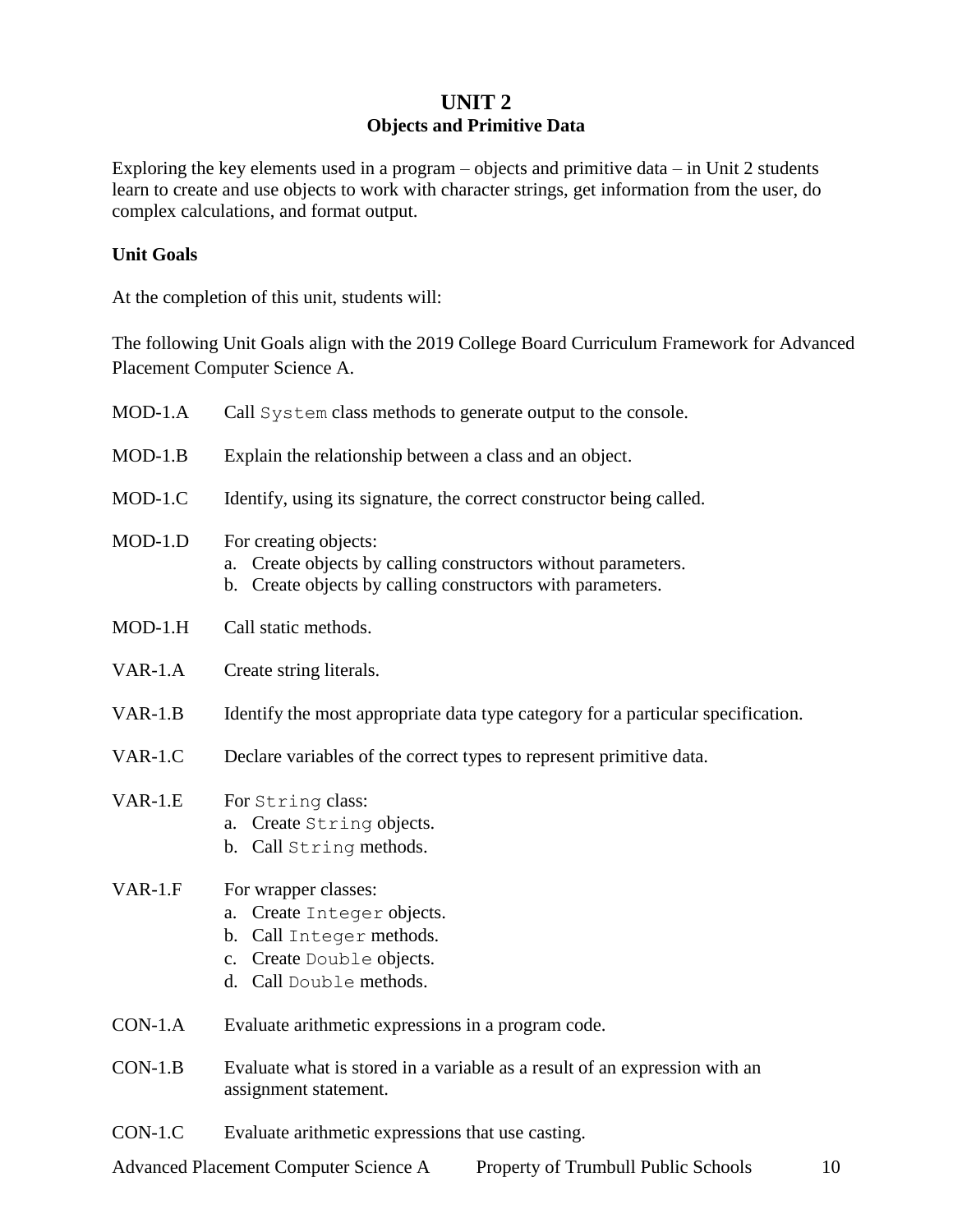CON-1.D Evaluate expressions that use the Math class methods.

The following Unit Goals align with the 2017 Computer Science Teachers' Association (CSTA) Computer Science Standards.

| 3A-DA-09 | Translate between different bit representations of real-world phenomena, such as<br>characters, numbers, and images.                                                             |
|----------|----------------------------------------------------------------------------------------------------------------------------------------------------------------------------------|
| 3A-DA-10 | Evaluate the tradeoffs in how data elements are organized and where data is<br>stored.                                                                                           |
| 3A-AP-13 | Create prototypes that use algorithms to solve computational problems by<br>leveraging prior student knowledge and personal interests.                                           |
| 3A-AP-16 | Design and iteratively develop computational artifacts for practical intent,<br>personal expression, or to address a societal issue by using events to initiate<br>instructions. |
| 3A-AP-17 | Decompose problems into smaller components through systematic analysis, using<br>constructs such as procedures, modules, and/or objects.                                         |
| 3A-AP-18 | Create artifacts by using procedures within a program, combinations of data and<br>procedures, or independent but interrelated programs.                                         |
| 3A-AP-21 | Evaluate and refine computational artifacts to make them more usable and<br>accessible.                                                                                          |
| 3A-IC-26 | Demonstrate ways a given algorithm applies to problems across disciplines.                                                                                                       |
| 3B-DA-07 | Evaluate the ability of models and simulations to test and support the refinement<br>of hypotheses.                                                                              |
| 3B-AP-10 | Use and adapt classic algorithms to solve computational problems.                                                                                                                |
| 3B-AP-12 | Compare and contrast fundamental data structures and their uses.                                                                                                                 |
| 3B-AP-14 | Construct solutions to problems using student-created components, such as<br>procedures, modules and/or objects.                                                                 |
| 3B-AP-15 | Analyze a large-scale computational problem and identify generalizable patterns<br>that can be applied to a solution.                                                            |
| 3B-AP-16 | Demonstrate code reuse by creating programming solutions using libraries and<br>APIs.                                                                                            |
| 3B-AP-21 | Develop and use a series of test cases to verify that a program performs according<br>to its design specifications.                                                              |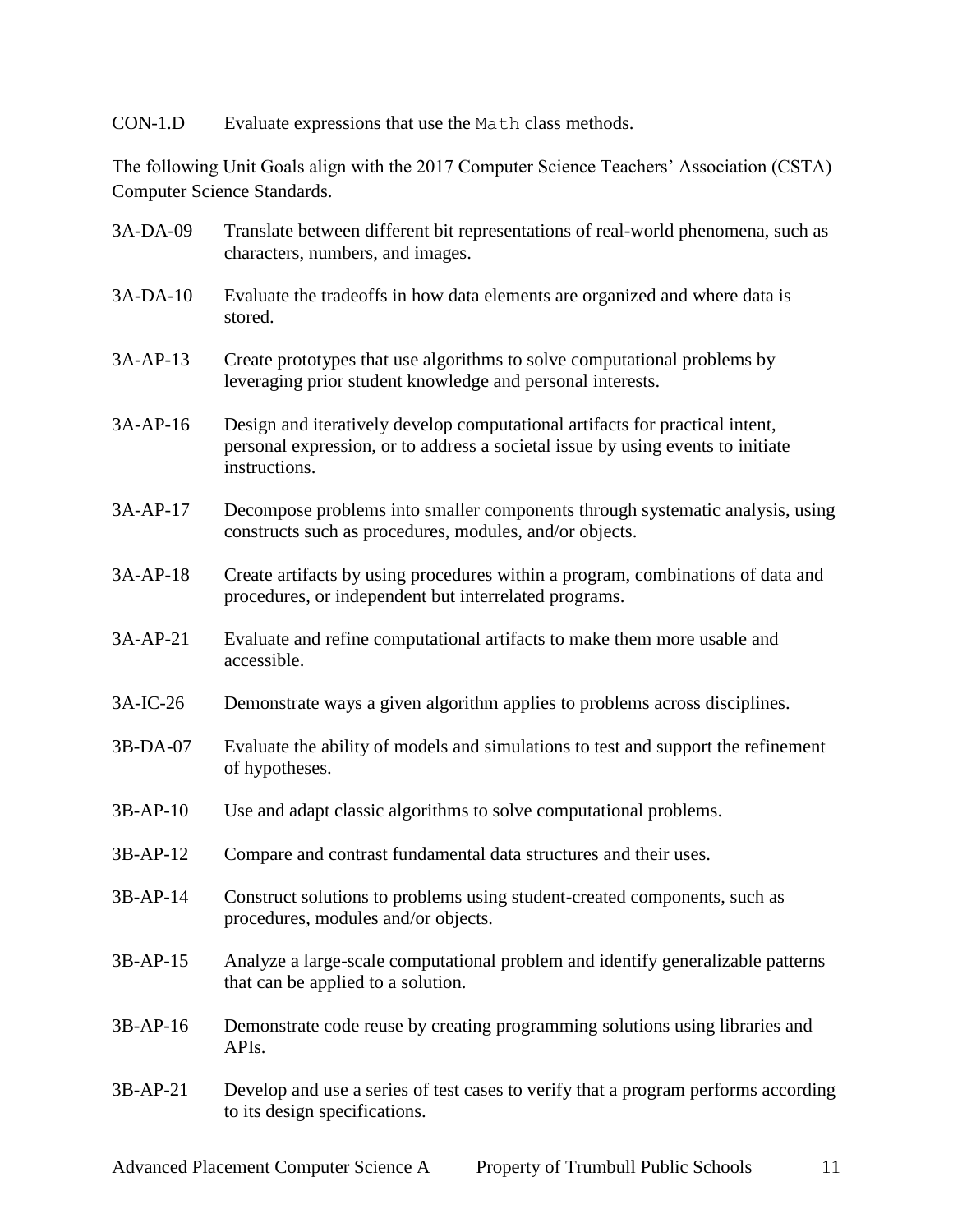- 3B-AP-22 Modify an existing program to add additional functionality and discuss intended and unintended implications (e.g., breaking other functionality).
- 3B-AP-23 Evaluate key qualities of a program through a process such as a code review.

The following Unit Goals align with the 2016 International Society for Technology in Education (ISTE) Standards.

| <b>ISTE Empowered Learner</b><br>(Standard 1)     | Students leverage technology to take an active role in<br>choosing, achieving and demonstrating competency in their<br>learning goals, informed by the learning sciences.                             |
|---------------------------------------------------|-------------------------------------------------------------------------------------------------------------------------------------------------------------------------------------------------------|
| <b>ISTE Knowledge Constructor</b><br>(Standard 3) | Students critically curate a variety of resources using digital<br>tools to construct knowledge, produce creative artifacts and<br>make meaningful learning experiences for themselves and<br>others. |
| <b>ISTE Innovative Designer</b><br>(Standard 4)   | Students use a variety of technologies within a design<br>process to identify and solve problems by creating new,<br>useful or imaginative solutions.                                                 |
| <b>ISTE Computational Thinker</b><br>(Standard 5) | Students develop and employ strategies for understanding<br>and solving problems in ways that leverage the power of<br>technological methods to develop and test solutions.                           |

#### **Unit Essential Questions**

- What are the different primitive data types?
- How are variables declared and used?
- How are mathematical computations performed in Java?
- What are objects?
- How are objects created and used?
- What are the differences between primitive data and objects?

#### **Scope and Sequence**

- Student completion of a project used as an example for the rest of the course: creation of a face on the terminal by creating shape objects and manipulating them, learning how to create and use objects before formally understanding what each line of their program is doing
- Exploration of the different ways to print/display text on the terminal, including using the two different print commands, as well as escape sequences. Strings are also introduced, while stressing the importance of understanding that they are objects, not primitive types.
- Introduction of four primitive data types: int, double, Boolean, and char.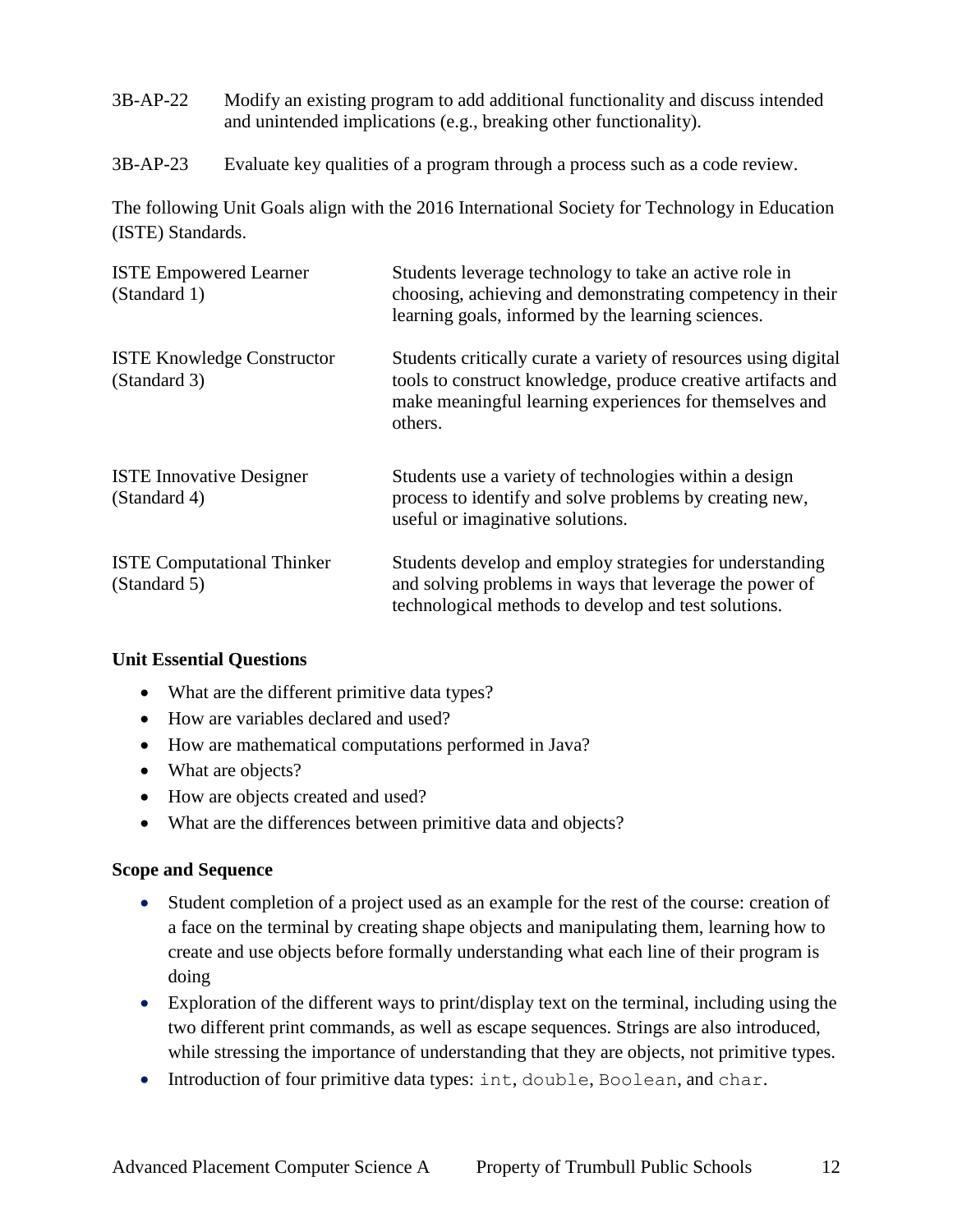- Learning of the particular way that Java completes mathematical computations, along with variables, primitive data types, and how to create random numbers using the *Math.random()* method.
- The basics about objects, revisiting the face project from the beginning of the unit
- Learning how to make programs that interact with the user, through the use of a Scanner, a vital skill for the rest of the course, as the user can now input information into programs

#### **Assured Assessments**

Formative Assessments:

- Students will complete several in-class assignments/activities based on the topics in the unit, including programming tasks on *CodingBat*.
- Students will complete review questions (multiple-choice, true/false) from the textbook.

#### Summative Assessments:

- Students will complete programming projects covering object creation and manipulation, formatting text, primitive data creation and manipulation, random numbers, and user input.
- Students will take a common end-of-unit assessment scored via a common scoring guide.

#### **Resources**

Core

- Lewis, John, William Loftus, and Cara Cocking. *Java Software Solutions for AP Computer Science*. 3rd ed. Upper Saddle River, NJ: Prentice Hall, 2010. Print. Chp. 2: 2.0, 2.1, 2.2, 2.3, 2.3, 2.5, 2.7, 2.8, 2.9.
- Laptop or desktop with a Java IDE installed (preferably BlueJ), and Internet access
- *CodingBat*. [https://codingbat.com/java.](https://codingbat.com/java) Web.

#### **Supplemental**

- *CodeHS*. [https://codehs.com/.](https://codehs.com/) Web.
- *CS Awesome*. [https://runestone.academy/runestone/books/published/csawesome/index.html.](https://runestone.academy/runestone/books/published/csawesome/index.html) Web.

#### **Time Allotment**

• Approximately 13 school days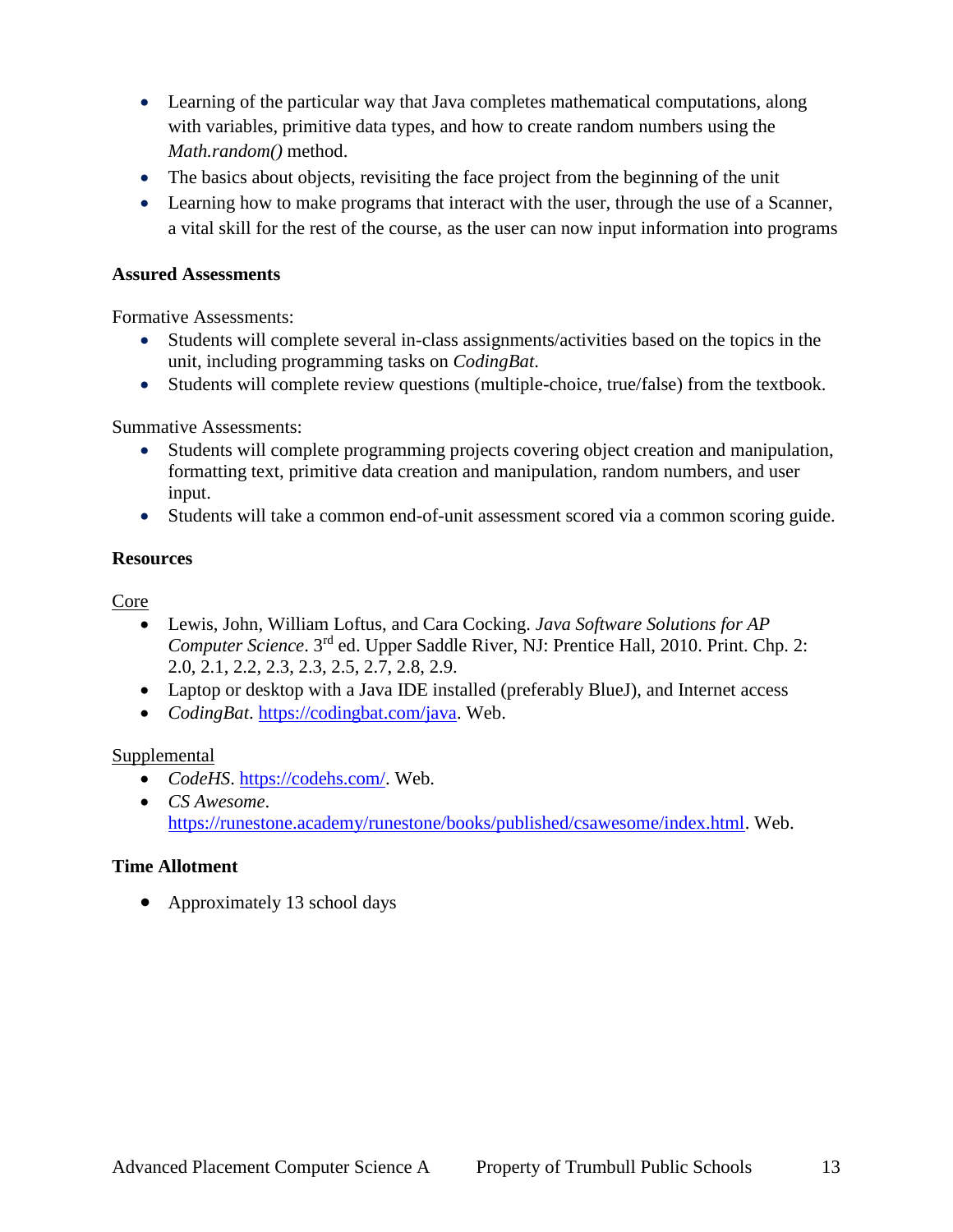## **UNIT 3 Program Statements – Conditional**

Unit 3 examines several programming statements, as well as some additional operators, that allow one to perform basic operations, including interaction with objects and the definition of the services those objects provides; these are the first step toward a disciplined software development process.

#### **Unit Goals**

At the completion of this unit, students will:

The following Unit Goals align with the 2019 College Board Curriculum Framework for Advanced Placement Computer Science A.

| $CON-1.E$ | Evaluate Boolean expressions that use relational operators in program code.   |
|-----------|-------------------------------------------------------------------------------|
| $CON-1.F$ | Evaluate compound Boolean expressions in program code.                        |
| $CON-1.G$ | Compare and contrast equivalent Boolean expressions.                          |
| $CON-2.A$ | Represent branching logical processes by using conditional statements.        |
| $CON-2.B$ | Represent branching logical processes by using nested conditional statements. |

The following Unit Goals align with the 2017 Computer Science Teachers' Association (CSTA) Computer Science Standards.

| $3A-DA-10$ | Evaluate the tradeoffs in how data elements are organized and where data is<br>stored.                                                                                                          |
|------------|-------------------------------------------------------------------------------------------------------------------------------------------------------------------------------------------------|
| $3A-AP-13$ | Create prototypes that use algorithms to solve computational problems by<br>leveraging prior student knowledge and personal interests.                                                          |
| $3A-AP-15$ | Justify the selection of specific control structures when tradeoffs involve<br>implementation, readability, and program performance, and explain the benefits<br>and drawbacks of choices made. |
| $3A-AP-16$ | Design and iteratively develop computational artifacts for practical intent,<br>personal expression, or to address a societal issue by using events to initiate<br>instructions.                |
| 3A-AP-21   | Evaluate and refine computational artifacts to make them more usable and<br>accessible.                                                                                                         |
| $3B-AP-10$ | Use and adapt classic algorithms to solve computational problems.                                                                                                                               |
| $3B-AP-11$ | Evaluate algorithms in terms of their efficiency, correctness, and clarity.                                                                                                                     |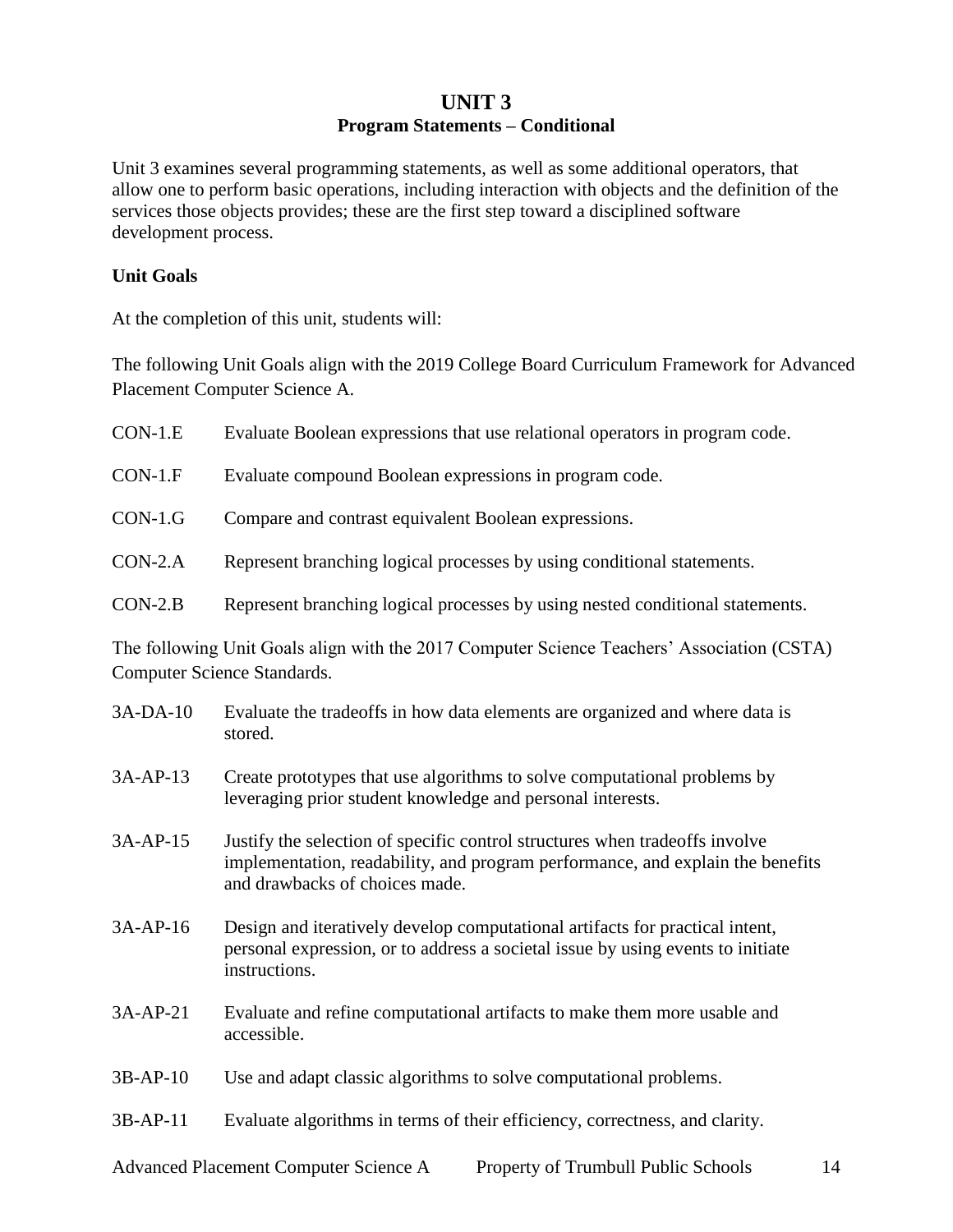| 3B-AP-21 | Develop and use a series of test cases to verify that a program performs according |
|----------|------------------------------------------------------------------------------------|
|          | to its design specifications.                                                      |

- 3B-AP-22 Modify an existing program to add additional functionality and discuss intended and unintended implications (e.g., breaking other functionality).
- 3B-AP-23 Evaluate key qualities of a program through a process such as a code review.

The following Unit Goals align with the 2016 International Society for Technology in Education (ISTE) Standards.

| <b>ISTE Empowered Learner</b><br>(Standard 1)     | Students leverage technology to take an active role in<br>choosing, achieving and demonstrating competency in their<br>learning goals, informed by the learning sciences.                             |
|---------------------------------------------------|-------------------------------------------------------------------------------------------------------------------------------------------------------------------------------------------------------|
| <b>ISTE Knowledge Constructor</b><br>(Standard 3) | Students critically curate a variety of resources using digital<br>tools to construct knowledge, produce creative artifacts and<br>make meaningful learning experiences for themselves and<br>others. |
| <b>ISTE Innovative Designer</b><br>(Standard 4)   | Students use a variety of technologies within a design<br>process to identify and solve problems by creating new,<br>useful or imaginative solutions.                                                 |
| <b>ISTE Computational Thinker</b><br>(Standard 5) | Students develop and employ strategies for understanding<br>and solving problems in ways that leverage the power of<br>technological methods to develop and test solutions.                           |

#### **Unit Essential Questions**

- What are the basic steps of program development?
- How can programmers control the flow of a program?
- What are conditional statements?
- How can conditional statements be used to make complex decisions within a program?

#### **Scope and Sequence**

- The four basic programming steps in developing software: establishing the requirements, creating a design, implementing the code, and testing the implementation
- Basic control structures: loops and conditional statements. These are used to create more complex programs which make decisions based on pre-determined information, or userentered data. The *if* statement and *if-else* statements are the main focus; *nested if* statements (also refactored as *else-if* statements) are also examined.
- Boolean expressions used to further control the flow of programs, with the three basic logical operators: AND, OR, and NOT. Truth tables are completed in order to understand how these operators work.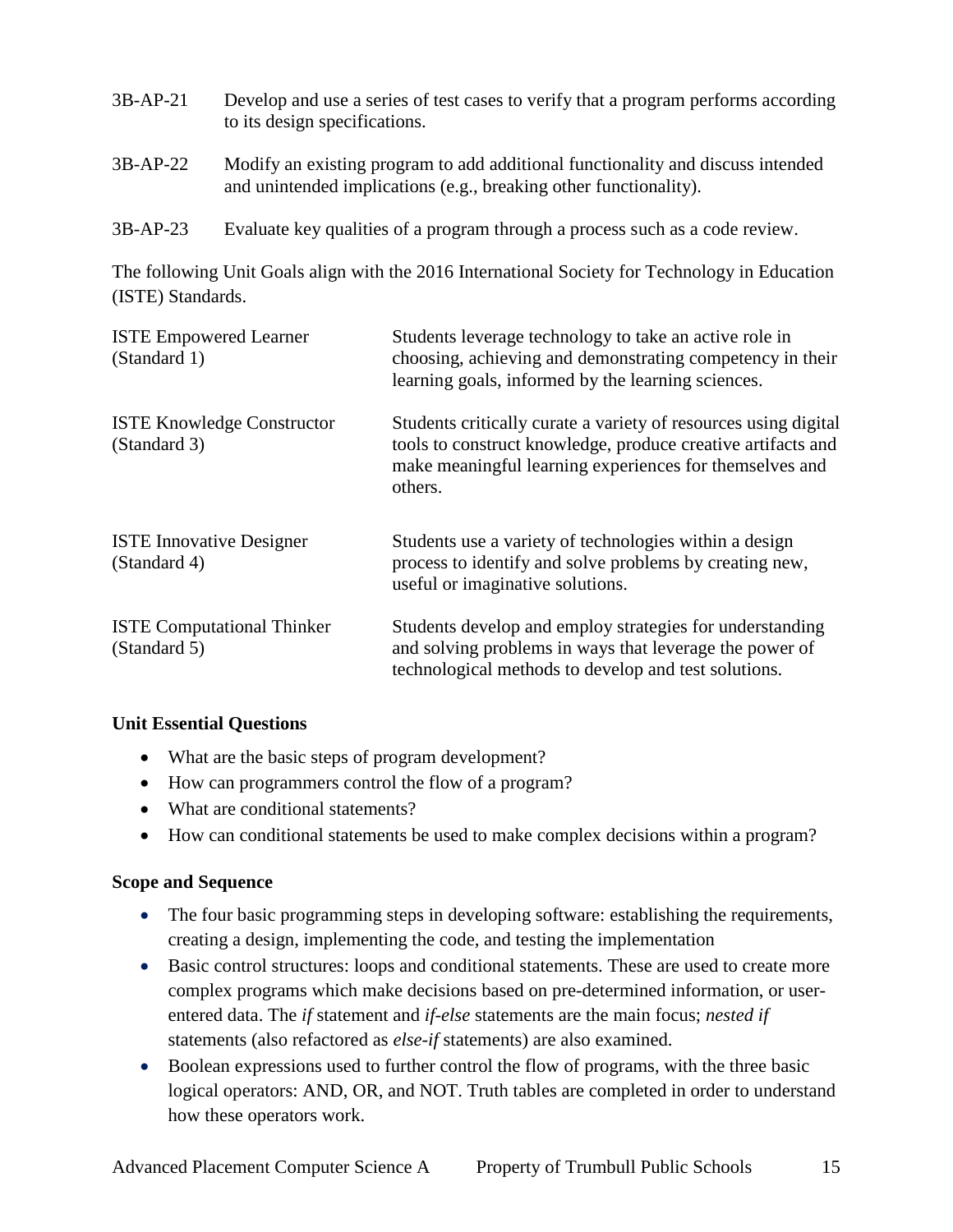• Programming "shortcuts": increment, decrement, and assignment operators as shorter ways to program mathematical expressions already studied

#### **Assured Assessments**

Formative Assessments:

- Students will complete several in-class assignments/activities based on the topics in the unit, including programming tasks on CodingBat.
- Students will complete review questions (multiple-choice, true/false) from the textbook.

Summative Assessments:

- Students will complete programming projects covering conditional statements and simple control structures (forced while loop).
- Students will take a common end-of-unit assessment scored via a common scoring guide.

#### **Resources**

#### Core

- Lewis, John, William Loftus, and Cara Cocking. *Java Software Solutions for AP Computer Science.* 3<sup>rd</sup> ed. Upper Saddle River, NJ: Prentice Hall, 2010. Print. Chp. 3: 3.0, 3.1, 3.2, 3.3, 3.4.
- Laptop or desktop with a Java IDE installed (preferably BlueJ), and Internet access
- *CodingBat*. [https://codingbat.com/java.](https://codingbat.com/java) Web.

## Supplemental

- *CodeHS*. [https://codehs.com/.](https://codehs.com/) Web.
- *CS Awesome*. [https://runestone.academy/runestone/books/published/csawesome/index.html.](https://runestone.academy/runestone/books/published/csawesome/index.html) Web.

#### **Time Allotment**

• Approximately 15 school days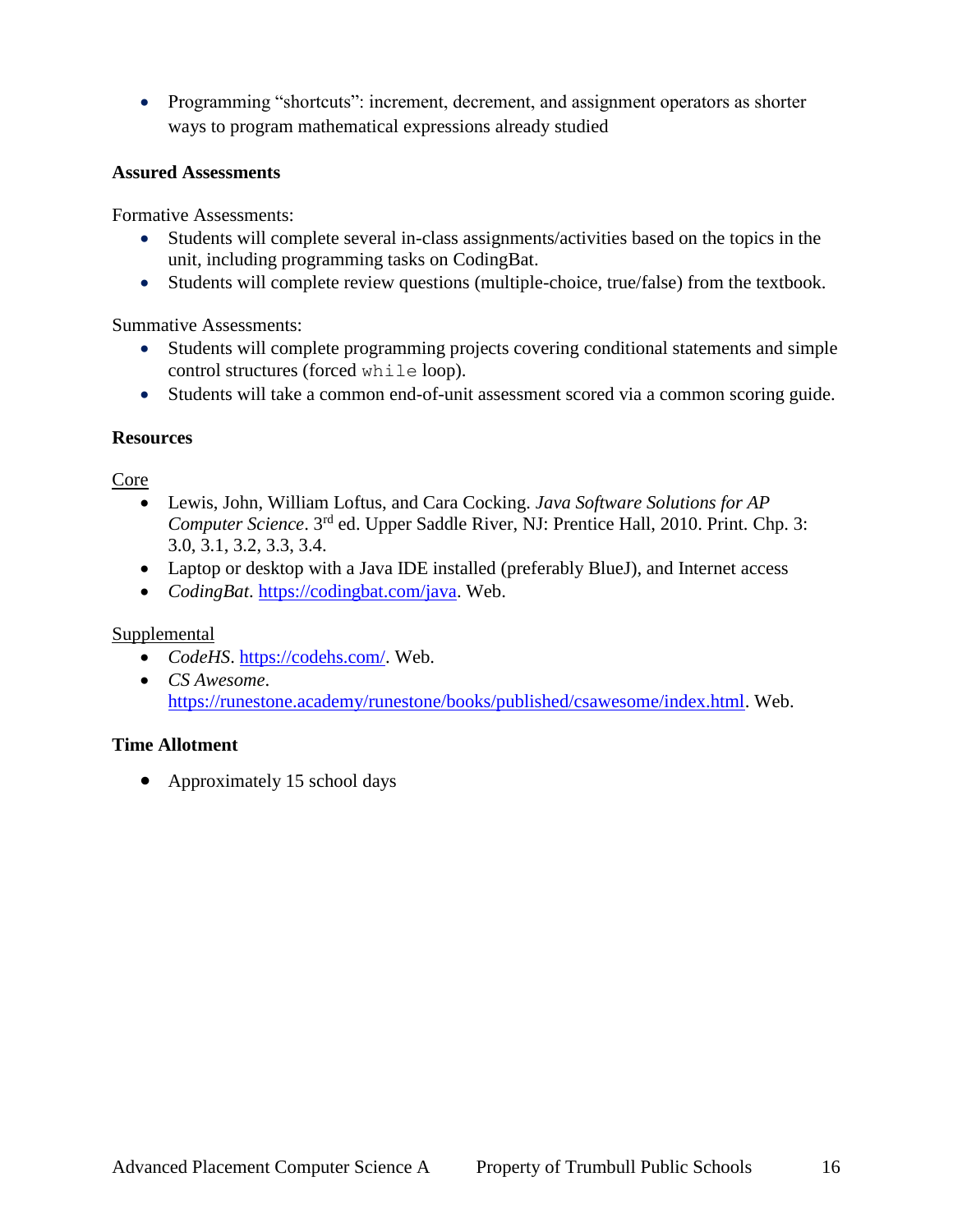## **UNIT 4 Program Statements – Iteration**

Unit 4 builds on Boolean operators by focusing on iteration using while and for loops, including several standard algorithms that use iteration; this forms the basis for future concepts such as searching, sorting, arrays, ArrayLists, and 2D arrays.

#### **Unit Goals**

At the completion of this unit, students will:

The following Unit Goals align with the 2019 College Board Curriculum Framework for Advanced Placement Computer Science A.

| $CON-1.F$ | Evaluate compound Boolean expressions in program code.                                                                                                                                                           |  |
|-----------|------------------------------------------------------------------------------------------------------------------------------------------------------------------------------------------------------------------|--|
| $CON-1.G$ | Compare and contrast equivalent Boolean expressions.                                                                                                                                                             |  |
| $CON-2.C$ | Represent iterative processes using a while loop.                                                                                                                                                                |  |
| $CON-2.D$ | For algorithms in the context of a particular specification that does not require the<br>use of traversals:<br>Identify standard algorithms.<br>a.<br>b. Modify standard algorithms.<br>c. Develop an algorithm. |  |
| $CON-2.E$ | Represent iterative processes using a for loop.                                                                                                                                                                  |  |
| $CON-2.F$ | For algorithms in the context of a particular specification that involves String<br>objects:<br>a. Identify standard algorithms.<br>b. Modify standard algorithms.<br>c. Develop an algorithm.                   |  |
| $CON-2.G$ | Represent nested iterative processes.                                                                                                                                                                            |  |
| $CON-2.H$ | Compute statement execution counts and informal run-time comparison of<br>iterative statements.                                                                                                                  |  |
| $IOC-1.A$ | Explain the ethical and social implications of computing systems.                                                                                                                                                |  |
|           | The following Unit Goals align with the 2017 Computer Science Teachers' Association (CSTA)<br>Computer Science Standards.                                                                                        |  |
| 3A-DA-12  | Create computational models that represent the relationships among different<br>elements of data collected from a phenomenon or process.                                                                         |  |

3A-AP-13 Create prototypes that use algorithms to solve computational problems by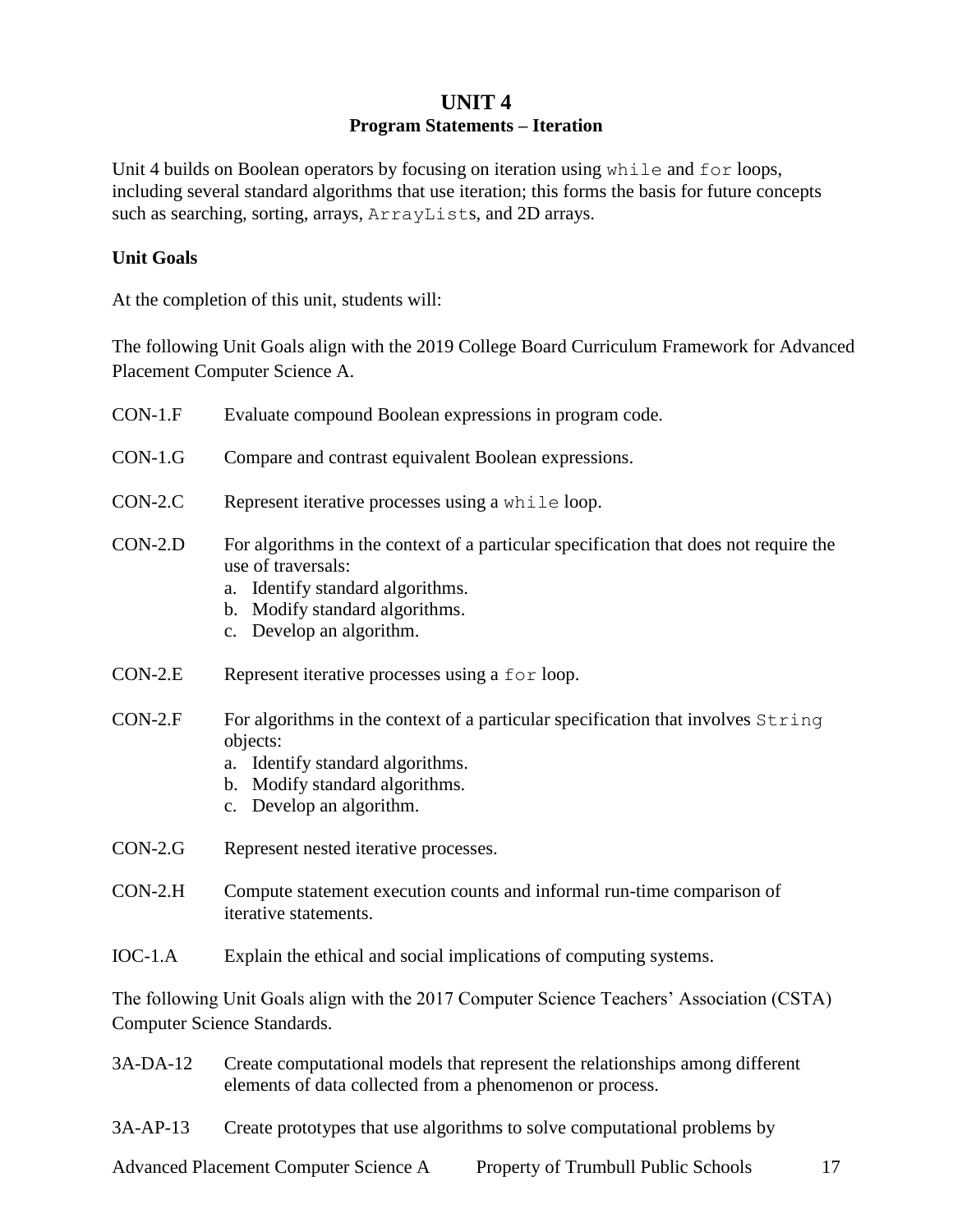leveraging prior student knowledge and personal interests.

- 3A-AP-15 Justify the selection of specific control structures when tradeoffs involve implementation, readability, and program performance, and explain the benefits and drawbacks of choices made.
- 3A-AP-16 Design and iteratively develop computational artifacts for practical intent, personal expression, or to address a societal issue by using events to initiate instructions.
- 3A-AP-17 Decompose problems into smaller components through systematic analysis, using constructs such as procedures, modules, and/or objects.
- 3A-AP-18 Create artifacts by using procedures within a program, combinations of data and procedures, or independent but interrelated programs.
- 3A-AP-19 Systematically design and develop programs for broad audiences by incorporating feedback from users.
- 3A-IC-24 Evaluate the ways computing impacts personal, ethical, social, economic, and cultural practices.
- 3A-IC-25 Test and refine computational artifacts to reduce bias and equity deficits.
- 3B-DA-07 Evaluate the ability of models and simulations to test and support the refinement of hypotheses.
- 3B-AP-08 Describe how artificial intelligence drives many software and physical systems.
- 3B-AP-09 Implement an artificial intelligence algorithm to play a game against a human opponent or solve a problem.
- 3B-AP-10 Use and adapt classic algorithms to solve computational problems.
- 3B-AP-11 Evaluate algorithms in terms of their efficiency, correctness, and clarity.
- 3B-AP-12 Compare and contrast fundamental data structures and their uses.
- 3B-AP-14 Construct solutions to problems using student-created components, such as procedures, modules and/or objects.
- 3B-AP-15 Analyze a large-scale computational problem and identify generalizable patterns that can be applied to a solution.
- 3B-AP-16 Demonstrate code reuse by creating programming solutions using libraries and APIs.
- 3B-AP-21 Develop and use a series of test cases to verify that a program performs according to its design specifications.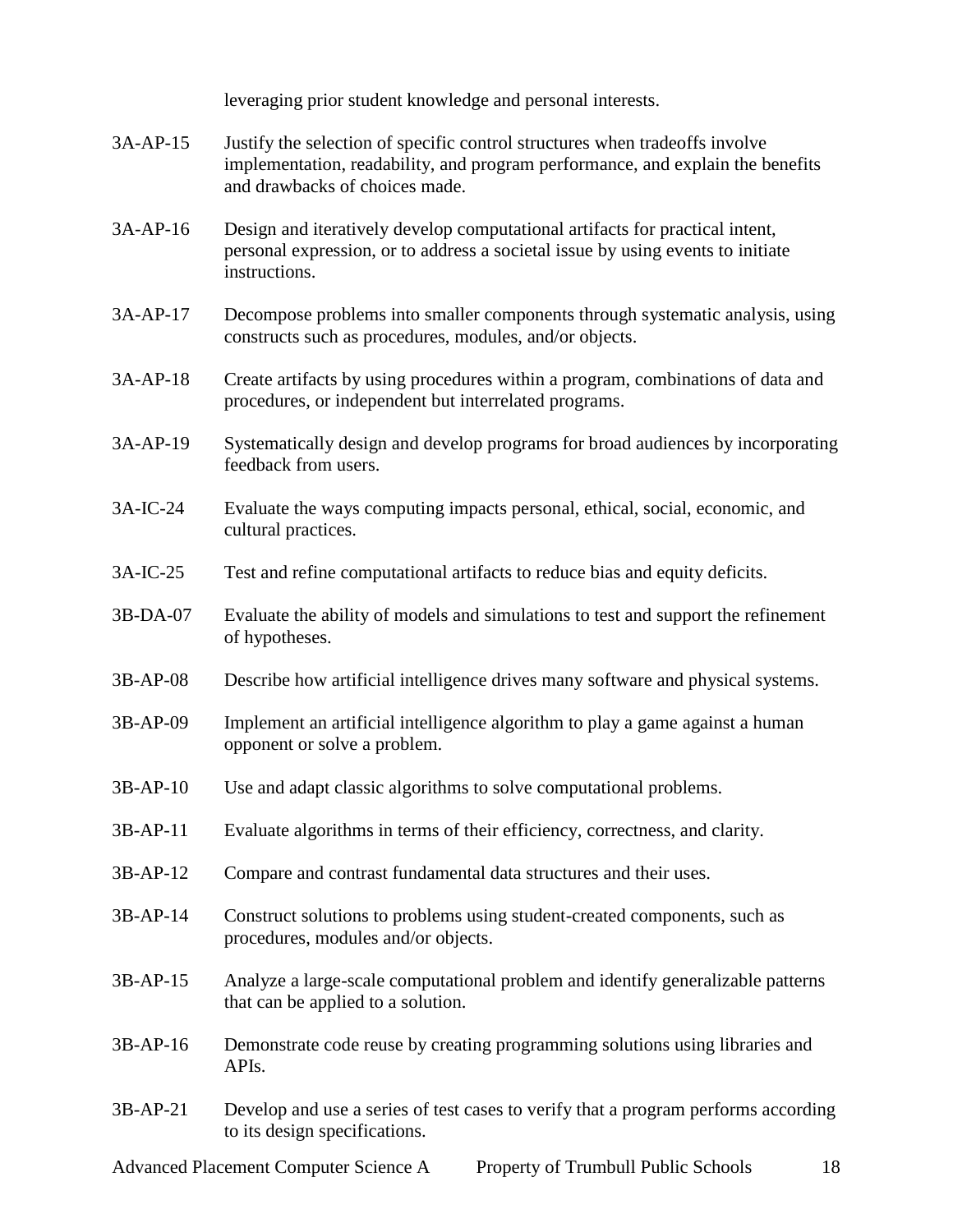- 3B-AP-22 Modify an existing program to add additional functionality and discuss intended and unintended implications (e.g., breaking other functionality). 3B-AP-23 Evaluate key qualities of a program through a process such as a code review.
- 3B-IC-27 Predict how computational innovations that have revolutionized aspects of our culture might evolve.

The following Unit Goals align with the 2016 International Society for Technology in Education (ISTE) Standards.

| <b>ISTE Empowered Learner</b><br>(Standard 1)     | Students leverage technology to take an active role in<br>choosing, achieving and demonstrating competency in their<br>learning goals, informed by the learning sciences.                                       |
|---------------------------------------------------|-----------------------------------------------------------------------------------------------------------------------------------------------------------------------------------------------------------------|
| <b>ISTE Digital Citizen</b><br>(Standard 2)       | Students recognize the rights, responsibilities and<br>opportunities of living, learning and working in an<br>interconnected digital world, and they act and<br>model in ways that are safe, legal and ethical. |
| <b>ISTE Knowledge Constructor</b><br>(Standard 3) | Students critically curate a variety of resources using digital<br>tools to construct knowledge, produce creative artifacts and<br>make meaningful learning experiences for themselves and<br>others.           |
| <b>ISTE Innovative Designer</b><br>(Standard 4)   | Students use a variety of technologies within a design<br>process to identify and solve problems by creating new,<br>useful or imaginative solutions.                                                           |
| <b>ISTE Computational Thinker</b><br>(Standard 5) | Students develop and employ strategies for understanding<br>and solving problems in ways that leverage the power of<br>technological methods to develop and test solutions.                                     |
| <b>ISTE Creative Communicator</b><br>(Standard 6) | Students communicate clearly and express themselves<br>creatively for a variety of purposes using the platforms,<br>tools, styles, formats and digital media appropriate to their<br>goals.                     |

#### **Unit Essential Questions**

- Besides the programming elements contained within them, what are the three basic components of any loop?
- What are the similarities and differences between while and for loops?
- When should while loops be used instead of for loops?
- When should for loops be used instead of while loops?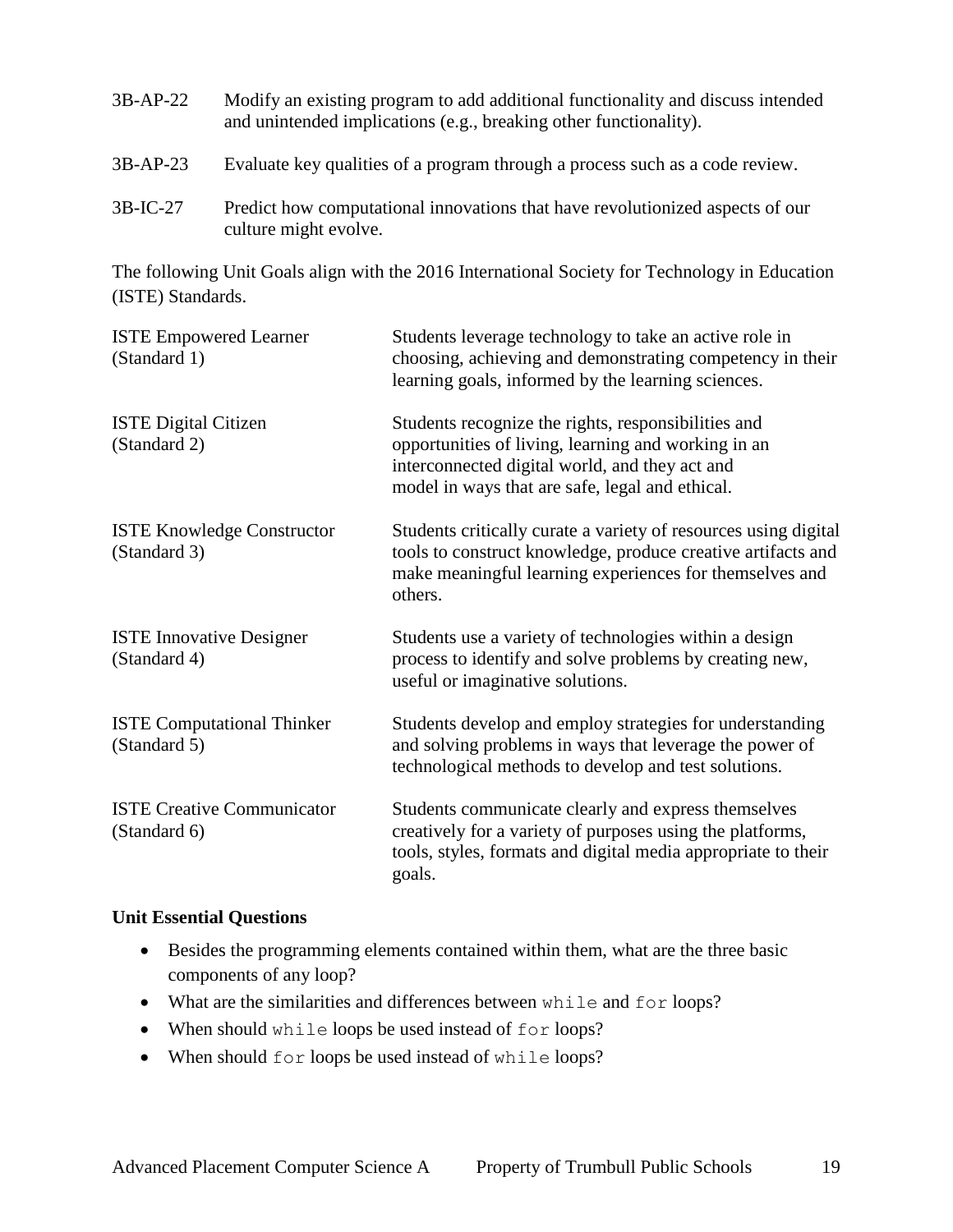#### **Scope and Sequence**

- Completion of Activities 1-4 of College Board's *Magpie Chatbot Lab*, creating a basic chatbot program that interacts with the user; based on the user-entered question/answer, a response is selected from a set of predetermined responses within the program and displayed to the user, and the program continues until the user enters a specific command to stop.
- The details of while and for loops, including the basic structure of each, and the situations that dictate using one over another; extensive practice with loops, including nested loops, occurs, as well as techniques to avoid creating infinite loops.

#### **Assured Assessments**

Formative Assessments:

- Students will complete several in-class assignments/activities based on the topics in the unit.
- Students will complete review questions (multiple-choice, true/false) from the textbook.

Summative Assessments:

- Students will complete programming projects covering while loops, for loops, and nested loops.
- Students will take a common end-of-unit assessment scored via a common scoring guide.

#### **Resources**

Core

- Lewis, John, William Loftus, and Cara Cocking. *Java Software Solutions for AP Computer Science*. 3rd ed. Upper Saddle River, NJ: Prentice Hall, 2010. Print. Chp. 3: 3.5, 3.7.
- Laptop or desktop with a Java IDE installed (preferably BlueJ), and Internet access
- College Board. *AP Computer Science A Magpie Chatbot Lab Student Guide*. [https://secure-media.collegeboard.org/digitalServices/pdf/ap/magpie-lab-student](https://secure-media.collegeboard.org/digitalServices/pdf/ap/magpie-lab-student-guide.pdf)[guide.pdf.](https://secure-media.collegeboard.org/digitalServices/pdf/ap/magpie-lab-student-guide.pdf) Web.

#### Supplemental

- *CodeHS*. [https://codehs.com/.](https://codehs.com/) Web.
- *CodingBat*. [https://codingbat.com/java.](https://codingbat.com/java) Web.
- *CS Awesome*. [https://runestone.academy/runestone/books/published/csawesome/index.html.](https://runestone.academy/runestone/books/published/csawesome/index.html) Web.

#### **Time Allotment**

• Approximately 15 school days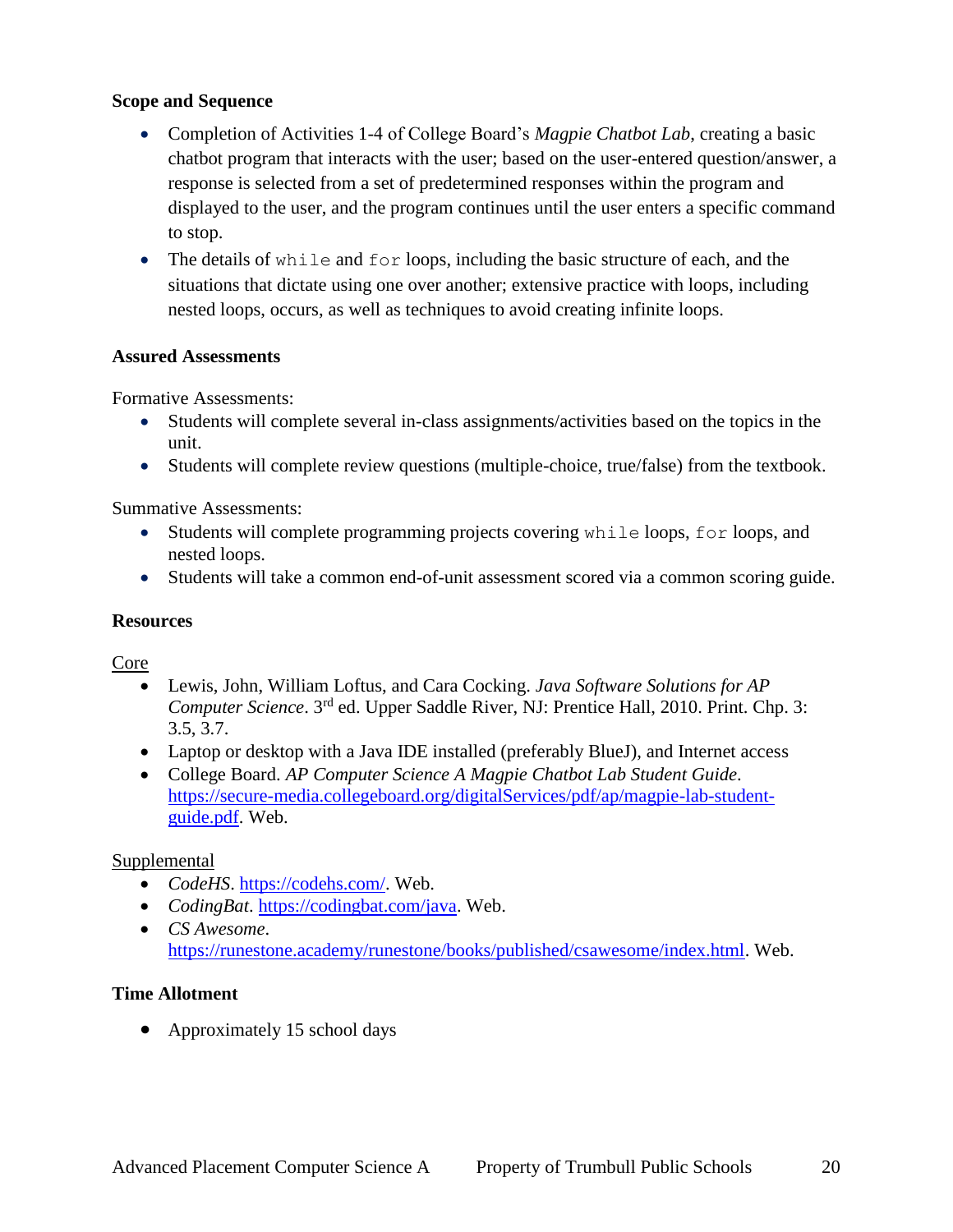## **UNIT 5 Writing Classes**

With the prior foundation of objects, classes, and several fundamental programing statements, students in Unit 5 begin designing more complex software by creating their own classes to define objects that perform whatever services we define; the unit explores the details of class definitions, including the structure and semantics of methods and the scope and encapsulation of data.

#### **Unit Goals**

At the completion of this unit, students will:

The following Unit Goals align with the 2019 College Board Curriculum Framework for Advanced Placement Computer Science A.

| $CON-1.H$ | Compare object references using Boolean expressions in program code.                                   |
|-----------|--------------------------------------------------------------------------------------------------------|
| $MOD-2.A$ | Designate access and visibility constraints to classes, data, constructors, and<br>methods.            |
| $MOD-2.B$ | Define instance variables for the attributes to be initialized through the<br>constructors of a class. |
| $MOD-2.C$ | Describe the functionality and use of program code through comments.                                   |
| $MOD-2.D$ | Define behaviors of an object through non-void methods without parameters<br>written in a class.       |
| $MOD-2.E$ | Define behaviors of an object through void methods with or without parameters<br>written in a class.   |
| $MOD-2.F$ | Define behaviors of an object through non-void methods with parameters written<br>in a class.          |
| $MOD-3.A$ | Designate private visibility of instance variables to encapsulate the attributes of an<br>object.      |

The following Unit Goals align with the 2017 Computer Science Teachers' Association (CSTA) Computer Science Standards.

| $3A-DA-12$ | Create computational models that represent the relationships among different |
|------------|------------------------------------------------------------------------------|
|            | elements of data collected from a phenomenon or process.                     |

- 3A-AP-13 Create prototypes that use algorithms to solve computational problems by leveraging prior student knowledge and personal interests.
- 3A-AP-15 Justify the selection of specific control structures when tradeoffs involve implementation, readability, and program performance, and explain the benefits

Advanced Placement Computer Science A Property of Trumbull Public Schools 21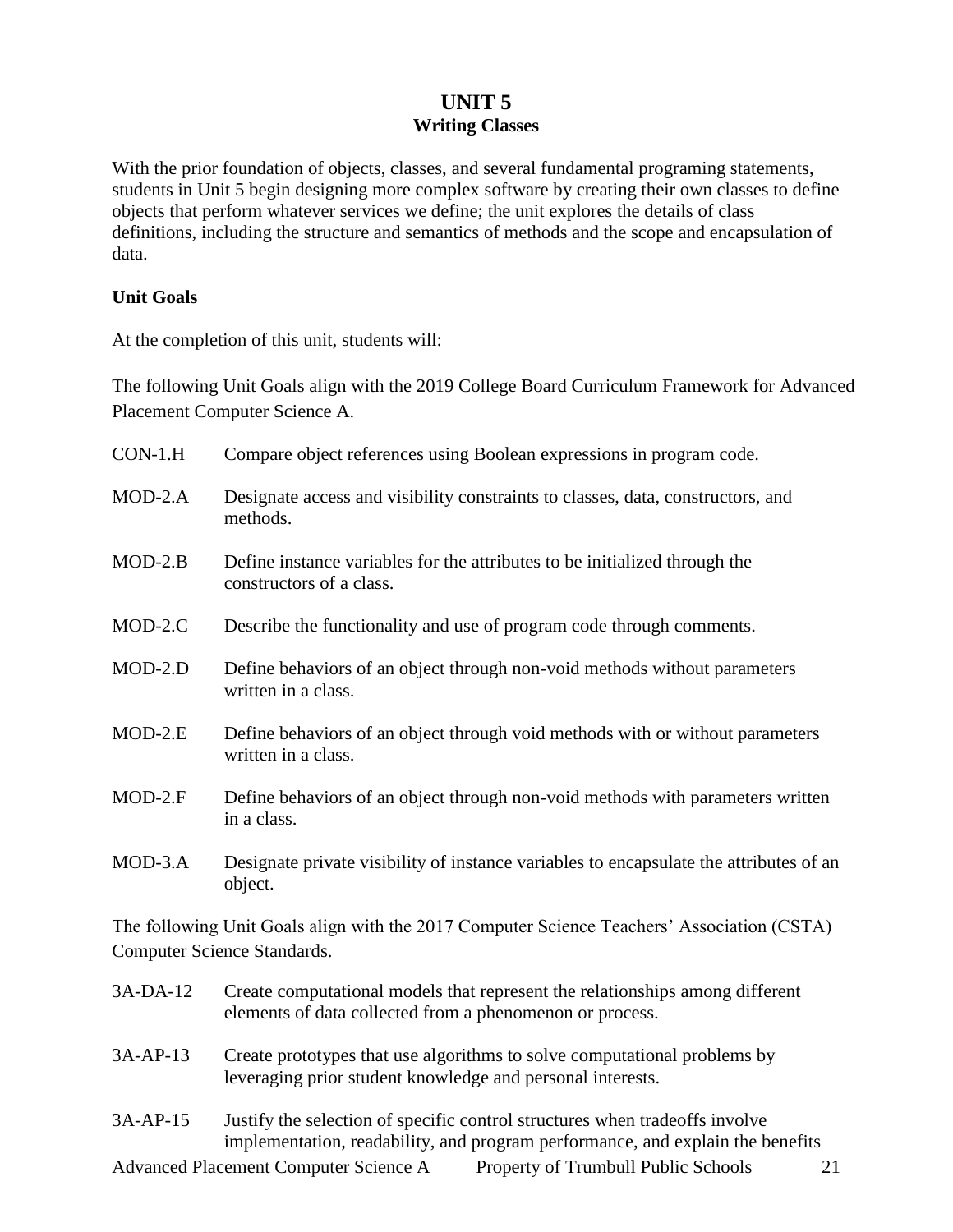and drawbacks of choices made.

- 3A-AP-16 Design and iteratively develop computational artifacts for practical intent, personal expression, or to address a societal issue by using events to initiate instructions.
- 3A-AP-17 Decompose problems into smaller components through systematic analysis, using constructs such as procedures, modules, and/or objects.
- 3A-AP-18 Create artifacts by using procedures within a program, combinations of data and procedures, or independent but interrelated programs.
- 3A-AP-19 Systematically design and develop programs for broad audiences by incorporating feedback from users.
- 3A-IC-24 Evaluate the ways computing impacts personal, ethical, social, economic, and cultural practices.
- 3B-DA-07 Evaluate the ability of models and simulations to test and support the refinement of hypotheses.
- 3B-AP-08 Describe how artificial intelligence drives many software and physical systems.
- 3B-AP-09 Implement an artificial intelligence algorithm to play a game against a human opponent or solve a problem.
- 3B-AP-10 Use and adapt classic algorithms to solve computational problems.
- 3B-AP-11 Evaluate algorithms in terms of their efficiency, correctness, and clarity.
- 3B-AP-12 Compare and contrast fundamental data structures and their uses.
- 3B-AP-14 Construct solutions to problems using student-created components, such as procedures, modules and/or objects.
- 3B-AP-15 Analyze a large-scale computational problem and identify generalizable patterns that can be applied to a solution.
- 3B-AP-16 Demonstrate code reuse by creating programming solutions using libraries and APIs.
- 3B-AP-21 Develop and use a series of test cases to verify that a program performs according to its design specifications.
- 3B-AP-22 Modify an existing program to add additional functionality and discuss intended and unintended implications (e.g., breaking other functionality).
- 3B-AP-23 Evaluate key qualities of a program through a process such as a code review.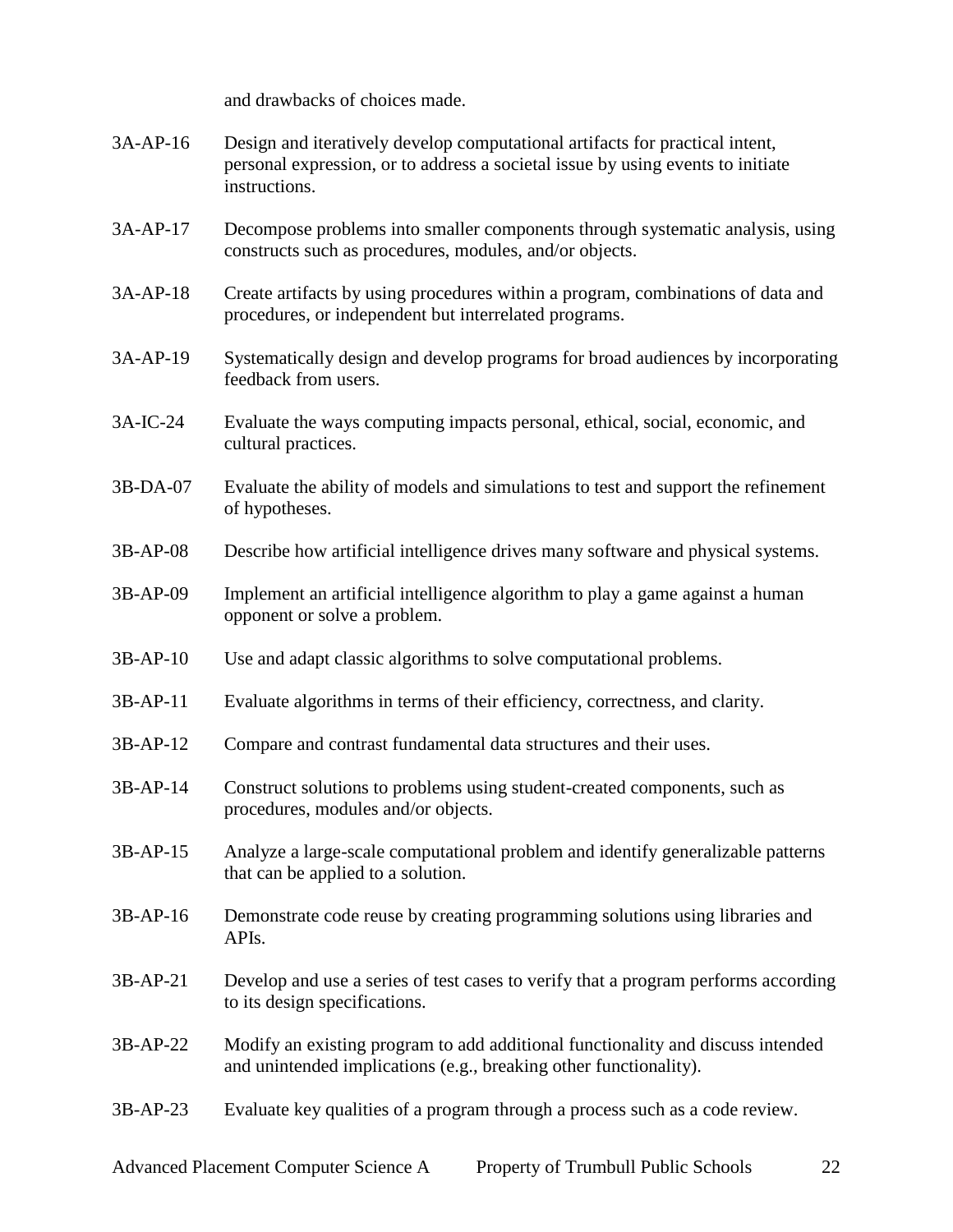The following Unit Goals align with the 2016 International Society for Technology in Education (ISTE) Standards.

| <b>ISTE Empowered Learner</b><br>(Standard 1)     | Students leverage technology to take an active role in<br>choosing, achieving and demonstrating competency in their<br>learning goals, informed by the learning sciences.                             |
|---------------------------------------------------|-------------------------------------------------------------------------------------------------------------------------------------------------------------------------------------------------------|
| <b>ISTE Knowledge Constructor</b><br>(Standard 3) | Students critically curate a variety of resources using digital<br>tools to construct knowledge, produce creative artifacts and<br>make meaningful learning experiences for themselves and<br>others. |
| <b>ISTE Innovative Designer</b><br>(Standard 4)   | Students use a variety of technologies within a design<br>process to identify and solve problems by creating new,<br>useful or imaginative solutions.                                                 |
| <b>ISTE Computational Thinker</b><br>(Standard 5) | Students develop and employ strategies for understanding<br>and solving problems in ways that leverage the power of<br>technological methods to develop and test solutions.                           |

#### **Unit Essential Questions**

- What are classes, and why are they so important in Java?
- What are methods, and how are they declared?
- How are methods invoked?
- What are parameters, and how are they passed to, and handled by, methods?
- What is the main difference between accessor methods and mutator methods?
- What is method overloading?

## **Scope and Sequence**

- Creation in Java of classes, which act as blueprints for new objects, made of variables and methods; students learn how to declare variables, how to create objects using constructors, and how methods are used to manipulate objects once they are created.
- The specifics of methods: basic structure, how they are invoked, and how data can be sent to them and sent from them; specific attention is paid to accessor and mutator methods, and how parameters are passed. Understanding the flow of data to and from methods is vital.
- Completion of Activity 1 of College Board's *Elevens Lab*, creating a Card class that will ultimately be used, later in the course, in a program that plays the card game "Elevens" with the user

## **Assured Assessments**

Formative Assessments:

 Students will complete several in-class assignments/activities based on the topics in the unit, as well as explorations in *CSAwesome* and *CodeHS*.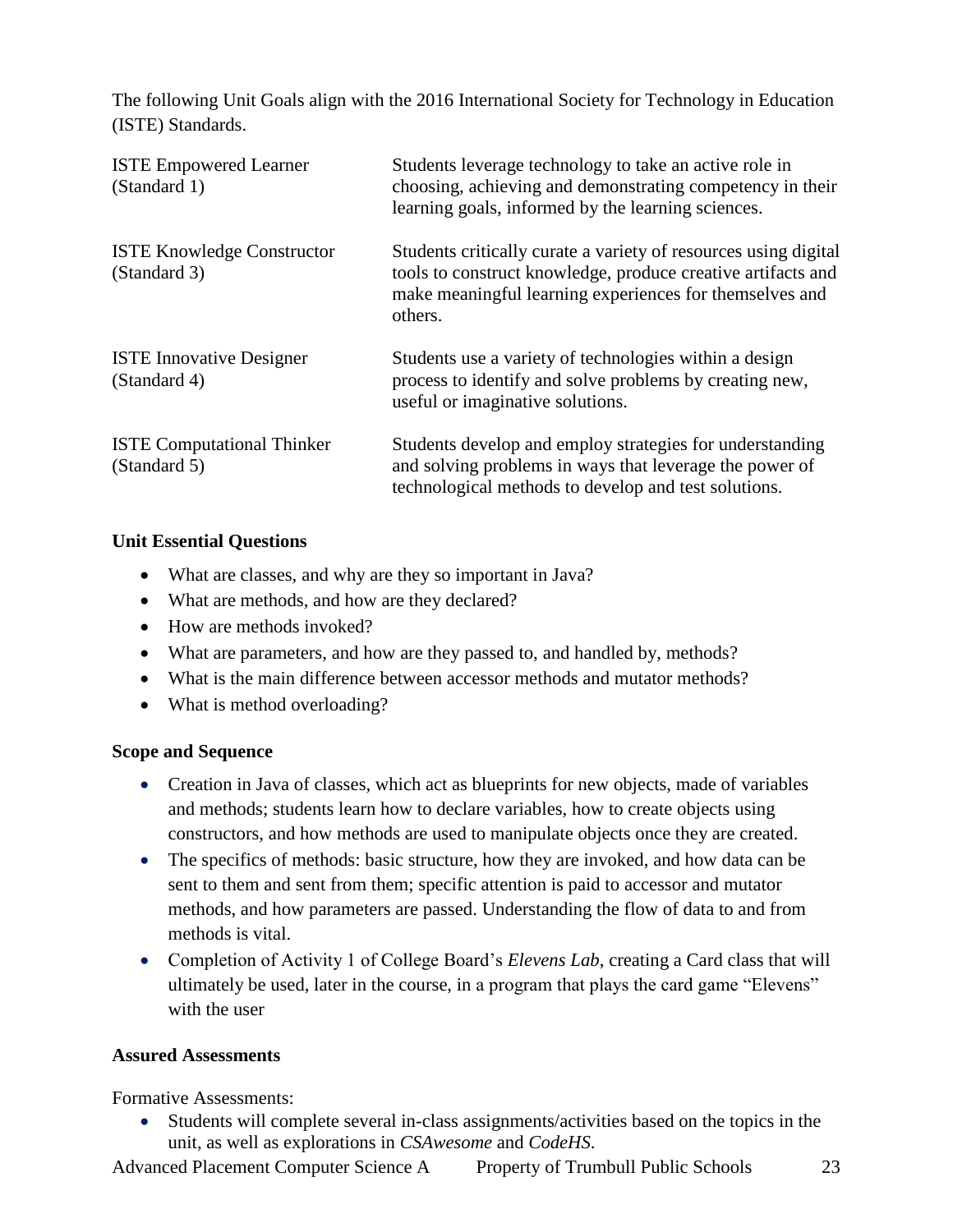Students will complete review questions (multiple-choice, true/false) from the textbook.

Summative Assessment:

Students will take a common end-of-unit assessment scored via a common scoring guide.

#### **Resources**

## Core

- Lewis, John, William Loftus, and Cara Cocking. *Java Software Solutions for AP Computer Science*. 3rd ed. Upper Saddle River, NJ: Prentice Hall, 2010. Print. Chp. 4: 4.0, 4.1, 4.2, 4.3, 4.4, 4.5.
- Laptop or desktop with a Java IDE installed (preferably BlueJ), and Internet access
- *CodeHS*. [https://codehs.com/.](https://codehs.com/) Web.
- *CS Awesome*. [https://runestone.academy/runestone/books/published/csawesome/index.html.](https://runestone.academy/runestone/books/published/csawesome/index.html) Web.
- College Board. *AP Computer Science Elevens Lab Student Guide*. [https://secure](https://secure-media.collegeboard.org/digitalServices/pdf/ap/elevens-lab-student-guide.pdf)[media.collegeboard.org/digitalServices/pdf/ap/elevens-lab-student-guide.pdf.](https://secure-media.collegeboard.org/digitalServices/pdf/ap/elevens-lab-student-guide.pdf) Web.

#### Supplemental

*CodingBat*. [https://codingbat.com/java.](https://codingbat.com/java) Web.

## **Time Allotment**

• Approximately 15 school days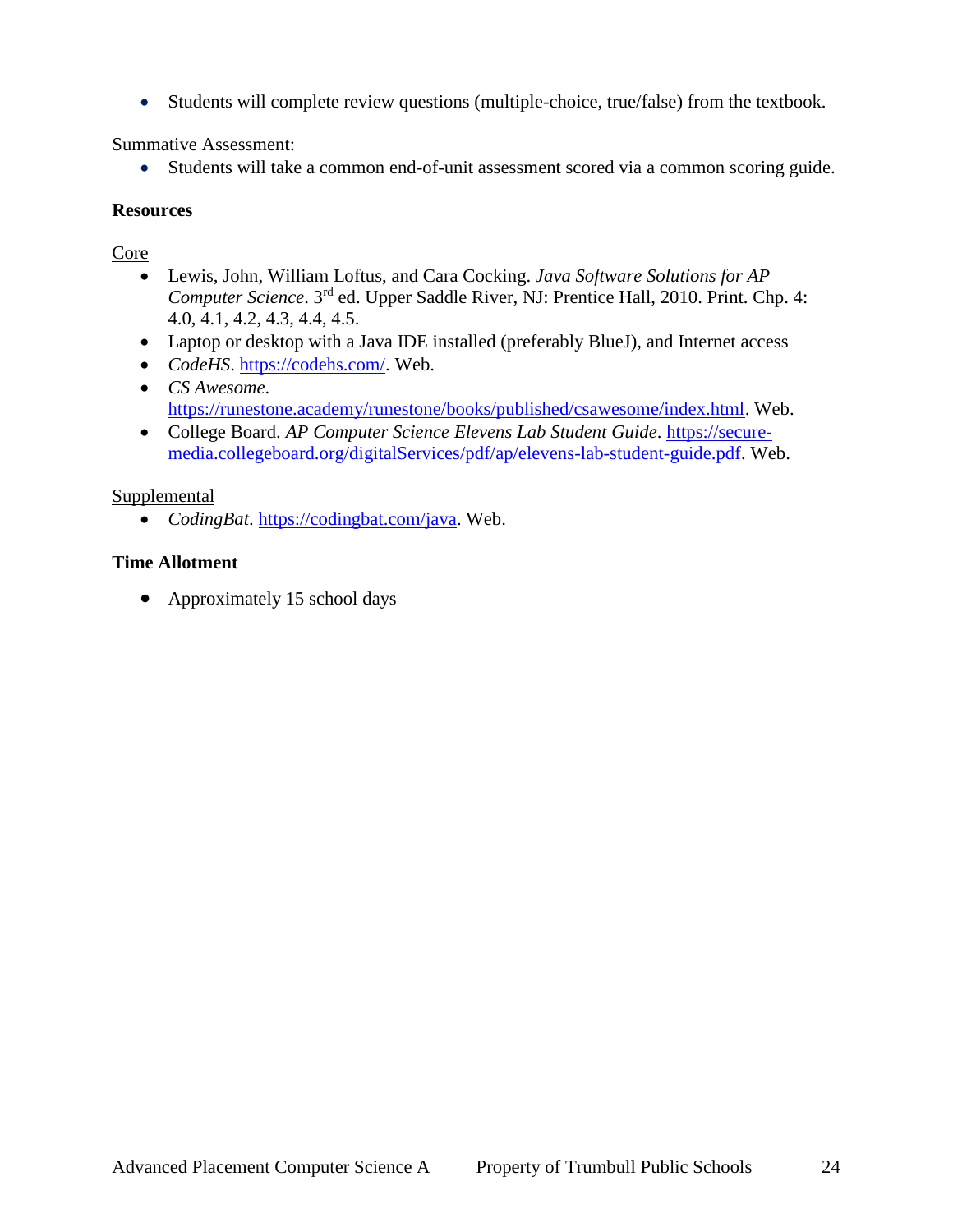## **UNIT 6 Enhancing Classes**

Unit 6 explores a variety of issues related to the design and implementation of classes, including the concept of an object reference, the static modifier, a wrapper class to help process input, the ability to nest one class definition within another, and finally the use of an interface construct to formalize the interaction between classes.

#### **Unit Goals**

At the completion of this unit, students will:

The following Unit Goals align with the 2019 College Board Curriculum Framework for Advanced Placement Computer Science A.

| $CON-1.H$ | Compare object references using Boolean expressions in program code. |
|-----------|----------------------------------------------------------------------|
| $MOD-2.G$ | Define behaviors of a class through static methods.                  |
| $MOD-2.H$ | Define the static variables that belong to the class.                |
| $VAR-1.G$ | Explain where variables can be used in the program code.             |
| VAR-1.H   | Evaluate object reference expressions that use the keyword this.     |

The following Unit Goals align with the 2017 Computer Science Teachers' Association (CSTA) Computer Science Standards.

| 3A-DA-12   | Create computational models that represent the relationships among different<br>elements of data collected from a phenomenon or process.                                                        |
|------------|-------------------------------------------------------------------------------------------------------------------------------------------------------------------------------------------------|
| 3A-AP-13   | Create prototypes that use algorithms to solve computational problems by<br>leveraging prior student knowledge and personal interests.                                                          |
| 3A-AP-15   | Justify the selection of specific control structures when tradeoffs involve<br>implementation, readability, and program performance, and explain the benefits<br>and drawbacks of choices made. |
| 3A-AP-16   | Design and iteratively develop computational artifacts for practical intent,<br>personal expression, or to address a societal issue by using events to initiate<br>instructions.                |
| 3A-AP-17   | Decompose problems into smaller components through systematic analysis, using<br>constructs such as procedures, modules, and/or objects.                                                        |
| 3A-AP-18   | Create artifacts by using procedures within a program, combinations of data and<br>procedures, or independent but interrelated programs.                                                        |
| 2 A A D 10 | Systematically docion and dovalop programs for broad audioness by incorporating                                                                                                                 |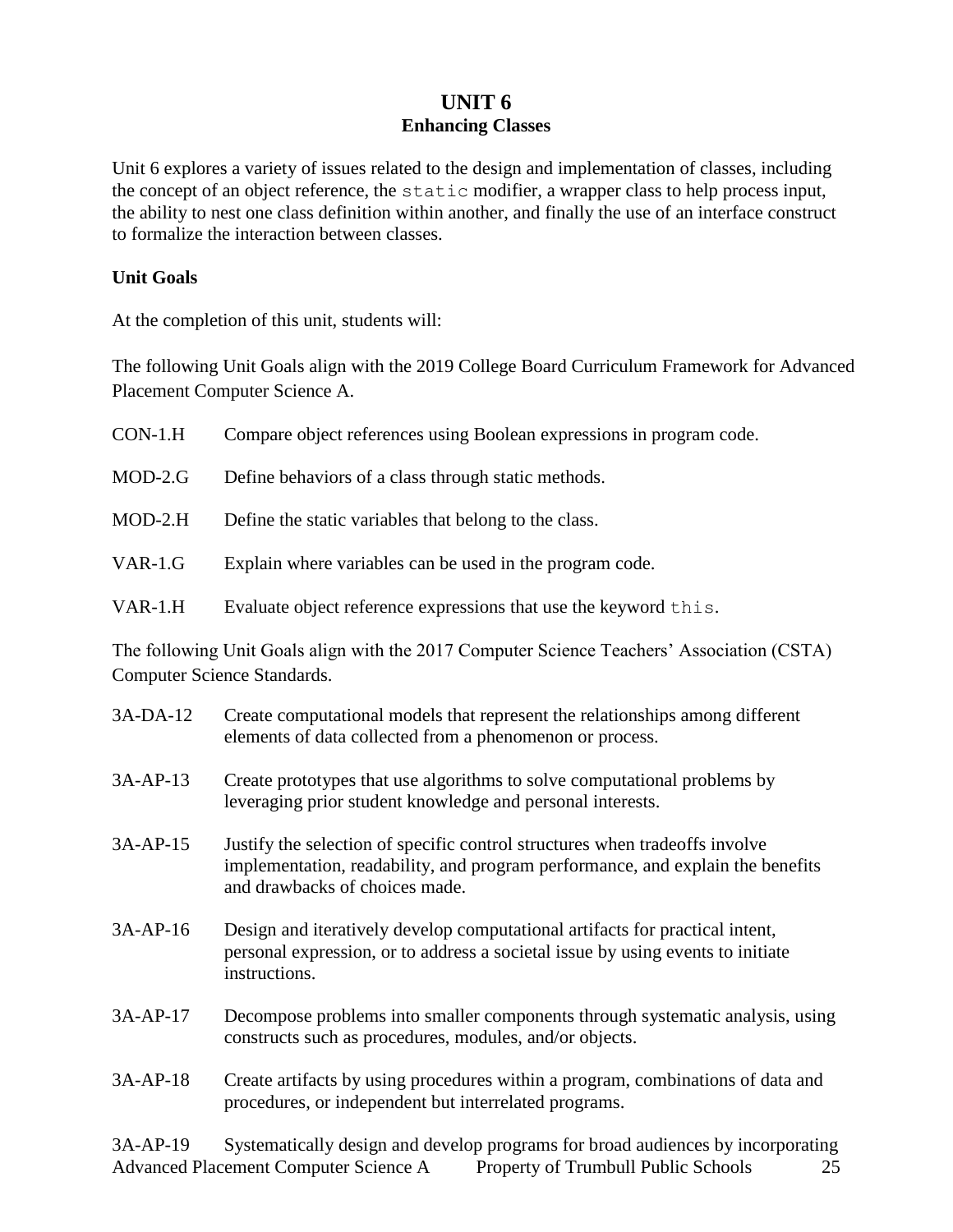feedback from users.

- 3A-IC-24 Evaluate the ways computing impacts personal, ethical, social, economic, and cultural practices.
- 3B-DA-07 Evaluate the ability of models and simulations to test and support the refinement of hypotheses.
- 3B-AP-08 Describe how artificial intelligence drives many software and physical systems.
- 3B-AP-09 Implement an artificial intelligence algorithm to play a game against a human opponent or solve a problem.
- 3B-AP-10 Use and adapt classic algorithms to solve computational problems.
- 3B-AP-11 Evaluate algorithms in terms of their efficiency, correctness, and clarity.
- 3B-AP-12 Compare and contrast fundamental data structures and their uses.
- 3B-AP-14 Construct solutions to problems using student-created components, such as procedures, modules and/or objects.
- 3B-AP-15 Analyze a large-scale computational problem and identify generalizable patterns that can be applied to a solution.
- 3B-AP-16 Demonstrate code reuse by creating programming solutions using libraries and APIs.
- 3B-AP-21 Develop and use a series of test cases to verify that a program performs according to its design specifications.
- 3B-AP-22 Modify an existing program to add additional functionality and discuss intended and unintended implications (e.g., breaking other functionality).
- 3B-AP-23 Evaluate key qualities of a program through a process such as a code review.

The following Unit Goals align with the 2016 International Society for Technology in Education (ISTE) Standards.

| <b>ISTE Empowered Learner</b><br>(Standard 1)     |         | Students leverage technology to take an active role in<br>choosing, achieving and demonstrating competency in their<br>learning goals, informed by the learning sciences.                  |    |
|---------------------------------------------------|---------|--------------------------------------------------------------------------------------------------------------------------------------------------------------------------------------------|----|
| <b>ISTE Knowledge Constructor</b><br>(Standard 3) | others. | Students critically curate a variety of resources using digital<br>tools to construct knowledge, produce creative artifacts and<br>make meaningful learning experiences for themselves and |    |
| <b>ISTE Innovative Designer</b>                   |         | Students use a variety of technologies within a design                                                                                                                                     |    |
| Advanced Placement Computer Science A             |         | Property of Trumbull Public Schools                                                                                                                                                        | 26 |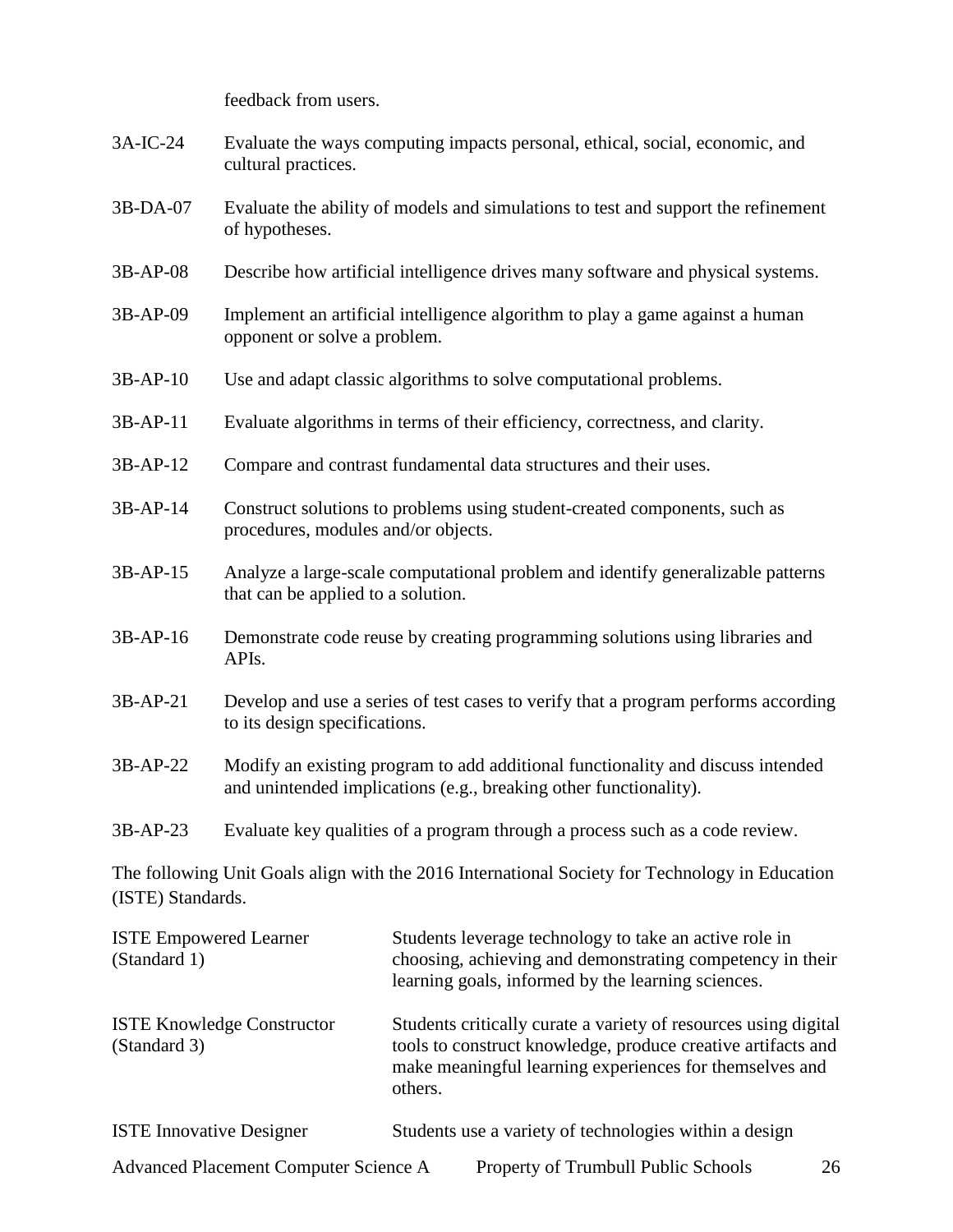| (Standard 4)                                      | process to identify and solve problems by creating new,<br>useful or imaginative solutions.                                                                                 |
|---------------------------------------------------|-----------------------------------------------------------------------------------------------------------------------------------------------------------------------------|
| <b>ISTE Computational Thinker</b><br>(Standard 5) | Students develop and employ strategies for understanding<br>and solving problems in ways that leverage the power of<br>technological methods to develop and test solutions. |

#### **Unit Essential Questions**

- What are object reference aliases, and how are they created?
- How are object references passed as parameters?
- What is the this reference?
- What is the static modifier, and why is it needed in Java?
- What is an exception, and what are the basic types of exceptions that Java displays?
- What are interfaces, and how do they help interact with classes?

#### **Scope and Sequence**

- Further exploration of object references, including the null reference and the this reference; aliases are also introduced. Students are led to understand the difference between making "copies" of an object and manipulating the copy, or getting access to the original object and manipulating it from a different method. The difference between using the  $=$  = operator and the equals method on objects is also covered.
- Introduction of the static modifier, which allows Java to associate a variable or method with its class rather than with an object; sample programs are explored, where static variables and/or static methods are used.
- Exceptions as a type of program error
- How interfaces can be used in Java, including abstract methods, which also leads to abstract classes; supplemental materials help students understand the differences between abstract classes and interfaces.

#### **Assured Assessments**

Formative Assessments:

- Students will complete several in-class assignments/activities based on the topics in the unit, as well as explorations in *CSAwesome* and *CodeHS*.
- Students will complete review questions (multiple-choice, true/false) from the textbook.

Summative Assessment:

Students will take a common end-of-unit assessment scored via a common scoring guide.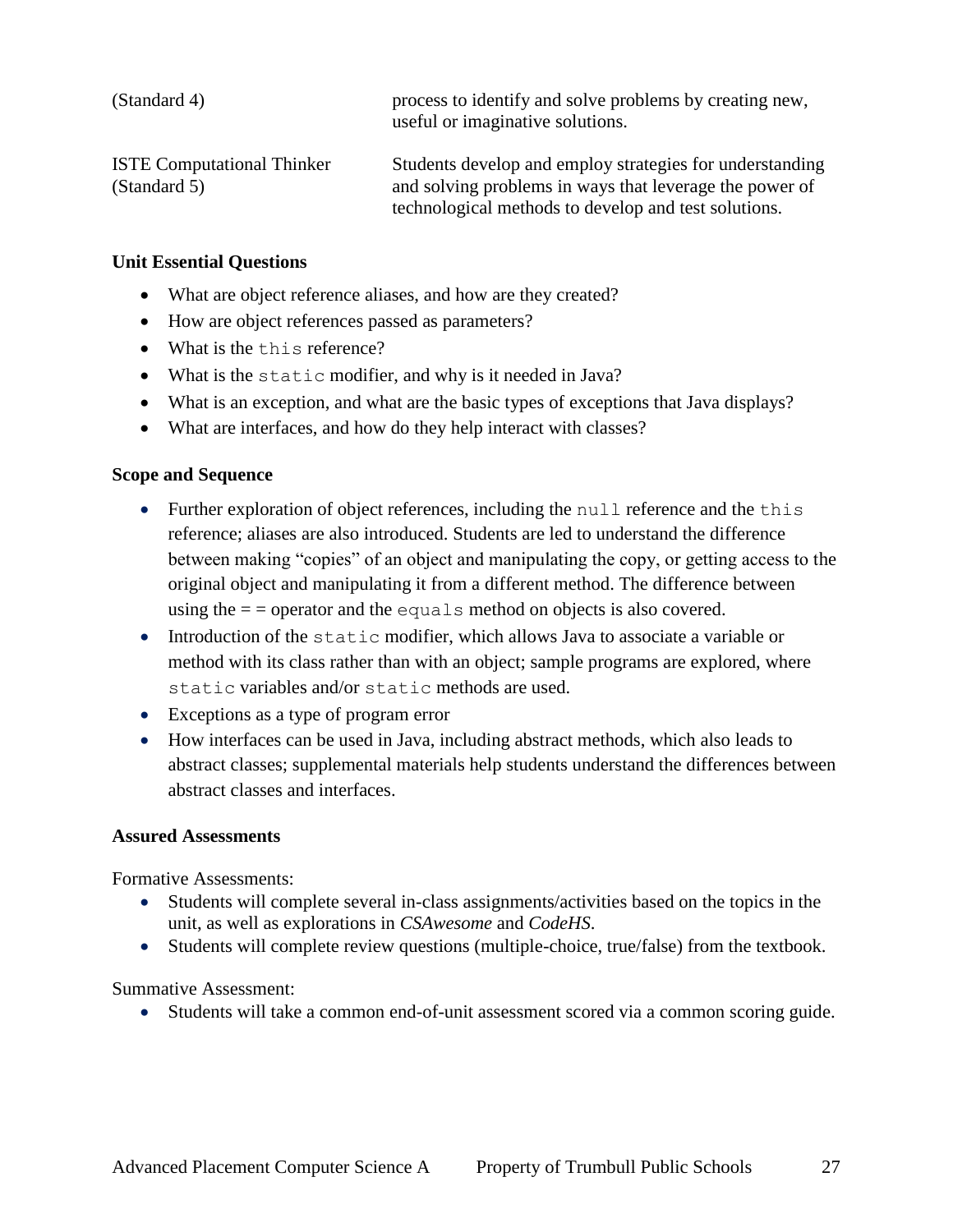#### **Resources**

**Core** 

- Lewis, John, William Loftus, and Cara Cocking. *Java Software Solutions for AP Computer Science*. 3<sup>rd</sup> ed. Upper Saddle River, NJ: Prentice Hall, 2010. Print. Chp. 5: 5.0, 5.1, 5.2, 5.3.
- Laptop or desktop with a Java IDE installed (preferably BlueJ), and Internet access
- *CodeHS*. [https://codehs.com/.](https://codehs.com/) Web.
- *CS Awesome*. [https://runestone.academy/runestone/books/published/csawesome/index.html.](https://runestone.academy/runestone/books/published/csawesome/index.html) Web.

#### Supplemental

*CodingBat*. [https://codingbat.com/java.](https://codingbat.com/java) Web.

#### **Time Allotment**

• Approximately 15 school days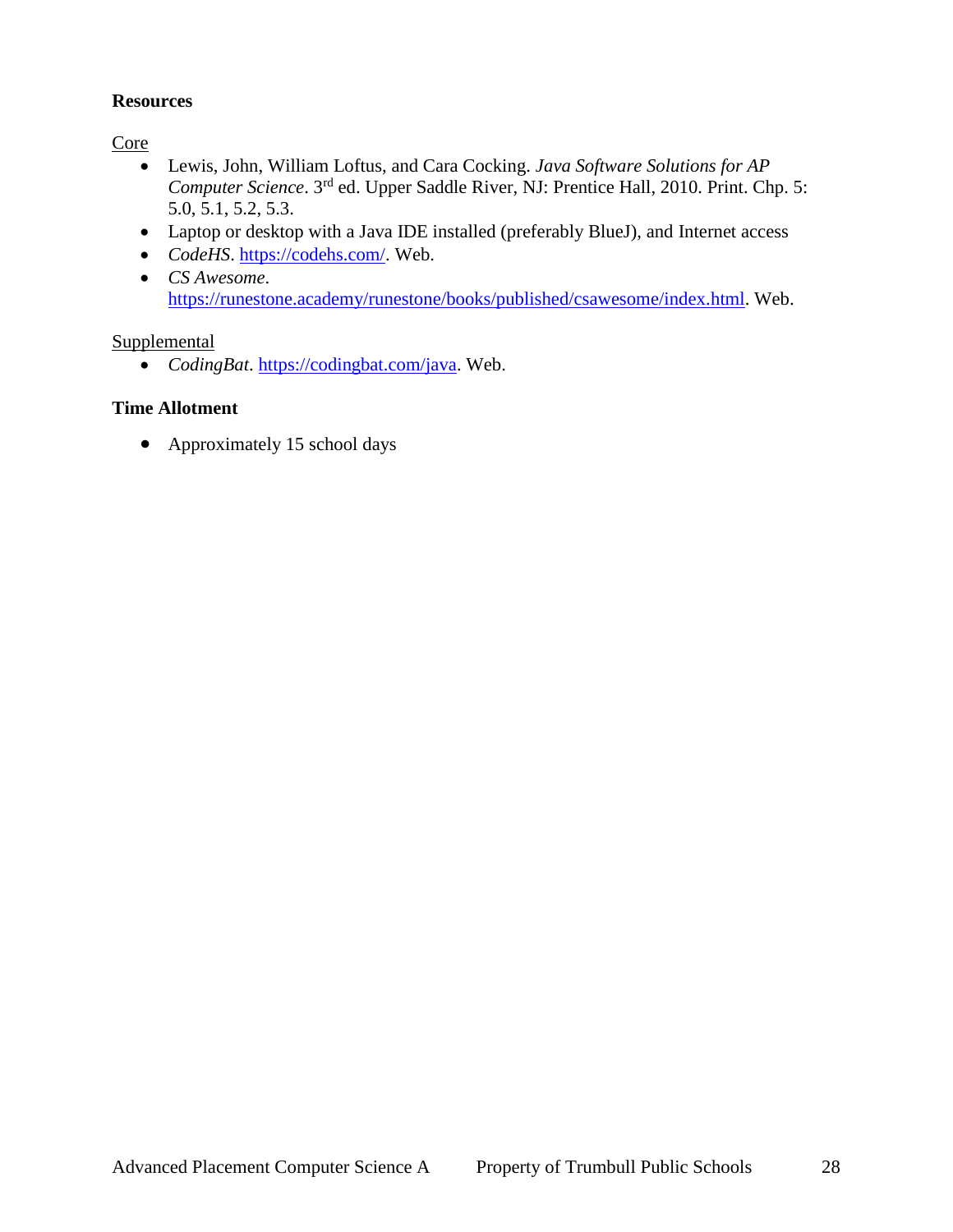## **UNIT 7 Arrays, 2D Arrays, and Searching**

Unit 7 focuses on data structures, which are used to represent collections of related data using a single variable rather than multiple variables. Arrays – programming constructs that group data into lists – and 2D arrays – most suitable to represent a table – use nested iterative statements to traverse and access all elements.

#### **Unit Goals**

At the completion of this unit, students will:

The following Unit Goals align with the 2019 College Board Curriculum Framework for Advanced Placement Computer Science A.

| VAR-2.A   | Represent collections of related primitive or object reference data using one-<br>dimensional (1D) array objects.                                                                                              |
|-----------|----------------------------------------------------------------------------------------------------------------------------------------------------------------------------------------------------------------|
| $VAR-2.B$ | Traverse the elements in a 1D array.                                                                                                                                                                           |
| VAR-2.C   | Traverse the elements in a 1D array object using an enhanced for loop.                                                                                                                                         |
| $VAR-2.F$ | Represent collections of related primitive or object reference data using two-<br>dimensional (2D) array objects.                                                                                              |
| $VAR-2.G$ | For 2D array objects:<br>Traverse using nested for loops.<br>a.<br>b. Traverse using nested enhanced for loops.                                                                                                |
| $CON-2.I$ | For algorithms in the context of a particular specification that requires the use of<br>array traversals:<br>a. Identify standard algorithms.<br>b. Modify standard algorithms.<br>c. Develop an algorithm.    |
| $CON-2.K$ | Apply sequential/linear search algorithms to search for specific information in<br>array or ArrayList objects.                                                                                                 |
| $CON-2.N$ | For algorithms in the context of a particular specification that requires the use of<br>2D array traversals:<br>a. Identify standard algorithms.<br>b. Modify standard algorithms.<br>c. Develop an algorithm. |
| $IOC-1.A$ | Explain the ethical and social implications of computing systems.                                                                                                                                              |
| $IOC-1.B$ | Explain the risks to privacy from collecting and storing personal data on computer<br>systems.                                                                                                                 |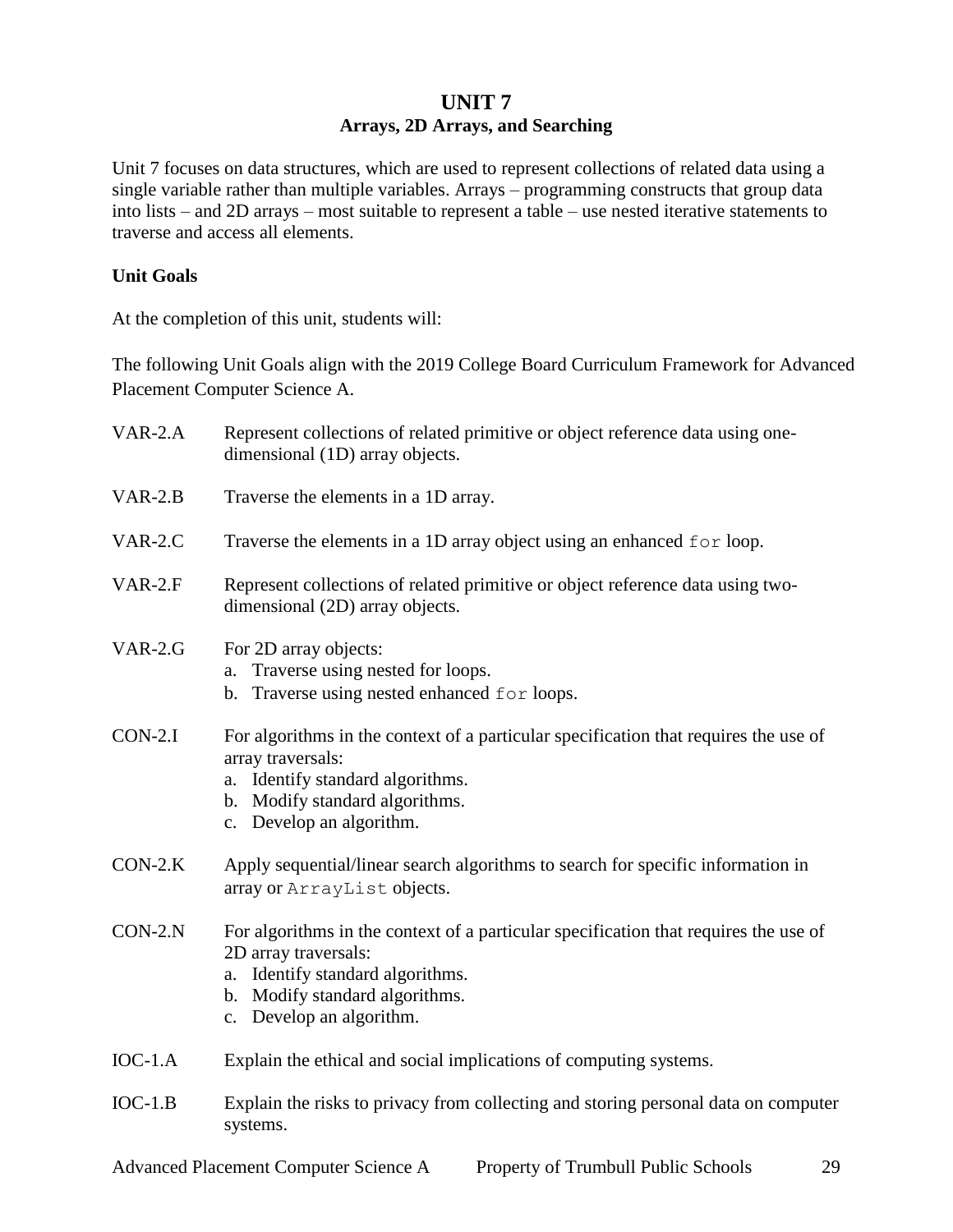The following Unit Goals align with the 2017 Computer Science Teachers' Association (CSTA) Computer Science Standards.

| 3A-DA-09   | Translate between different bit representations of real-world phenomena, such as<br>characters, numbers, and images.                                                                            |
|------------|-------------------------------------------------------------------------------------------------------------------------------------------------------------------------------------------------|
| 3A-DA-10   | Evaluate the tradeoffs in how data elements are organized and where data is<br>stored.                                                                                                          |
| 3A-DA-12   | Create computational models that represent the relationships among different<br>elements of data collected from a phenomenon or process.                                                        |
| 3A-AP-13   | Create prototypes that use algorithms to solve computational problems by<br>leveraging prior student knowledge and personal interests.                                                          |
| 3A-AP-14   | Use lists to simplify solutions, generalizing computational problems instead of<br>repeatedly using simple variables.                                                                           |
| 3A-AP-15   | Justify the selection of specific control structures when tradeoffs involve<br>implementation, readability, and program performance, and explain the benefits<br>and drawbacks of choices made. |
| 3A-AP-16   | Design and iteratively develop computational artifacts for practical intent,<br>personal expression, or to address a societal issue by using events to initiate<br>instructions.                |
| 3A-AP-17   | Decompose problems into smaller components through systematic analysis, using<br>constructs such as procedures, modules, and/or objects.                                                        |
| 3A-AP-18   | Create artifacts by using procedures within a program, combinations of data and<br>procedures, or independent but interrelated programs.                                                        |
| 3A-AP-19   | Systematically design and develop programs for broad audiences by incorporating<br>feedback from users.                                                                                         |
| 3A-IC-24   | Evaluate the ways computing impacts personal, ethical, social, economic, and<br>cultural practices.                                                                                             |
| 3A-IC-25   | Test and refine computational artifacts to reduce bias and equity deficits.                                                                                                                     |
| 3B-DA-07   | Evaluate the ability of models and simulations to test and support the refinement<br>of hypotheses.                                                                                             |
| 3B-AP-08   | Describe how artificial intelligence drives many software and physical systems.                                                                                                                 |
| 3B-AP-10   | Use and adapt classic algorithms to solve computational problems.                                                                                                                               |
| $3B-AP-11$ | Evaluate algorithms in terms of their efficiency, correctness, and clarity.                                                                                                                     |
|            |                                                                                                                                                                                                 |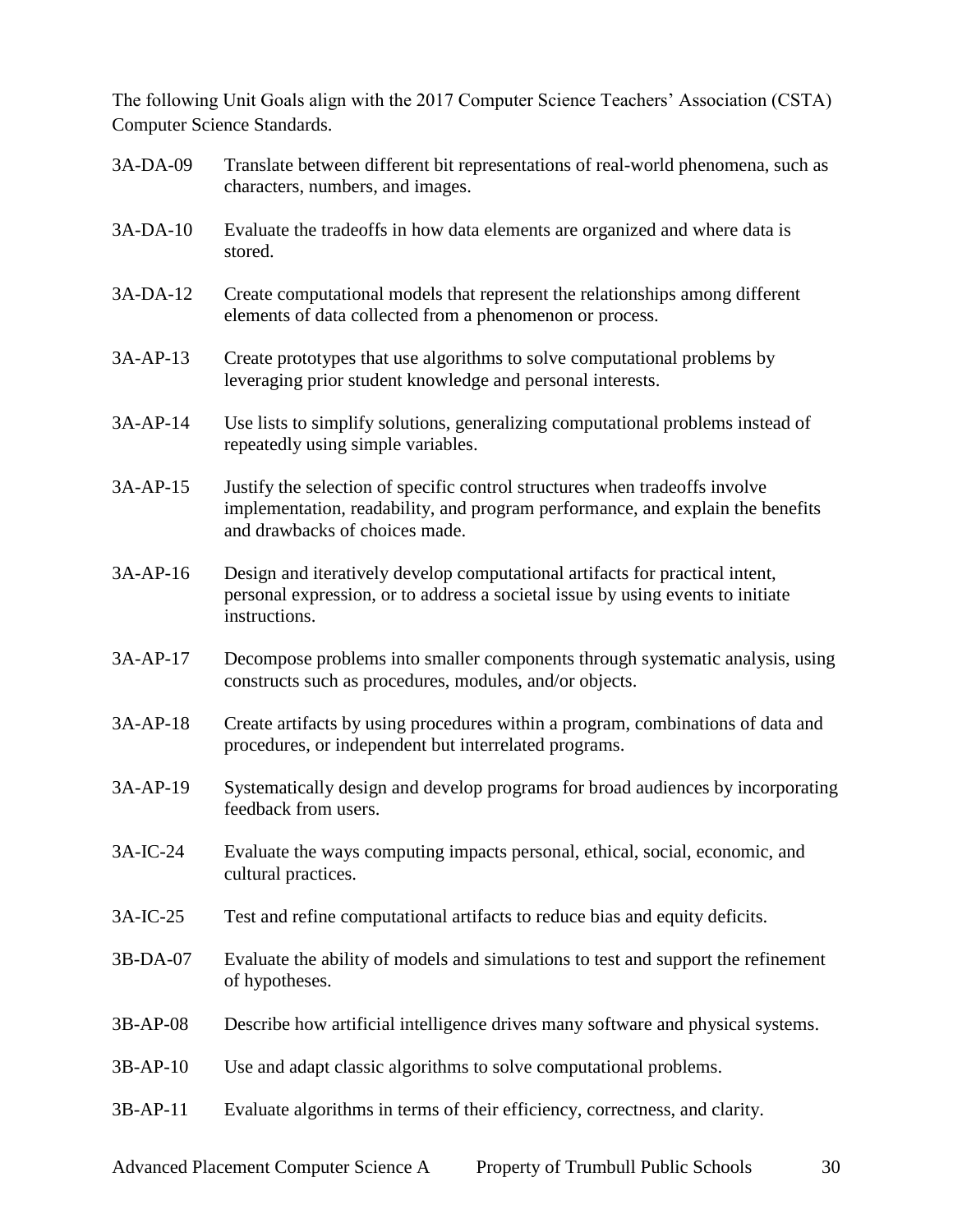| 3B-AP-12                                          | Compare and contrast fundamental data structures and their uses.                                                                                     |                                                                                                                                                                                                                 |
|---------------------------------------------------|------------------------------------------------------------------------------------------------------------------------------------------------------|-----------------------------------------------------------------------------------------------------------------------------------------------------------------------------------------------------------------|
| 3B-AP-14                                          | Construct solutions to problems using student-created components, such as<br>procedures, modules and/or objects.                                     |                                                                                                                                                                                                                 |
| 3B-AP-15                                          | Analyze a large-scale computational problem and identify generalizable patterns<br>that can be applied to a solution.                                |                                                                                                                                                                                                                 |
| 3B-AP-16                                          | Demonstrate code reuse by creating programming solutions using libraries and<br>APIs.                                                                |                                                                                                                                                                                                                 |
| 3B-AP-21                                          | Develop and use a series of test cases to verify that a program performs according<br>to its design specifications.                                  |                                                                                                                                                                                                                 |
| 3B-AP-22                                          | Modify an existing program to add additional functionality and discuss intended<br>and unintended implications (e.g., breaking other functionality). |                                                                                                                                                                                                                 |
| 3B-AP-23                                          | Evaluate key qualities of a program through a process such as a code review.                                                                         |                                                                                                                                                                                                                 |
| 3B-IC-27                                          | Predict how computational innovations that have revolutionized aspects of our<br>culture might evolve.                                               |                                                                                                                                                                                                                 |
| (ISTE) Standards.                                 |                                                                                                                                                      | The following Unit Goals align with the 2016 International Society for Technology in Education                                                                                                                  |
| <b>ISTE Empowered Learner</b><br>(Standard 1)     |                                                                                                                                                      | Students leverage technology to take an active role in<br>choosing, achieving and demonstrating competency in their<br>learning goals, informed by the learning sciences.                                       |
| <b>ISTE Digital Citizen</b><br>(Standard 2)       |                                                                                                                                                      | Students recognize the rights, responsibilities and<br>opportunities of living, learning and working in an<br>interconnected digital world, and they act and<br>model in ways that are safe, legal and ethical. |
| <b>ISTE Knowledge Constructor</b><br>(Standard 3) |                                                                                                                                                      | Students critically curate a variety of resources using digital<br>tools to construct knowledge, produce creative artifacts and<br>make meaningful learning experiences for themselves and<br>others.           |
| <b>ISTE Innovative Designer</b><br>(Standard 4)   |                                                                                                                                                      | Students use a variety of technologies within a design<br>process to identify and solve problems by creating new,<br>useful or imaginative solutions.                                                           |
| (Standard 5)                                      | <b>ISTE Computational Thinker</b>                                                                                                                    | Students develop and employ strategies for understanding<br>and solving problems in ways that leverage the power of<br>technological methods to develop and test solutions.                                     |
| <b>ISTE Creative Communicator</b><br>(Standard 6) |                                                                                                                                                      | Students communicate clearly and express themselves<br>creatively for a variety of purposes using the platforms,<br>tools, styles, formats and digital media appropriate to their<br>goals.                     |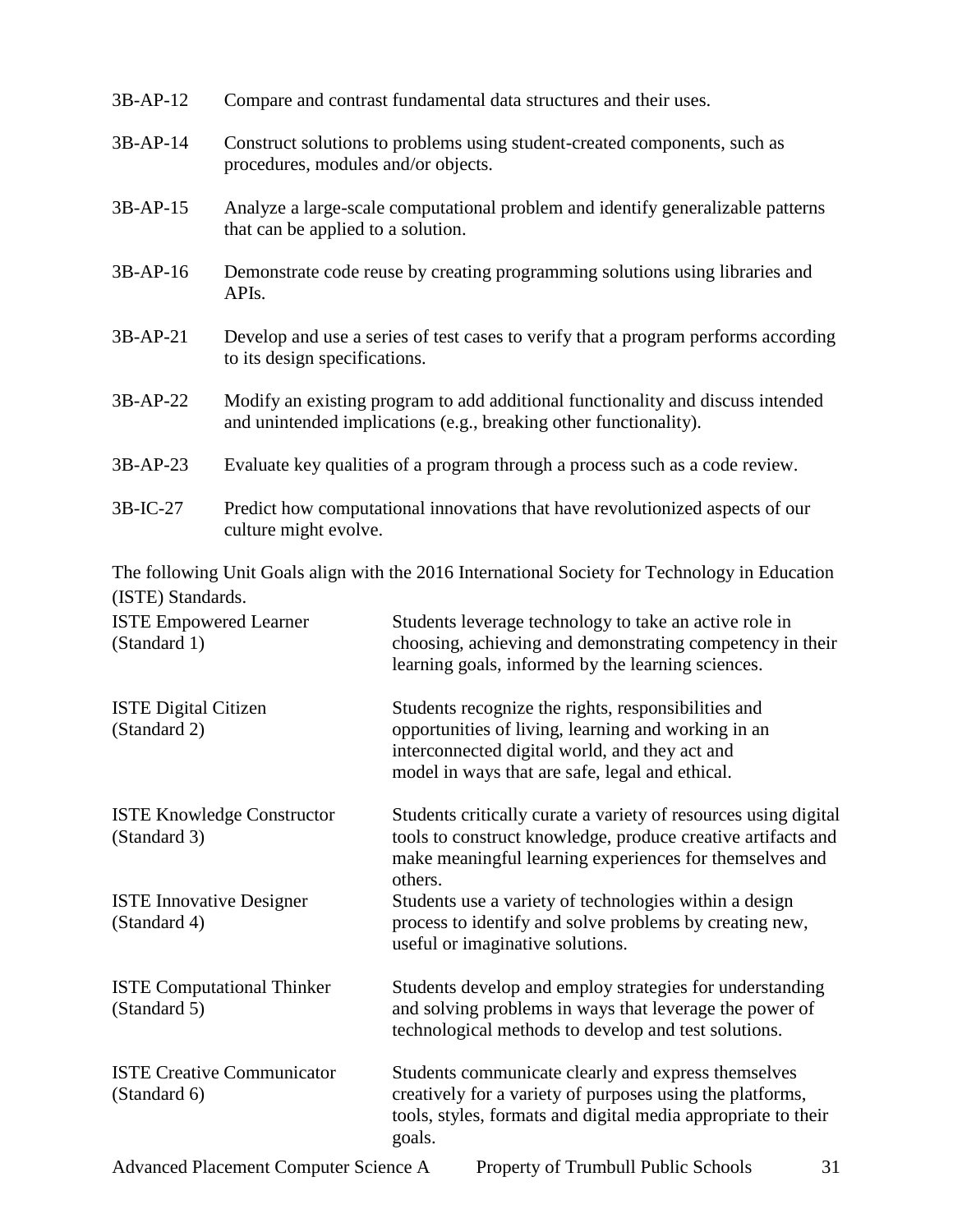#### **Unit Essential Questions**

- What are arrays and 2D arrays, and why do we use them?
- How are elements of arrays and 2D arrays accessed and/or manipulated?
- How are arrays and elements of arrays passed as parameters?
- How can knowing standard algorithms be useful when solving new problems?
- What algorithms are used to search through the elements of an array or 2D array?

#### **Scope and Sequence**

- Introduction of arrays: creation of them, storing data in them, and how to access/manipulate them.
- The algorithms for a sequential/linear search and a binary search, with emphasis on using binary search when possible
- 2D arrays (tables, grids, or any data structures that organize elements in rows and columns); the modification of search algorithms to work with 2D arrays is included.
- Completion of Activities 1-9 of College Board's *Picture Lab*, tinting images to a certain color, creating filters to enhance different aspects of images, mirroring images over different lines of symmetry, and using the technique of chromakey (merging pictures using a "green screen")

#### **Assured Assessments**

Formative Assessments:

- Students will complete several in-class assignments/activities based on the topics in the unit, including programming tasks on *CodingBat*.
- Students will complete review questions (multiple-choice, true/false) from the textbook.

Summative Assessments:

- Students will complete programming projects covering arrays and 2D arrays.
- Students will complete Activities 1-9 of College Board's *Picture Lab*.
- Students will take a common end-of-unit assessment scored via a common scoring guide.

#### **Resources**

Core

- Lewis, John, William Loftus, and Cara Cocking. *Java Software Solutions for AP Computer Science*. 3<sup>rd</sup> ed. Upper Saddle River, NJ: Prentice Hall, 2010. Print. Chp. 6: 6.0, 6.1, 6.2, 6.6.
- Laptop or desktop with a Java IDE installed (preferably BlueJ), and Internet access
- *CodingBat*. [https://codingbat.com/java.](https://codingbat.com/java) Web.
- College Board. *AP Computer Science Picture Lab Student Guide*. [https://secure](https://secure-media.collegeboard.org/digitalServices/pdf/ap/picture-lab-studentguide.pdf)[media.collegeboard.org/digitalServices/pdf/ap/picture-lab-studentguide.pdf.](https://secure-media.collegeboard.org/digitalServices/pdf/ap/picture-lab-studentguide.pdf) Web.

## Supplemental

*CodeHS*. [https://codehs.com/.](https://codehs.com/) Web.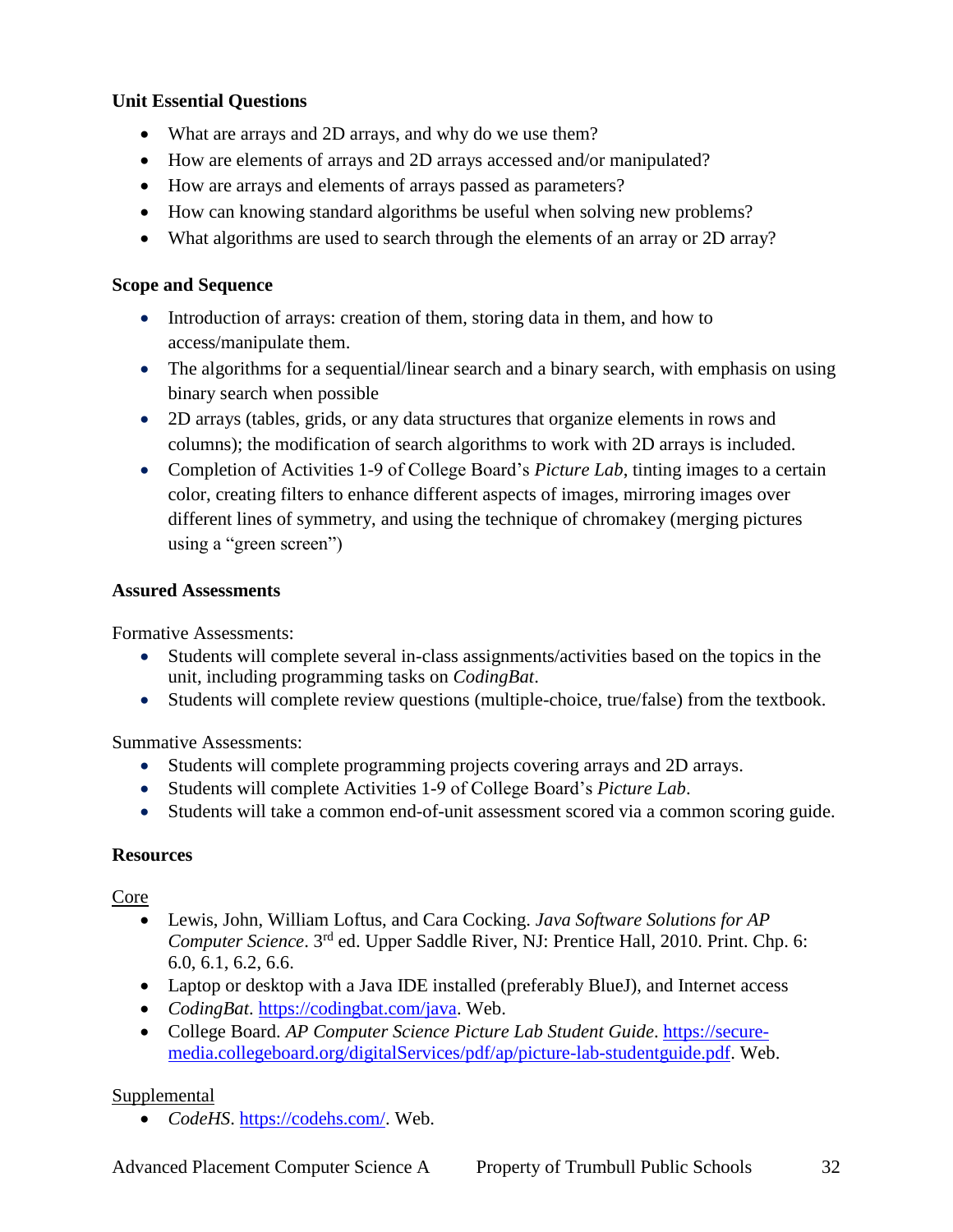*CS Awesome*. [https://runestone.academy/runestone/books/published/csawesome/index.html.](https://runestone.academy/runestone/books/published/csawesome/index.html) Web.

#### **Time Allotment**

• Approximately 18 school days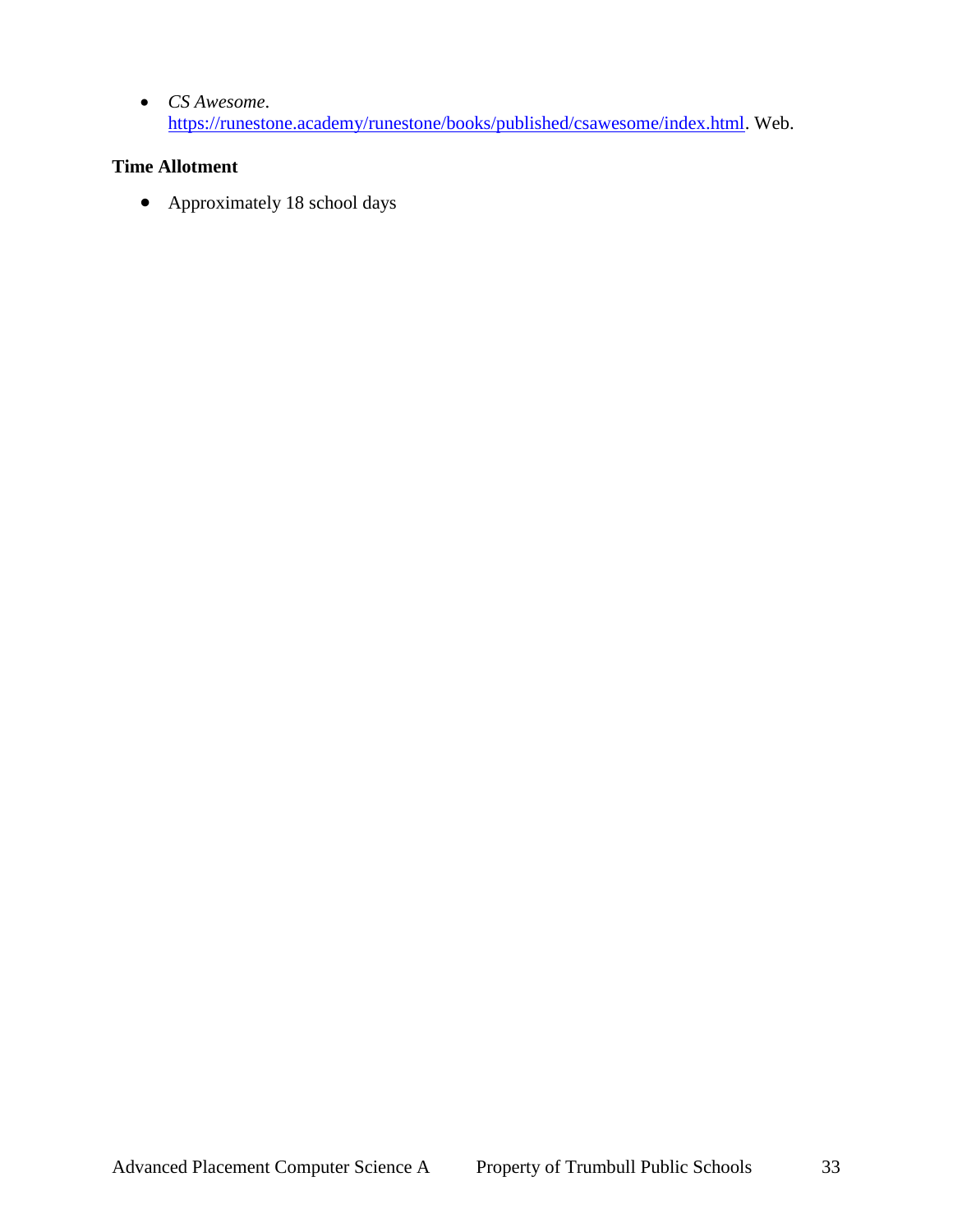## **UNIT 8 List, ArrayLists, Selection and Insert Sorts**

As composed to the arrays studied in Unit 7, the ArrayList object has a dynamic size, and the class contains methods for insertion and deletion of elements; Unit 8 introduces students to two methods of sorting data: selection and insertion both allow binary searching to locate elements.

#### **Unit Goals**

At the completion of this unit, students will:

stored.

The following Unit Goals align with the 2019 College Board Curriculum Framework for Advanced Placement Computer Science A.

| VAR-2.D   | Represent collections of related object reference data using ArrayList objects.                                                                                                                                 |  |
|-----------|-----------------------------------------------------------------------------------------------------------------------------------------------------------------------------------------------------------------|--|
| $VAR-2.E$ | For ArrayList objects:<br>Traverse using a for or while loop.<br>a.<br>b. Traverse using an enhanced for loop.                                                                                                  |  |
| $CON-2.J$ | For algorithms in the context of a particular specification that requires the use of<br>ArrayList traversals:<br>a. Identify standard algorithms.<br>b. Modify standard algorithms.<br>c. Develop an algorithm. |  |
| $CON-2.L$ | Apply selection sort and insertion sort algorithms to sort the elements of array or<br>ArrayList objects.                                                                                                       |  |
| $CON-2.M$ | Compute statement execution counts and informal run-time comparison of sorting<br>algorithms.                                                                                                                   |  |
|           | The following Unit Goals align with the 2017 Computer Science Teachers' Association (CSTA)<br>Computer Science Standards.                                                                                       |  |
| 3A-DA-09  | Translate between different bit representations of real-world phenomena, such as<br>characters, numbers, and images.                                                                                            |  |
| 3A-DA-10  | Evaluate the tradeoffs in how data elements are organized and where data is                                                                                                                                     |  |

- 3A-DA-12 Create computational models that represent the relationships among different elements of data collected from a phenomenon or process.
- 3A-AP-13 Create prototypes that use algorithms to solve computational problems by leveraging prior student knowledge and personal interests.
- 3A-AP-14 Use lists to simplify solutions, generalizing computational problems instead of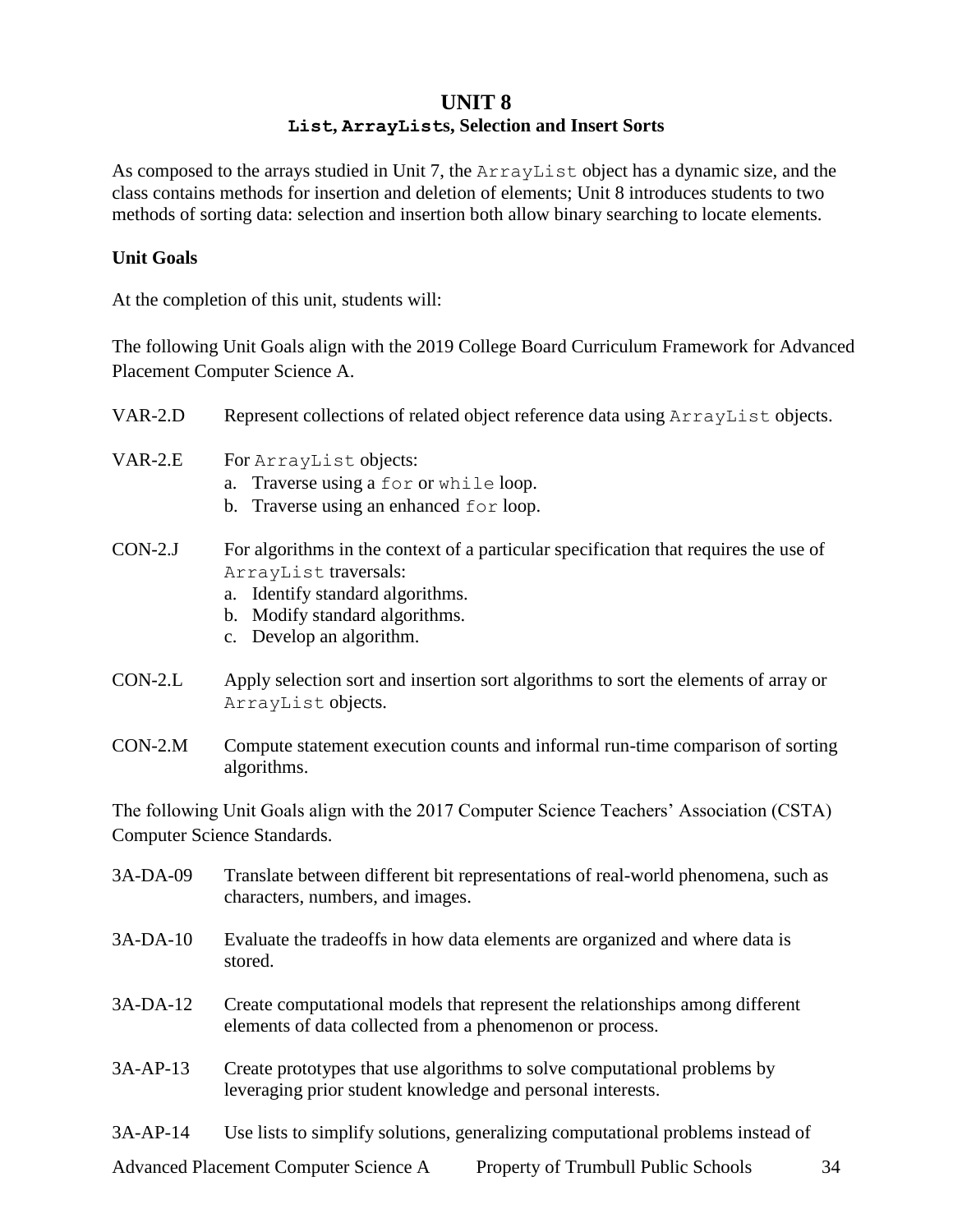repeatedly using simple variables.

- 3A-AP-15 Justify the selection of specific control structures when tradeoffs involve implementation, readability, and program performance, and explain the benefits and drawbacks of choices made.
- 3A-AP-16 Design and iteratively develop computational artifacts for practical intent, personal expression, or to address a societal issue by using events to initiate instructions.
- 3A-AP-17 Decompose problems into smaller components through systematic analysis, using constructs such as procedures, modules, and/or objects.
- 3A-AP-18 Create artifacts by using procedures within a program, combinations of data and procedures, or independent but interrelated programs.
- 3A-AP-19 Systematically design and develop programs for broad audiences by incorporating feedback from users.
- 3B-DA-07 Evaluate the ability of models and simulations to test and support the refinement of hypotheses.
- 3B-AP-08 Describe how artificial intelligence drives many software and physical systems.
- 3B-AP-09 Implement an artificial intelligence algorithm to play a game against a human opponent or solve a problem.
- 3B-AP-10 Use and adapt classic algorithms to solve computational problems.
- 3B-AP-11 Evaluate algorithms in terms of their efficiency, correctness, and clarity.
- 3B-AP-12 Compare and contrast fundamental data structures and their uses.
- 3B-AP-14 Construct solutions to problems using student-created components, such as procedures, modules and/or objects.
- 3B-AP-15 Analyze a large-scale computational problem and identify generalizable patterns that can be applied to a solution.
- 3B-AP-16 Demonstrate code reuse by creating programming solutions using libraries and APIs.
- 3B-AP-21 Develop and use a series of test cases to verify that a program performs according to its design specifications.
- 3B-AP-22 Modify an existing program to add additional functionality and discuss intended and unintended implications (e.g., breaking other functionality).
- 3B-AP-23 Evaluate key qualities of a program through a process such as a code review.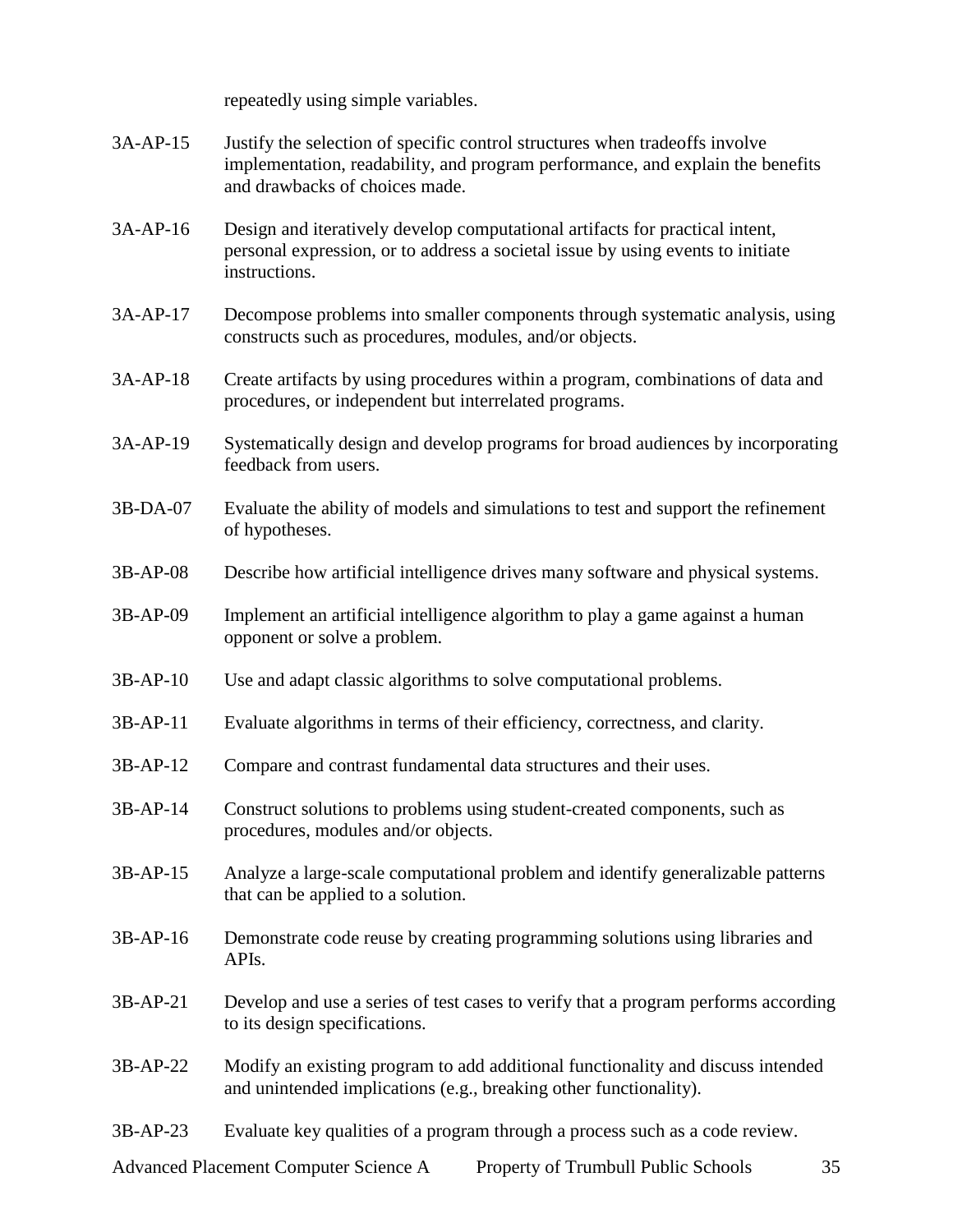The following Unit Goals align with the 2016 International Society for Technology in Education (ISTE) Standards.

| <b>ISTE Empowered Learner</b><br>(Standard 1)     | Students leverage technology to take an active role in<br>choosing, achieving and demonstrating competency in their<br>learning goals, informed by the learning sciences.                                       |
|---------------------------------------------------|-----------------------------------------------------------------------------------------------------------------------------------------------------------------------------------------------------------------|
| <b>ISTE Digital Citizen</b><br>(Standard 2)       | Students recognize the rights, responsibilities and<br>opportunities of living, learning and working in an<br>interconnected digital world, and they act and<br>model in ways that are safe, legal and ethical. |
| <b>ISTE Knowledge Constructor</b><br>(Standard 3) | Students critically curate a variety of resources using digital<br>tools to construct knowledge, produce creative artifacts and<br>make meaningful learning experiences for themselves and<br>others.           |
| <b>ISTE Innovative Designer</b><br>(Standard 4)   | Students use a variety of technologies within a design<br>process to identify and solve problems by creating new,<br>useful or imaginative solutions.                                                           |
| <b>ISTE Computational Thinker</b><br>(Standard 5) | Students develop and employ strategies for understanding<br>and solving problems in ways that leverage the power of<br>technological methods to develop and test solutions.                                     |
| <b>ISTE Creative Communicator</b><br>(Standard 6) | Students communicate clearly and express themselves<br>creatively for a variety of purposes using the platforms,<br>tools, styles, formats and digital media appropriate to their<br>goals.                     |

#### **Unit Essential Questions**

- Why is it beneficial to have sorted data sets?
- What are the procedural differences between the selection and insertion sorts?
- What are the similarities and differences between arrays and ArrayLists?
- When should a programmer use an ArrayList instead of an array?

#### **Scope and Sequence**

- The algorithms for the selection and insertion sorts, which result in sorted data that will enable the binary search method, which is more efficient than the sequential/linear search method
- The ArrayList class, which contains methods allowing the management of ArrayList objects, which change size as needed, and with elements that can be inserted and removed; many in-class examples are explore to gain practice with ArrayLists.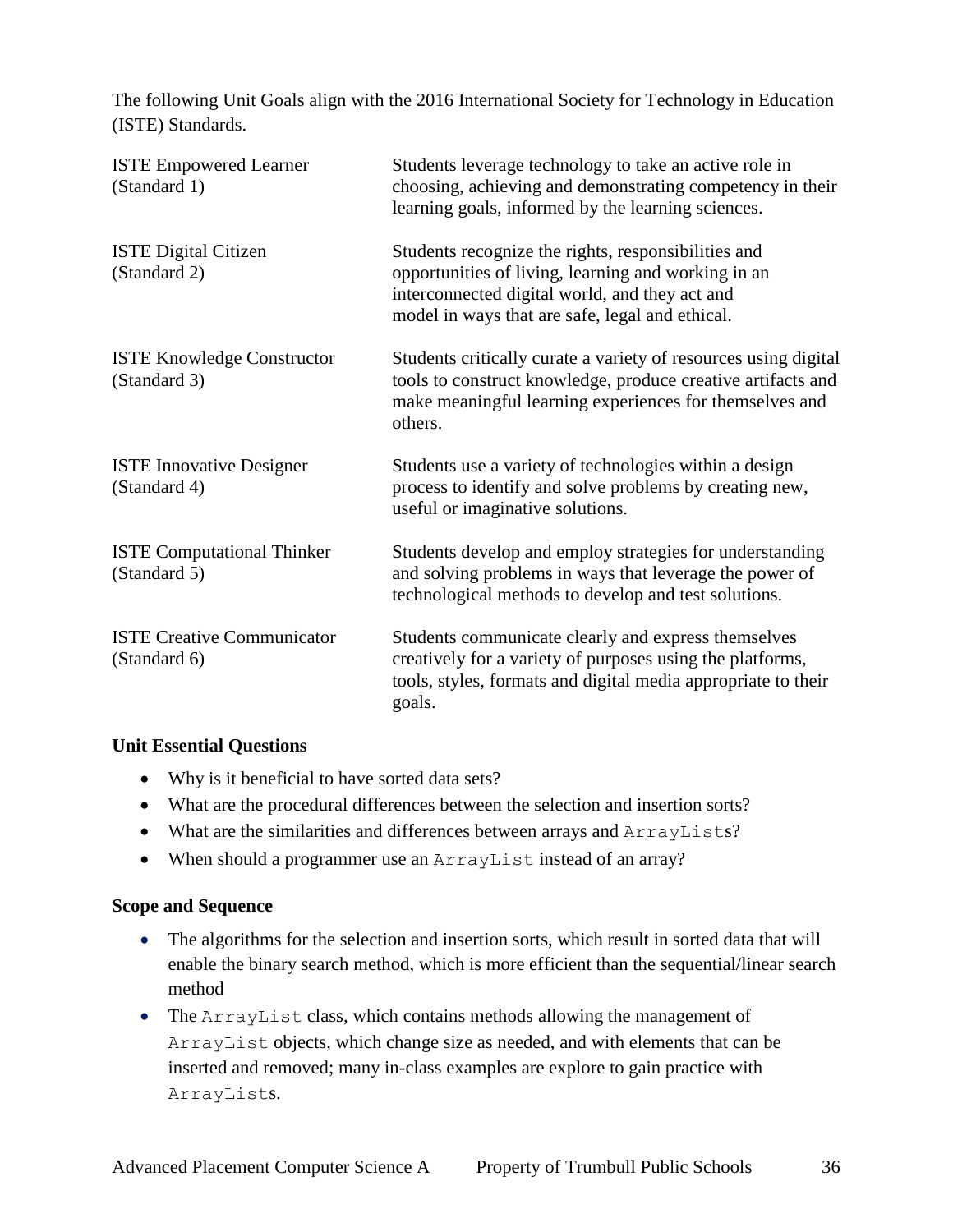Completion of Activities 2-4 of College Board's *Elevens Lab*, creating a deck of cards and shuffling the deck by removing and inserting Card objects within the Deck ArrayList

#### **Assured Assessments**

Formative Assessments:

- Students will complete several in-class assignments/activities based on the topics in the unit, as well as explorations in *CSAwesome* and *CodeHS*.
- Students will complete review questions (multiple-choice, true/false) from the textbook.

Summative Assessments:

- Students will complete programming projects covering ArrayLists.
- Students will complete Activities 2-4 of College Board's *Elevens Lab*.
- Students will take a common end-of-unit assessment scored via a common scoring guide.

#### **Resources**

Core

- Lewis, John, William Loftus, and Cara Cocking. *Java Software Solutions for AP Computer Science*. 3<sup>rd</sup> ed. Upper Saddle River, NJ: Prentice Hall, 2010. Print. Chp. 6: 6.3, 6.4, 6.7.
- Laptop or desktop with a Java IDE installed (preferably BlueJ), and Internet access
- *CodeHS*. [https://codehs.com/.](https://codehs.com/) Web.
- *CS Awesome*. [https://runestone.academy/runestone/books/published/csawesome/index.html.](https://runestone.academy/runestone/books/published/csawesome/index.html) Web.
- College Board. *AP Computer Science Elevens Lab Student Guide*. [https://secure](https://secure-media.collegeboard.org/digitalServices/pdf/ap/elevens-lab-student-guide.pdf)[media.collegeboard.org/digitalServices/pdf/ap/elevens-lab-student-guide.pdf.](https://secure-media.collegeboard.org/digitalServices/pdf/ap/elevens-lab-student-guide.pdf) Web.

#### **Supplemental**

*CodingBat*. [https://codingbat.com/java.](https://codingbat.com/java) Web.

## **Time Allotment**

• Approximately 15 school days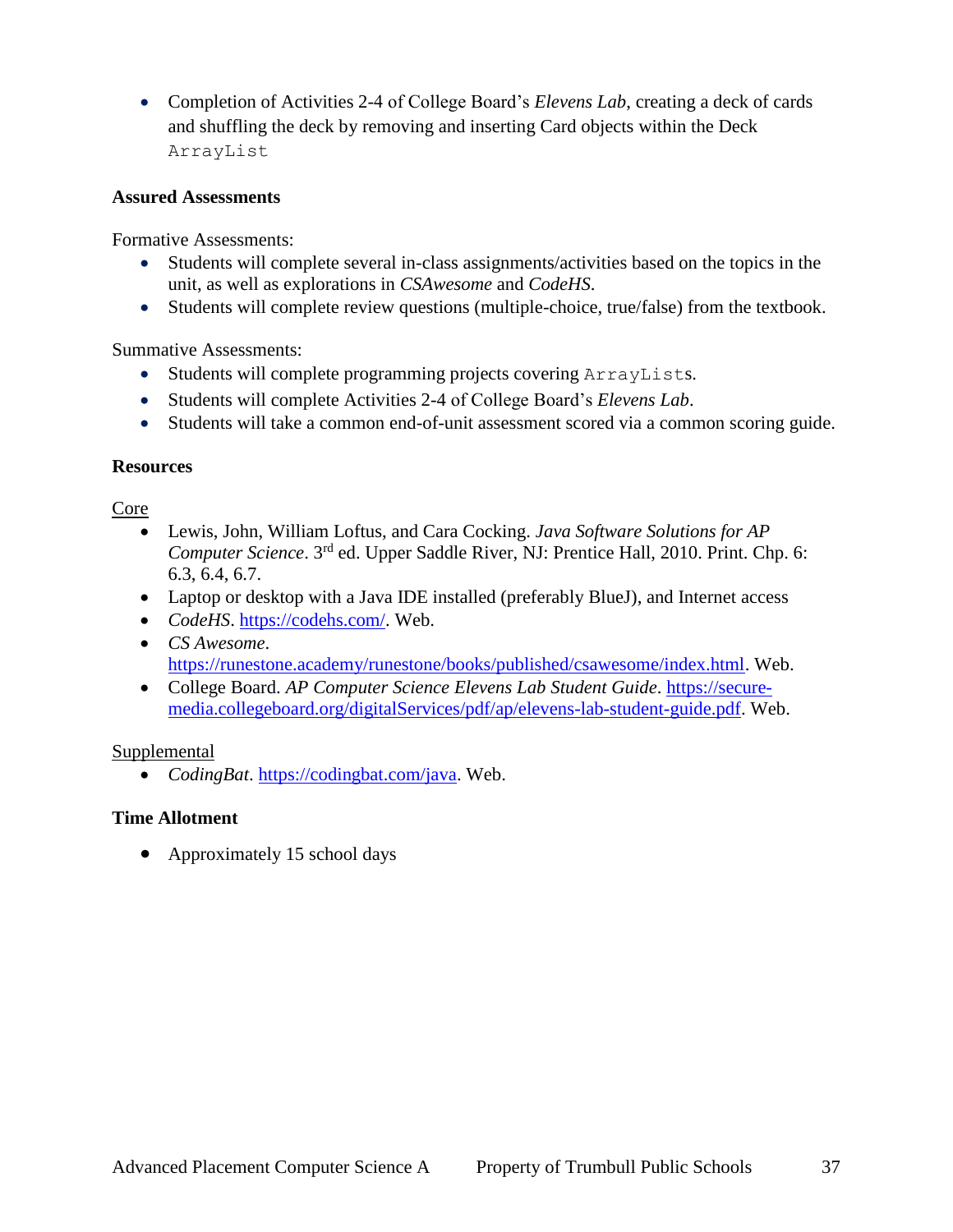## **UNIT 9 Inheritance**

Unit 9 explains inheritance, a fundamental technique for organizing and creating classes. Students explore how classes can be related to form inheritance hierarchies and how these relationships allow one to create polymorphic references; students also revisit the concept of a formal Java interface and abstract classes.

#### **Unit Goals**

At the completion of this unit, students will:

The following Unit Goals align with the 2019 College Board Curriculum Framework for Advanced Placement Computer Science A.

| $MOD-3.B$ | Create an inheritance relationship from a subclass to the superclass.                                          |
|-----------|----------------------------------------------------------------------------------------------------------------|
| $MOD-3.C$ | Define reference variables of a superclass to be assigned to an object of a subclass<br>in the same hierarchy. |
| $MOD-3.D$ | Call methods in an inheritance relationship.                                                                   |
| MOD-3.E   | Call Object class methods through inheritance.                                                                 |

The following Unit Goals align with the 2017 Computer Science Teachers' Association (CSTA) Computer Science Standards.

| 3A-DA-09   | Translate between different bit representations of real-world phenomena, such as<br>characters, numbers, and images.                                                                            |
|------------|-------------------------------------------------------------------------------------------------------------------------------------------------------------------------------------------------|
| $3A-DA-10$ | Evaluate the tradeoffs in how data elements are organized and where data is<br>stored.                                                                                                          |
| $3A-DA-12$ | Create computational models that represent the relationships among different<br>elements of data collected from a phenomenon or process.                                                        |
| $3A-AP-13$ | Create prototypes that use algorithms to solve computational problems by<br>leveraging prior student knowledge and personal interests.                                                          |
| $3A-AP-14$ | Use lists to simplify solutions, generalizing computational problems instead of<br>repeatedly using simple variables.                                                                           |
| $3A-AP-15$ | Justify the selection of specific control structures when tradeoffs involve<br>implementation, readability, and program performance, and explain the benefits<br>and drawbacks of choices made. |
| $3A-AP-16$ | Design and iteratively develop computational artifacts for practical intent,<br>personal expression, or to address a societal issue by using events to initiate<br>instructions.                |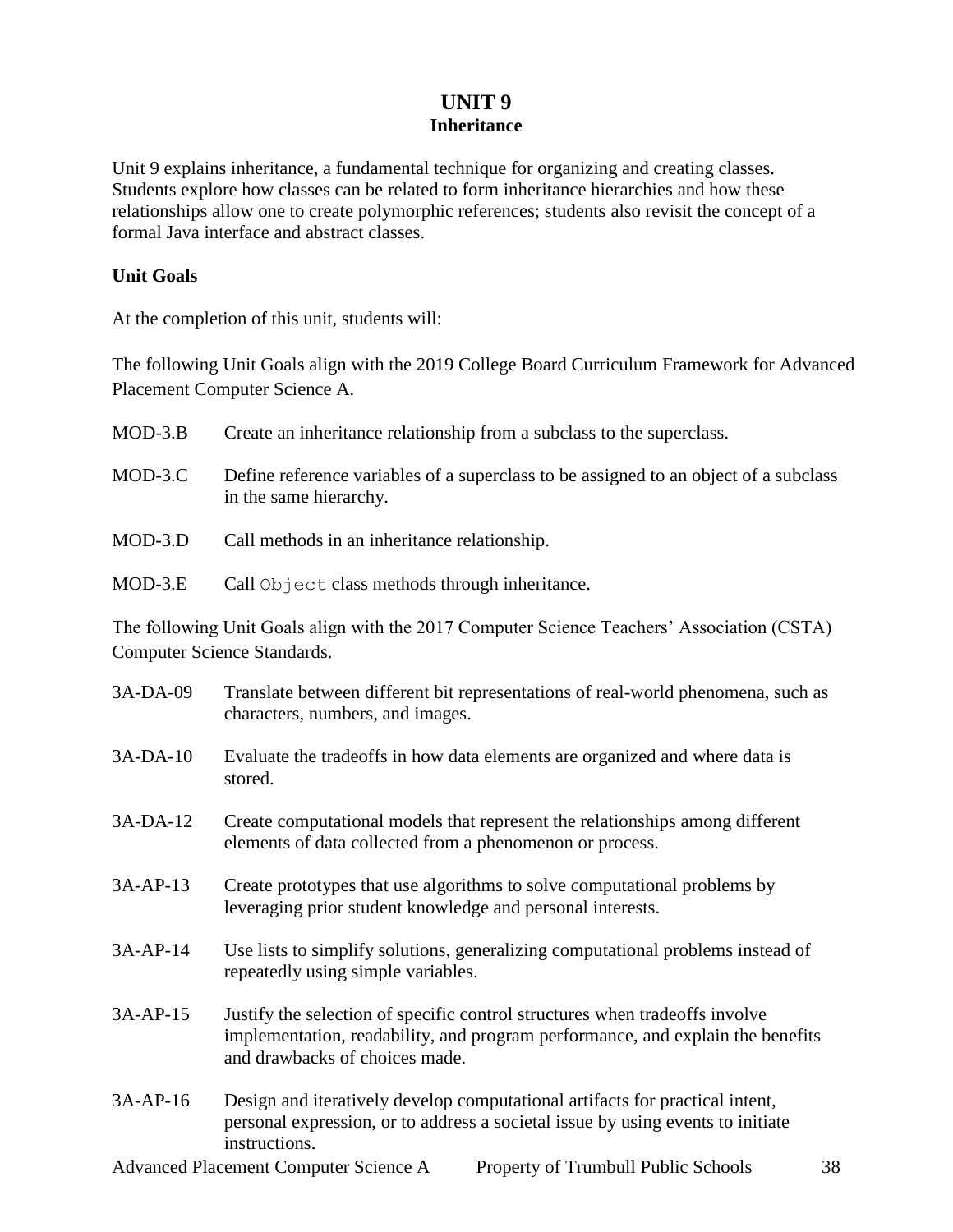| 3A-AP-17   | Decompose problems into smaller components through systematic analysis, using<br>constructs such as procedures, modules, and/or objects.             |
|------------|------------------------------------------------------------------------------------------------------------------------------------------------------|
| $3A-AP-18$ | Create artifacts by using procedures within a program, combinations of data and<br>procedures, or independent but interrelated programs.             |
| 3A-AP-19   | Systematically design and develop programs for broad audiences by incorporating<br>feedback from users.                                              |
| 3A-IC-24   | Evaluate the ways computing impacts personal, ethical, social, economic, and<br>cultural practices.                                                  |
| 3A-IC-25   | Test and refine computational artifacts to reduce bias and equity deficits.                                                                          |
| 3B-DA-07   | Evaluate the ability of models and simulations to test and support the refinement<br>of hypotheses.                                                  |
| 3B-AP-08   | Describe how artificial intelligence drives many software and physical systems.                                                                      |
| 3B-AP-09   | Implement an artificial intelligence algorithm to play a game against a human<br>opponent or solve a problem.                                        |
| 3B-AP-10   | Use and adapt classic algorithms to solve computational problems.                                                                                    |
| 3B-AP-11   | Evaluate algorithms in terms of their efficiency, correctness, and clarity.                                                                          |
| 3B-AP-12   | Compare and contrast fundamental data structures and their uses.                                                                                     |
| 3B-AP-14   | Construct solutions to problems using student-created components, such as<br>procedures, modules and/or objects.                                     |
| $3B-AP-15$ | Analyze a large-scale computational problem and identify generalizable patterns<br>that can be applied to a solution.                                |
| 3B-AP-16   | Demonstrate code reuse by creating programming solutions using libraries and<br>APIs.                                                                |
| 3B-AP-21   | Develop and use a series of test cases to verify that a program performs according<br>to its design specifications.                                  |
| 3B-AP-22   | Modify an existing program to add additional functionality and discuss intended<br>and unintended implications (e.g., breaking other functionality). |
| $3B-AP-23$ | Evaluate key qualities of a program through a process such as a code review.                                                                         |
| 3B-IC-27   | Predict how computational innovations that have revolutionized aspects of our<br>culture might evolve.                                               |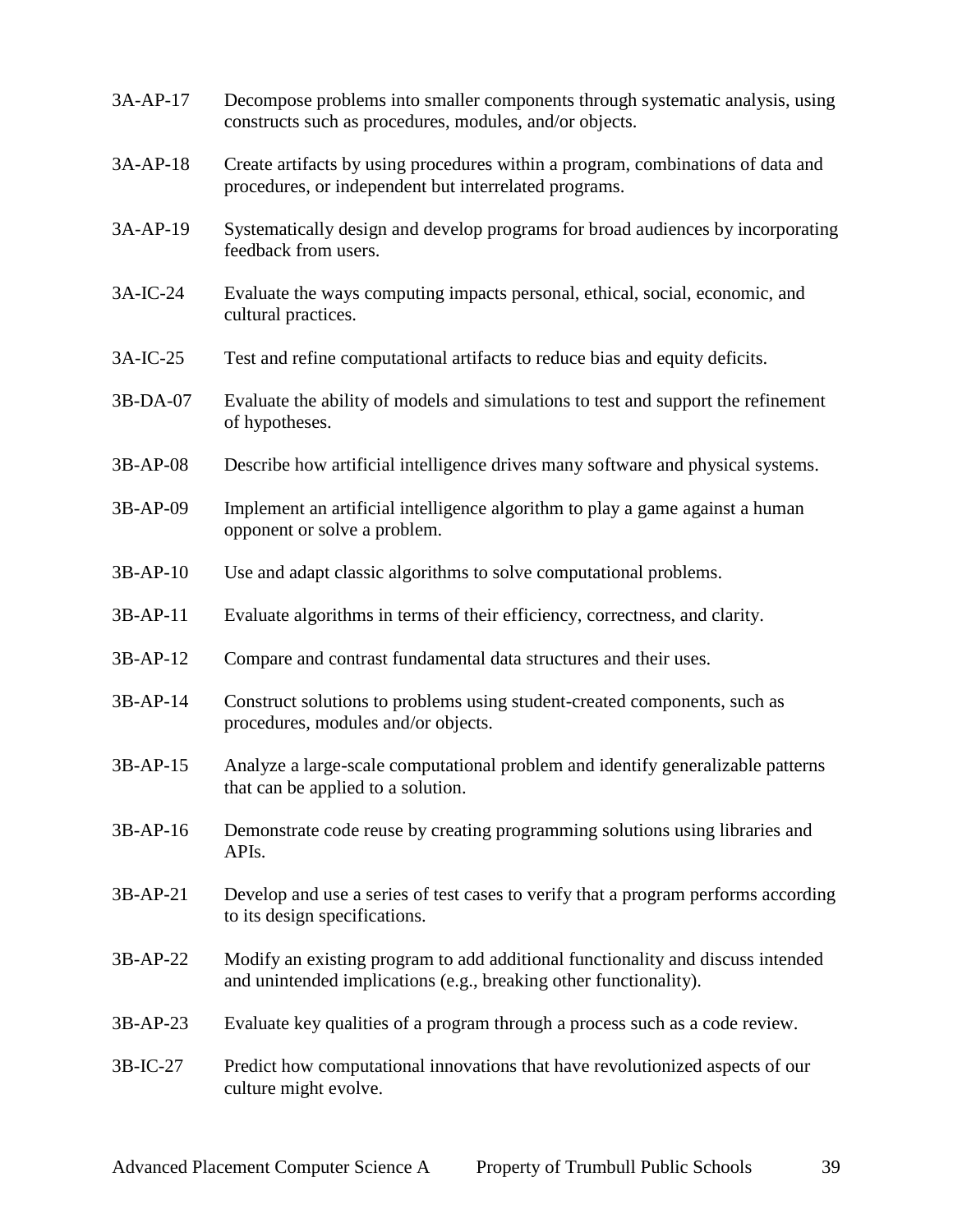The following Unit Goals align with the 2016 International Society for Technology in Education (ISTE) Standards.

| <b>ISTE Empowered Learner</b><br>(Standard 1)     | Students leverage technology to take an active role in<br>choosing, achieving and demonstrating competency in their<br>learning goals, informed by the learning sciences.                                       |
|---------------------------------------------------|-----------------------------------------------------------------------------------------------------------------------------------------------------------------------------------------------------------------|
| <b>ISTE Digital Citizen</b><br>(Standard 2)       | Students recognize the rights, responsibilities and<br>opportunities of living, learning and working in an<br>interconnected digital world, and they act and<br>model in ways that are safe, legal and ethical. |
| <b>ISTE Knowledge Constructor</b><br>(Standard 3) | Students critically curate a variety of resources using digital<br>tools to construct knowledge, produce creative artifacts and<br>make meaningful learning experiences for themselves and<br>others.           |
| <b>ISTE Innovative Designer</b><br>(Standard 4)   | Students use a variety of technologies within a design<br>process to identify and solve problems by creating new,<br>useful or imaginative solutions.                                                           |
| <b>ISTE Computational Thinker</b><br>(Standard 5) | Students develop and employ strategies for understanding<br>and solving problems in ways that leverage the power of<br>technological methods to develop and test solutions.                                     |
| <b>ISTE Creative Communicator</b><br>(Standard 6) | Students communicate clearly and express themselves<br>creatively for a variety of purposes using the platforms,<br>tools, styles, formats and digital media appropriate to their<br>goals.                     |

#### **Unit Essential Questions**

- How are new classes derived from existing ones?
- What is software reuse, and how is it connected to inheritance?
- How are methods in child classes added and/or modified?
- What are class hierarchies, and how do they help with creating classes?
- What is polymorphism, and how is it used?

#### **Scope and Sequence**

- Exploration of the topic of inheritance: creating a new class from existing ones. The proper vocabulary is stressed: "base class," "superclass," "parent class," "derived class," "subclass," and "child class." Students practice identifying and creating these classes using *CSAwesome* and other digital materials. Class hierarchies are also introduced to help students understand the concept of inheritance.
- Related to the study of inheritance, the tracing of many sample programs to show the extent of when and where to override methods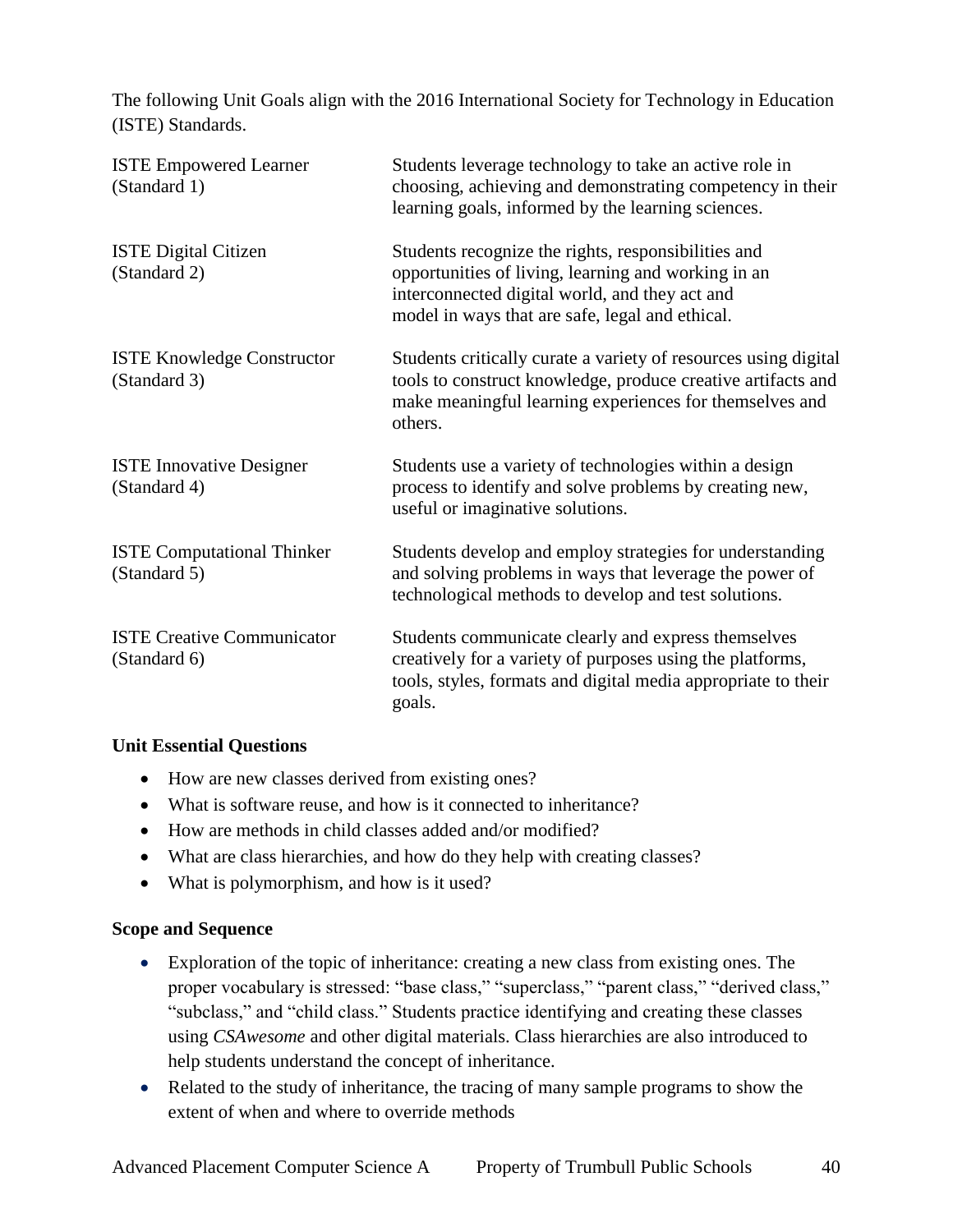- The concept of polymorphism, which appears frequently when using inheritance; the focus is object references, and how to create polymorphic references that can refer to different types of objects at different times.
- Global strategies to help plan for the use of inheritance and polymorphism, for the most elegant programs possible
- Completion of Activities 6-9 of College Board's *Elevens Lab*, completing programming the game by using inheritance and polymorphism

#### **Assured Assessments**

Formative Assessments:

- Students will complete several in-class assignments/activities based on the topics in the unit, as well as explorations in *CSAwesome* and *CodeHS*.
- Students will complete Activities 6-9 of College Board's *Elevens Lab*.
- Students will complete review questions (multiple-choice, true/false) from the textbook.

Summative Assessments:

- Students will complete programming projects covering inheritance and polymorphism.
- Students will take a common end-of-unit assessment scored via a common scoring guide.

#### **Resources**

Core

- Lewis, John, William Loftus, and Cara Cocking. *Java Software Solutions for AP Computer Science*. 3<sup>rd</sup> ed. Upper Saddle River, NJ: Prentice Hall, 2010. Print. Chp. 7: 7.0, 7.1, 7.2, 7.3, 7.4, 7.5, 7.6, 7.7.
- Laptop or desktop with a Java IDE installed (preferably BlueJ), and Internet access
- *CodeHS*. [https://codehs.com/.](https://codehs.com/) Web.
- *CS Awesome*. [https://runestone.academy/runestone/books/published/csawesome/index.html.](https://runestone.academy/runestone/books/published/csawesome/index.html) Web.
- College Board. *AP Computer Science Elevens Lab Student Guide*. [https://secure](https://secure-media.collegeboard.org/digitalServices/pdf/ap/elevens-lab-student-guide.pdf)[media.collegeboard.org/digitalServices/pdf/ap/elevens-lab-student-guide.pdf.](https://secure-media.collegeboard.org/digitalServices/pdf/ap/elevens-lab-student-guide.pdf) Web.

## Supplemental

*CodingBat*. [https://codingbat.com/java.](https://codingbat.com/java) Web.

## **Time Allotment**

• Approximately 12 school days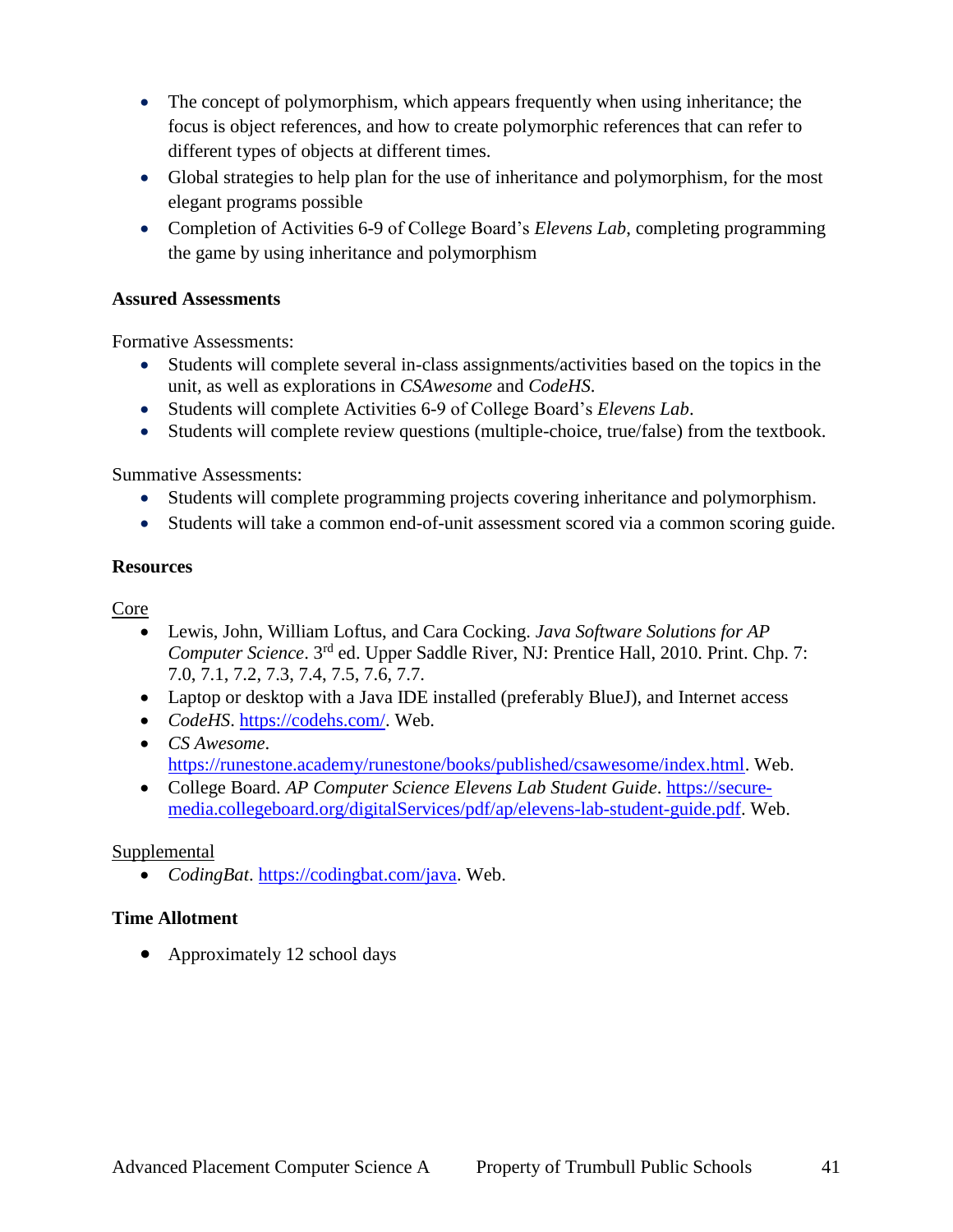## **UNIT 10 Recursion, Merge, and Quick Sorts**

Unit 10 provides an introduction to recursive programming, which provides elegant solutions to certain problems.

#### **Unit Goals**

At the completion of this unit, students will:

The following Unit Goals align with the 2019 College Board Curriculum Framework for Advanced Placement Computer Science A.

| $CON-2.0$ | Determine the result of executing recursive methods                                            |
|-----------|------------------------------------------------------------------------------------------------|
| $CON-2.P$ | Apply recursive search algorithms to information in String, 1D array, or<br>ArrayList objects. |
| $CON-2.Q$ | Apply recursive algorithms to sort elements of array or ArrayList objects.                     |

The following Unit Goals align with the 2017 Computer Science Teachers' Association (CSTA) Computer Science Standards.

| 3A-DA-09   | Translate between different bit representations of real-world phenomena, such as<br>characters, numbers, and images.                                                                            |
|------------|-------------------------------------------------------------------------------------------------------------------------------------------------------------------------------------------------|
| 3A-DA-10   | Evaluate the tradeoffs in how data elements are organized and where data is<br>stored.                                                                                                          |
| 3A-DA-12   | Create computational models that represent the relationships among different<br>elements of data collected from a phenomenon or process.                                                        |
| 3A-AP-13   | Create prototypes that use algorithms to solve computational problems by<br>leveraging prior student knowledge and personal interests.                                                          |
| $3A-AP-14$ | Use lists to simplify solutions, generalizing computational problems instead of<br>repeatedly using simple variables.                                                                           |
| $3A-AP-15$ | Justify the selection of specific control structures when tradeoffs involve<br>implementation, readability, and program performance, and explain the benefits<br>and drawbacks of choices made. |
| 3A-AP-16   | Design and iteratively develop computational artifacts for practical intent,<br>personal expression, or to address a societal issue by using events to initiate<br>instructions.                |
| 3A-AP-17   | Decompose problems into smaller components through systematic analysis, using<br>constructs such as procedures, modules, and/or objects.                                                        |
|            |                                                                                                                                                                                                 |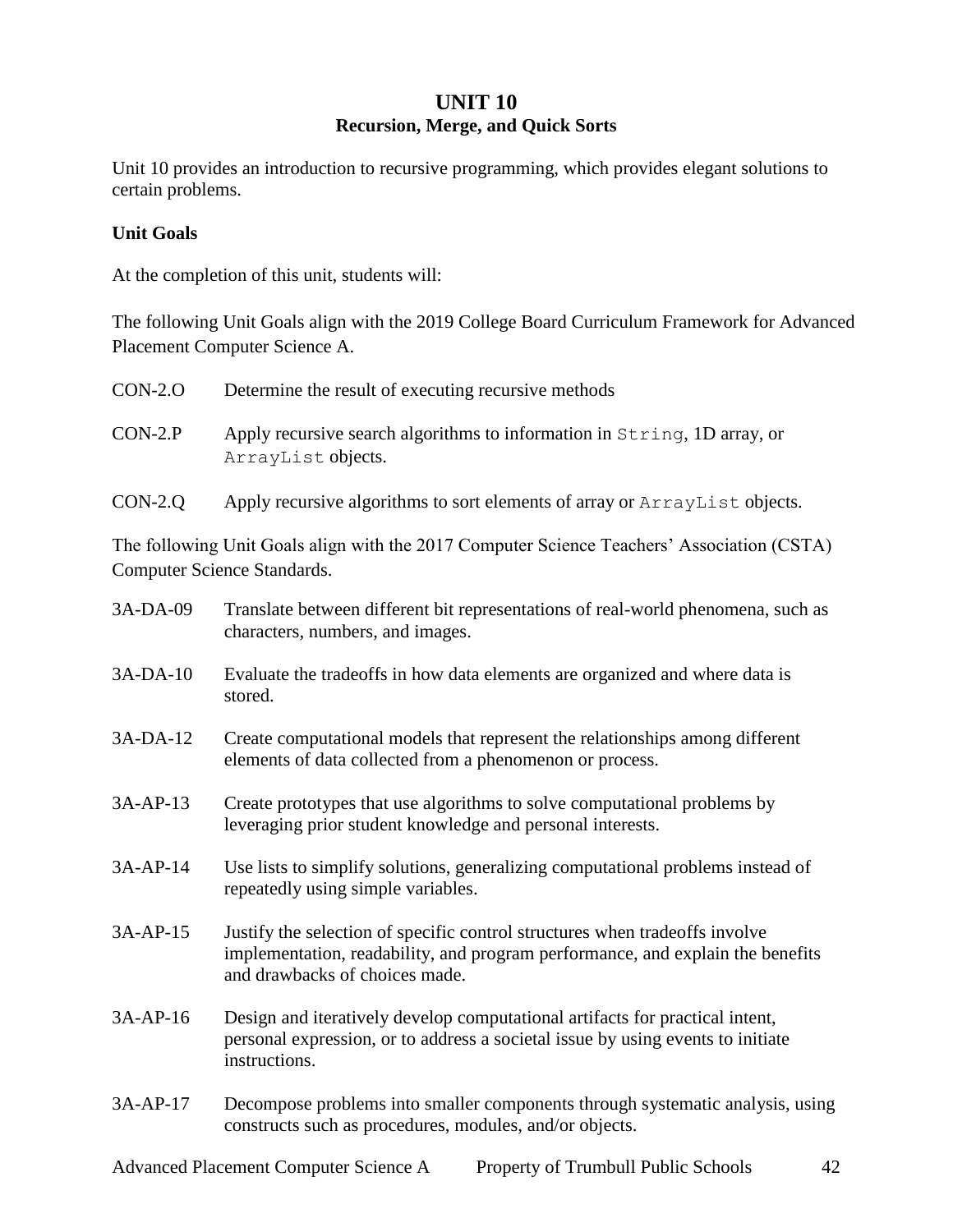| 3A-AP-18          | Create artifacts by using procedures within a program, combinations of data and<br>procedures, or independent but interrelated programs.             |
|-------------------|------------------------------------------------------------------------------------------------------------------------------------------------------|
| 3A-AP-19          | Systematically design and develop programs for broad audiences by incorporating<br>feedback from users.                                              |
| 3B-DA-07          | Evaluate the ability of models and simulations to test and support the refinement<br>of hypotheses.                                                  |
| 3B-AP-08          | Describe how artificial intelligence drives many software and physical systems.                                                                      |
| 3B-AP-09          | Implement an artificial intelligence algorithm to play a game against a human<br>opponent or solve a problem.                                        |
| $3B-AP-10$        | Use and adapt classic algorithms to solve computational problems.                                                                                    |
| 3B-AP-11          | Evaluate algorithms in terms of their efficiency, correctness, and clarity.                                                                          |
| $3B-AP-12$        | Compare and contrast fundamental data structures and their uses.                                                                                     |
| 3B-AP-13          | Illustrate the flow of execution of a recursive algorithm.                                                                                           |
| 3B-AP-14          | Construct solutions to problems using student-created components, such as<br>procedures, modules and/or objects.                                     |
| 3B-AP-15          | Analyze a large-scale computational problem and identify generalizable patterns<br>that can be applied to a solution.                                |
| 3B-AP-16          | Demonstrate code reuse by creating programming solutions using libraries and<br>APIs.                                                                |
| 3B-AP-21          | Develop and use a series of test cases to verify that a program performs according<br>to its design specifications.                                  |
| 3B-AP-22          | Modify an existing program to add additional functionality and discuss intended<br>and unintended implications (e.g., breaking other functionality). |
| 3B-AP-23          | Evaluate key qualities of a program through a process such as a code review.                                                                         |
| 3B-IC-27          | Predict how computational innovations that have revolutionized aspects of our<br>culture might evolve.                                               |
| (ISTE) Standards. | The following Unit Goals align with the 2016 International Society for Technology in Education                                                       |

| <b>ISTE Empowered Learner</b> | Students leverage technology to take an active role in    |
|-------------------------------|-----------------------------------------------------------|
| (Standard 1)                  | choosing, achieving and demonstrating competency in their |
|                               | learning goals, informed by the learning sciences.        |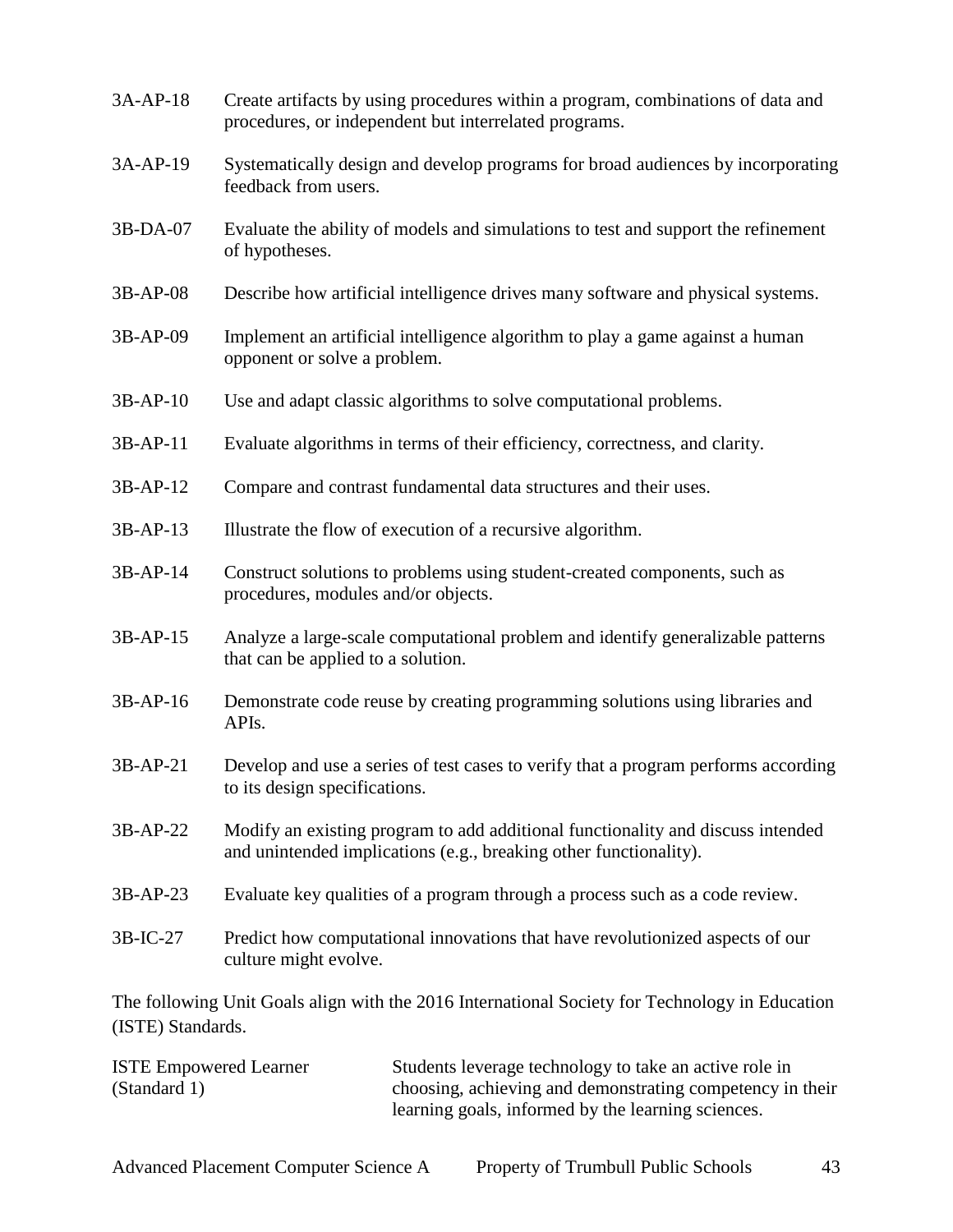| <b>ISTE Knowledge Constructor</b><br>(Standard 3) | Students critically curate a variety of resources using digital<br>tools to construct knowledge, produce creative artifacts and<br>make meaningful learning experiences for themselves and<br>others. |
|---------------------------------------------------|-------------------------------------------------------------------------------------------------------------------------------------------------------------------------------------------------------|
| <b>ISTE Innovative Designer</b><br>(Standard 4)   | Students use a variety of technologies within a design<br>process to identify and solve problems by creating new,<br>useful or imaginative solutions.                                                 |
| <b>ISTE Computational Thinker</b><br>(Standard 5) | Students develop and employ strategies for understanding<br>and solving problems in ways that leverage the power of<br>technological methods to develop and test solutions.                           |

#### **Unit Essential Questions**

- What is recursion?
- What are the main components of a recursive method?
- What is infinite recursion, and how can it be avoided?
- When should recursion be used or not used?
- How can recursion be used in sorting data?

#### **Scope and Sequence**

- Significant in-class tracing of examples of recursion using *CSAwesome* and *CodeHS*; subsequent time writing recursive methods in class and on *CodingBat*
- The merge and quick sort methods to sort data, each of which uses recursion to complete the same task as the previously-studied selection and insertion sorting methods; however, since they use recursion, the programming is more elegant.

#### **Assured Assessments**

Formative Assessments:

- Students will complete several in-class assignments/activities based on the topics in the unit, including programming tasks on *CodingBat*.
- Students will complete review questions (multiple-choice, true/false) from the textbook.

Summative Assessments:

- Students will complete programming projects covering recursion.
- Students will take a common end-of-unit assessment scored via a common scoring guide.

#### **Resources**

Core

- Lewis, John, William Loftus, and Cara Cocking. *Java Software Solutions for AP Computer Science*. 3rd ed. Upper Saddle River, NJ: Prentice Hall, 2010. Print. Chp. 8: 8.0, 8.1, 8.2, 8.3.
- Laptop or desktop with a Java IDE installed (preferably BlueJ), and Internet access
- *CodeHS*. [https://codehs.com/.](https://codehs.com/) Web.

Advanced Placement Computer Science A Property of Trumbull Public Schools 44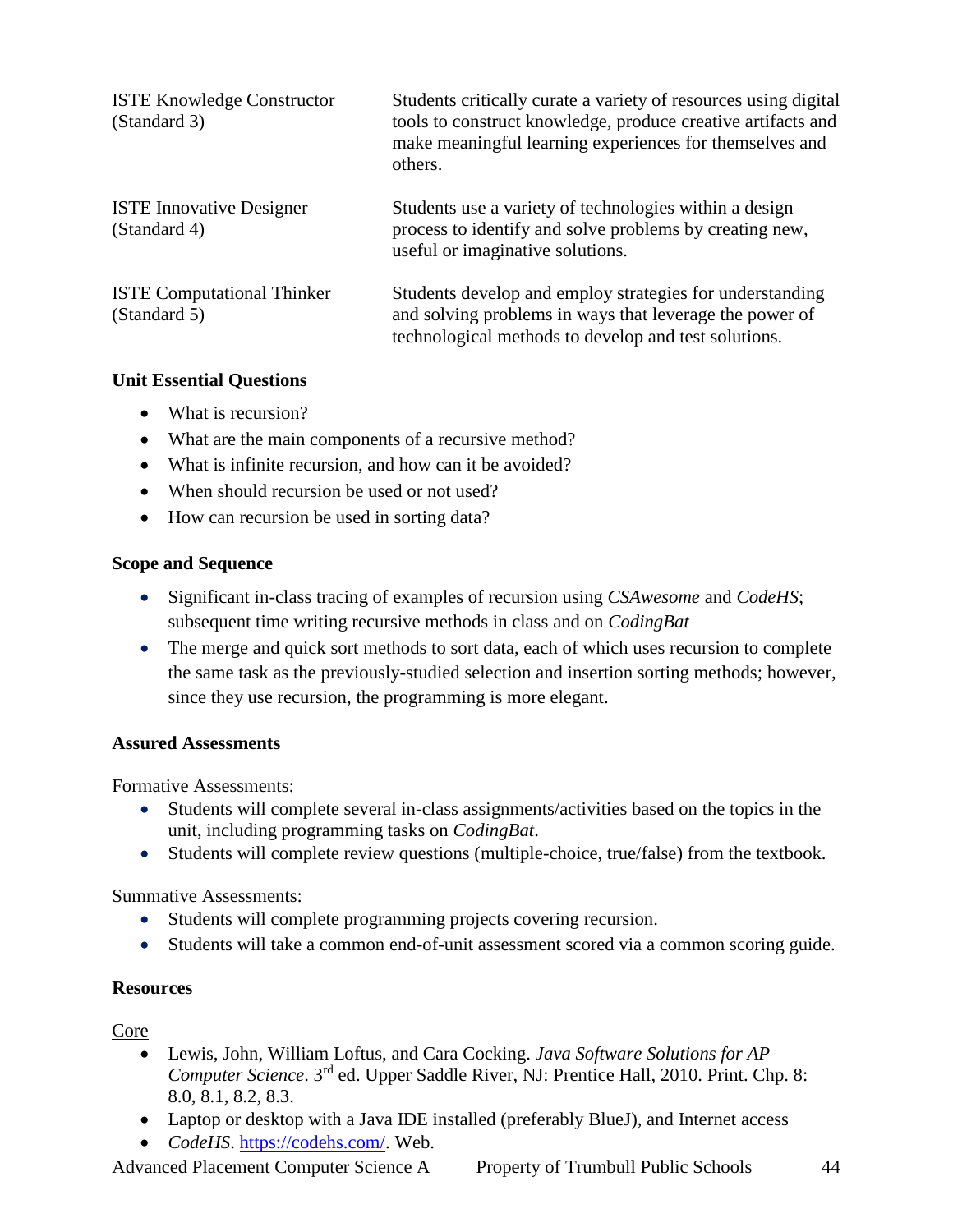- *CodingBat*. [https://codingbat.com/java.](https://codingbat.com/java) Web.
- *CS Awesome*. [https://runestone.academy/runestone/books/published/csawesome/index.html.](https://runestone.academy/runestone/books/published/csawesome/index.html) Web.
- College Board. *AP Computer Science Elevens Lab Student Guide*. [https://secure](https://secure-media.collegeboard.org/digitalServices/pdf/ap/elevens-lab-student-guide.pdf)[media.collegeboard.org/digitalServices/pdf/ap/elevens-lab-student-guide.pdf.](https://secure-media.collegeboard.org/digitalServices/pdf/ap/elevens-lab-student-guide.pdf) Web.

#### **Time Allotment**

• Approximately 12 school days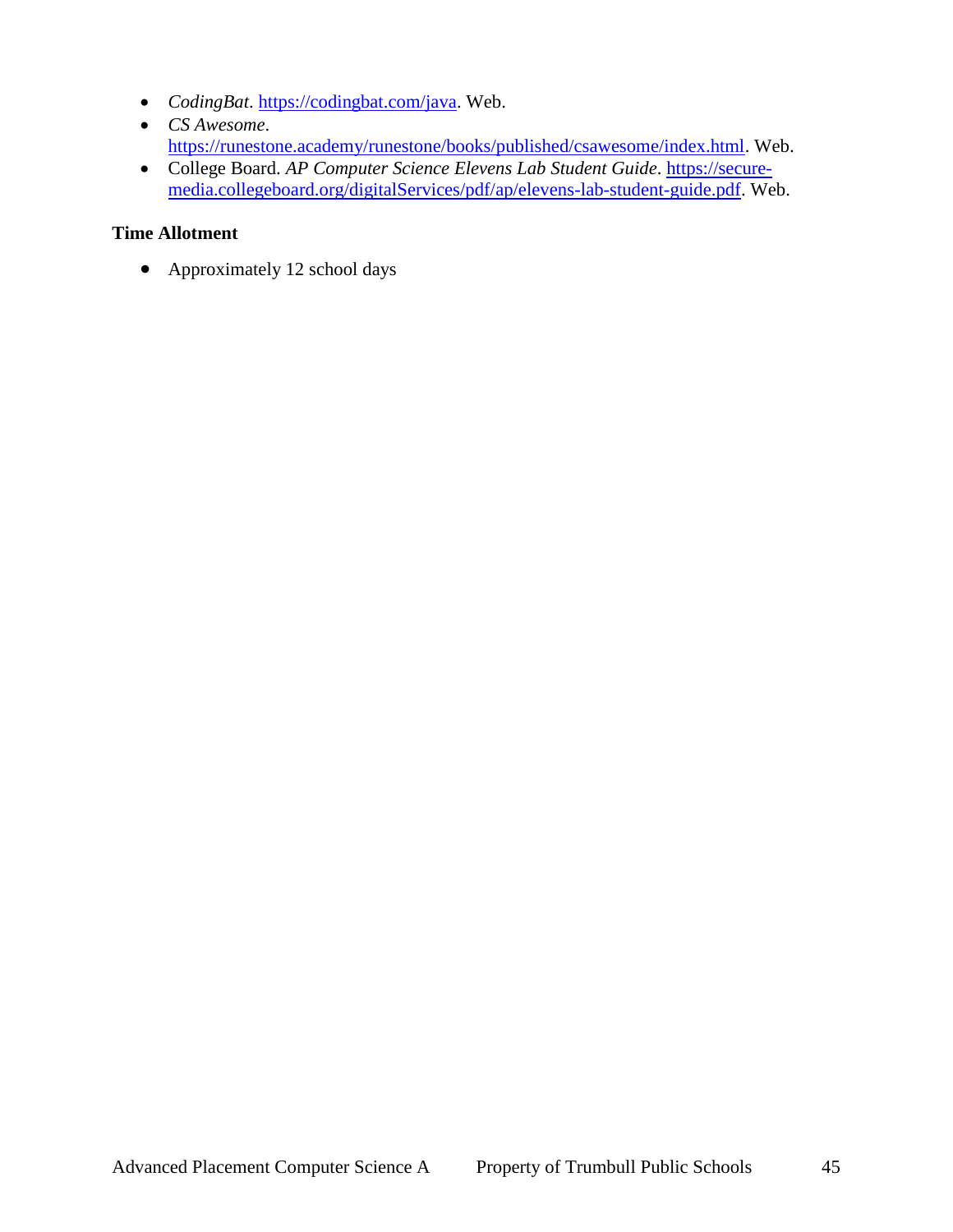## **UNIT 11 College Board Examination Preparation**

Unit 11 focuses on the details of the College Board Examination in Advanced Placement Computer Science Principles; its goals are all the goals of the prior units.

#### **Unit Essential Questions**

- What is the format, style, and length of the College Board Examination in Advanced Placement Computer Science A?
- What is the AP CSA Java Quick Reference Sheet, and how can I successfully use it?
- How are free-response questions scored on the AP CSA College Board Examination?

#### **Scope and Sequence**

- Review of many examples from prior, released AP CSA College Board Examinations, including multiple-choice questions and free-response questions
- Scoring and discussion of sample responses from prior, released AP CSA College Board Examinations

#### **Assured Assessments**

Formative Assessments:

 Students will complete several in-class assignments/activities based on prior, released AP CSA College Board Examinations, including multiple-choice questions and free-response questions

Summative Assessments:

Students will participate in a full released AP CSA College Board Examination.

## **Resources**

Core

- Lewis, John, William Loftus, and Cara Cocking. *Java Software Solutions for AP Computer Science*. 3rd ed. Upper Saddle River, NJ: Prentice Hall, 2010. Print.
- Laptop or desktop with a Java IDE installed (preferably BlueJ), and Internet access

## **Supplemental**

- *CodeHS*. [https://codehs.com/.](https://codehs.com/) Web.
- *CodingBat*. [https://codingbat.com/java.](https://codingbat.com/java) Web.
- *CS Awesome*. [https://runestone.academy/runestone/books/published/csawesome/index.html.](https://runestone.academy/runestone/books/published/csawesome/index.html) Web.
- Teukolsky, Roselyn. *Barron's AP Computer Science A.* 8<sup>th</sup> ed. Hauppauge, NY: Barron's, 2018. Print.

## **Time Allotment**

• Approximately 10 school days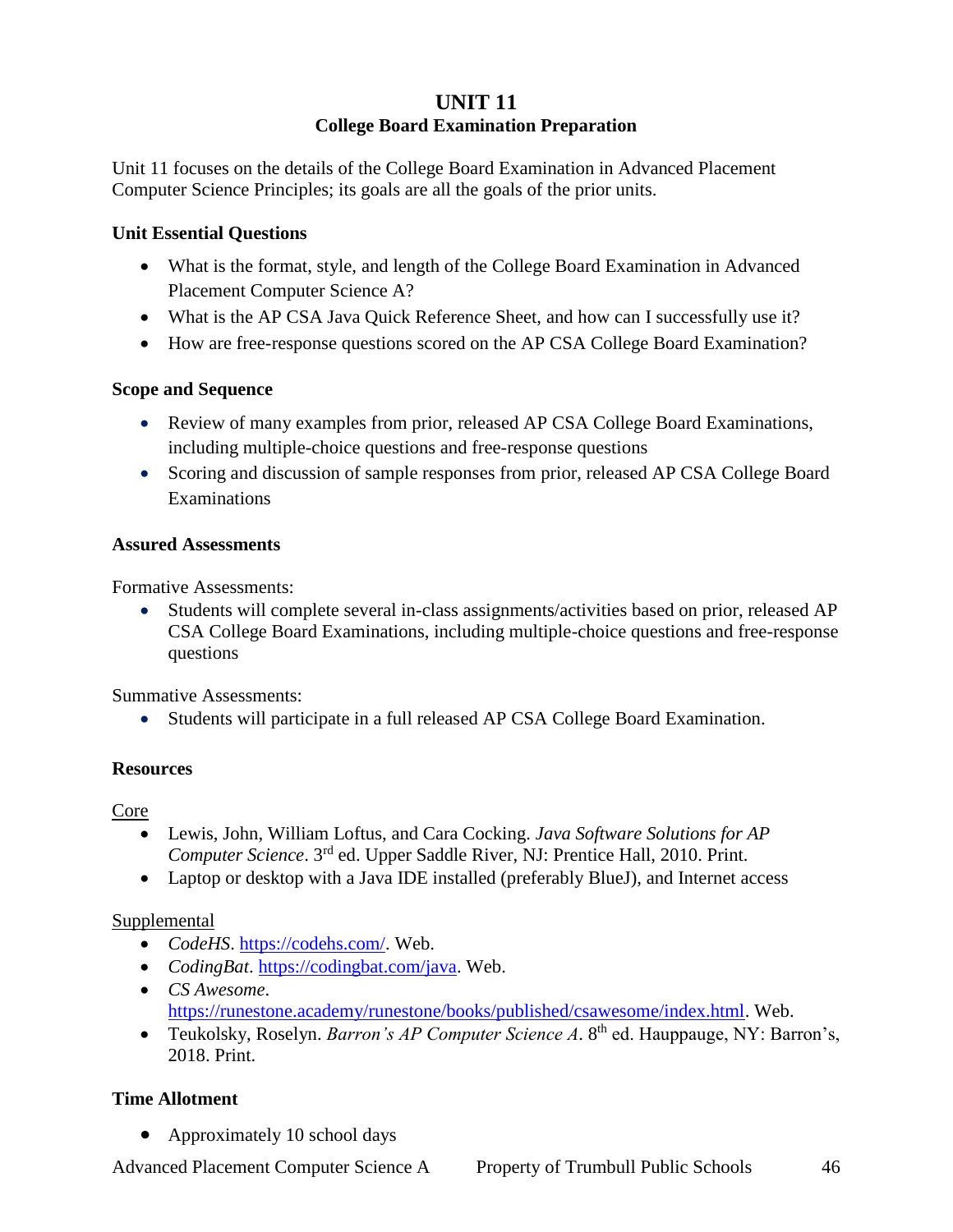## **UNIT 12 Graphics**

In Unit 12, students put all of the skills they have learned during the course to use with graphics; though this topic is not part of the College Board framework for AP Computer Science A, it allows students to branch out and apply and adapt their prior knowledge.

#### **Unit Goals**

At the completion of this unit, students will:

The following Unit Goals align with the 2017 Computer Science Teachers' Association (CSTA) Computer Science Standards.

| 3A-DA-12   | Create computational models that represent the relationships among different<br>elements of data collected from a phenomenon or process.                                                        |
|------------|-------------------------------------------------------------------------------------------------------------------------------------------------------------------------------------------------|
| 3A-AP-13   | Create prototypes that use algorithms to solve computational problems by<br>leveraging prior student knowledge and personal interests.                                                          |
| $3A-AP-15$ | Justify the selection of specific control structures when tradeoffs involve<br>implementation, readability, and program performance, and explain the benefits<br>and drawbacks of choices made. |
| 3A-AP-16   | Design and iteratively develop computational artifacts for practical intent,<br>personal expression, or to address a societal issue by using events to initiate<br>instructions.                |
| $3A-AP-17$ | Decompose problems into smaller components through systematic analysis, using<br>constructs such as procedures, modules, and/or objects.                                                        |
| 3A-AP-18   | Create artifacts by using procedures within a program, combinations of data and<br>procedures, or independent but interrelated programs.                                                        |
| 3A-AP-19   | Systematically design and develop programs for broad audiences by incorporating<br>feedback from users.                                                                                         |
| 3A-IC-24   | Evaluate the ways computing impacts personal, ethical, social, economic, and<br>cultural practices.                                                                                             |
| 3B-DA-07   | Evaluate the ability of models and simulations to test and support the refinement<br>of hypotheses.                                                                                             |
| 3B-AP-08   | Describe how artificial intelligence drives many software and physical systems.                                                                                                                 |
| 3B-AP-09   | Implement an artificial intelligence algorithm to play a game against a human<br>opponent or solve a problem.                                                                                   |
| $3B-AP-10$ | Use and adapt classic algorithms to solve computational problems.                                                                                                                               |

Advanced Placement Computer Science A Property of Trumbull Public Schools 47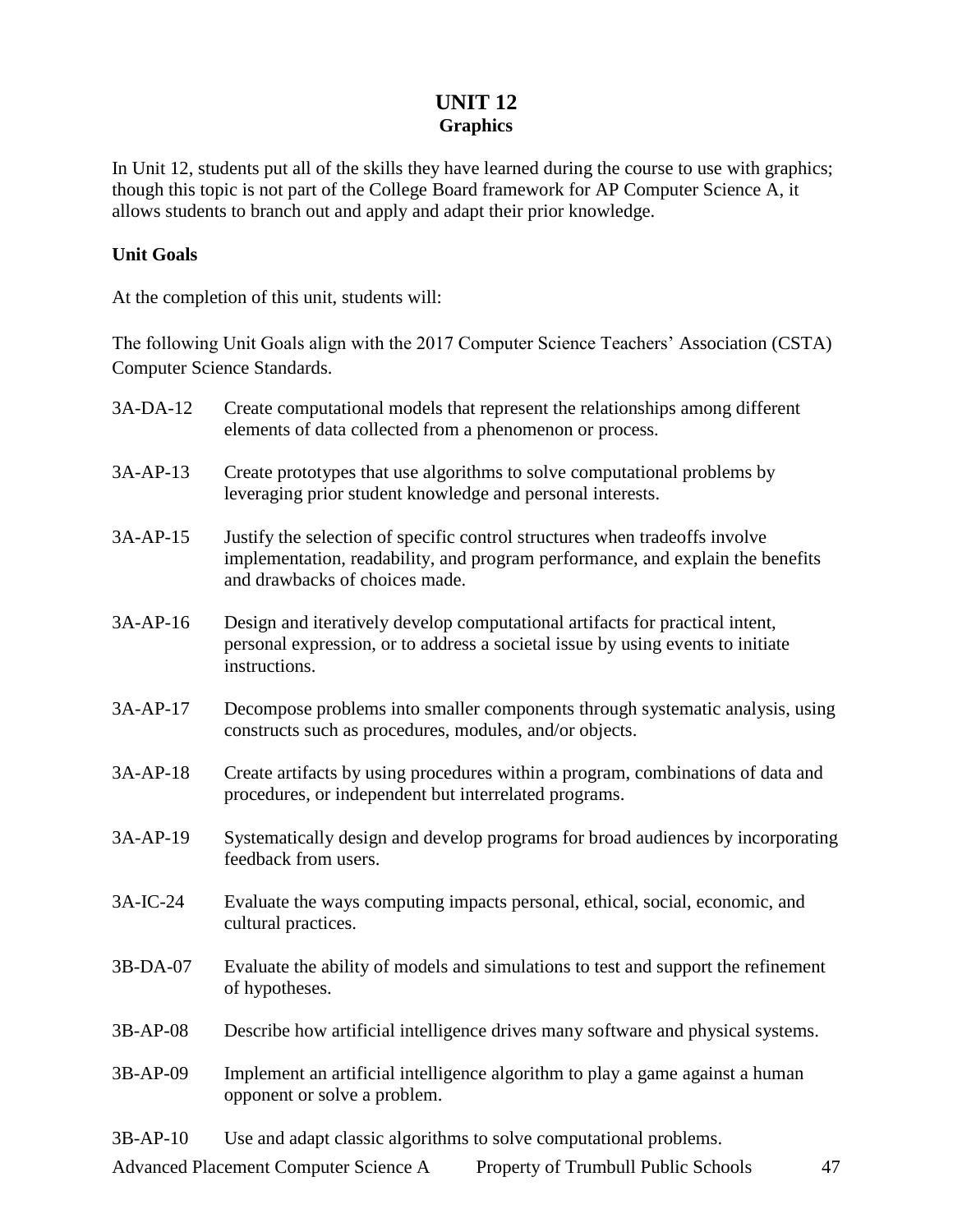| $3B-AP-11$ | Evaluate algorithms in terms of their efficiency, correctness, and clarity.                                                                          |
|------------|------------------------------------------------------------------------------------------------------------------------------------------------------|
| 3B-AP-12   | Compare and contrast fundamental data structures and their uses.                                                                                     |
| 3B-AP-14   | Construct solutions to problems using student-created components, such as<br>procedures, modules and/or objects.                                     |
| $3B-AP-15$ | Analyze a large-scale computational problem and identify generalizable patterns<br>that can be applied to a solution.                                |
| $3B-AP-16$ | Demonstrate code reuse by creating programming solutions using libraries and<br>APIs.                                                                |
| 3B-AP-21   | Develop and use a series of test cases to verify that a program performs according<br>to its design specifications.                                  |
| 3B-AP-22   | Modify an existing program to add additional functionality and discuss intended<br>and unintended implications (e.g., breaking other functionality). |
| $3B-AP-23$ | Evaluate key qualities of a program through a process such as a code review.                                                                         |

The following Unit Goals align with the 2016 International Society for Technology in Education (ISTE) Standards.

| <b>ISTE Empowered Learner</b><br>(Standard 1)     | Students leverage technology to take an active role in<br>choosing, achieving and demonstrating competency in their<br>learning goals, informed by the learning sciences.                             |
|---------------------------------------------------|-------------------------------------------------------------------------------------------------------------------------------------------------------------------------------------------------------|
| <b>ISTE Knowledge Constructor</b><br>(Standard 3) | Students critically curate a variety of resources using digital<br>tools to construct knowledge, produce creative artifacts and<br>make meaningful learning experiences for themselves and<br>others. |
| <b>ISTE Innovative Designer</b><br>(Standard 4)   | Students use a variety of technologies within a design<br>process to identify and solve problems by creating new,<br>useful or imaginative solutions.                                                 |
| <b>ISTE Computational Thinker</b><br>(Standard 5) | Students develop and employ strategies for understanding<br>and solving problems in ways that leverage the power of<br>technological methods to develop and test solutions.                           |
| <b>ISTE Creative Communicator</b><br>(Standard 6) | Students communicate clearly and express themselves<br>creatively for a variety of purposes using the platforms,<br>tools, styles, formats and digital media appropriate to their<br>goals.           |
| <b>ISTE Global Collaborator</b><br>(Standard 7)   | Students use digital tools to broaden their perspectives and<br>enrich their learning by collaborating with others and                                                                                |
| Advanced Placement Computer Science A             | Property of Trumbull Public Schools<br>48                                                                                                                                                             |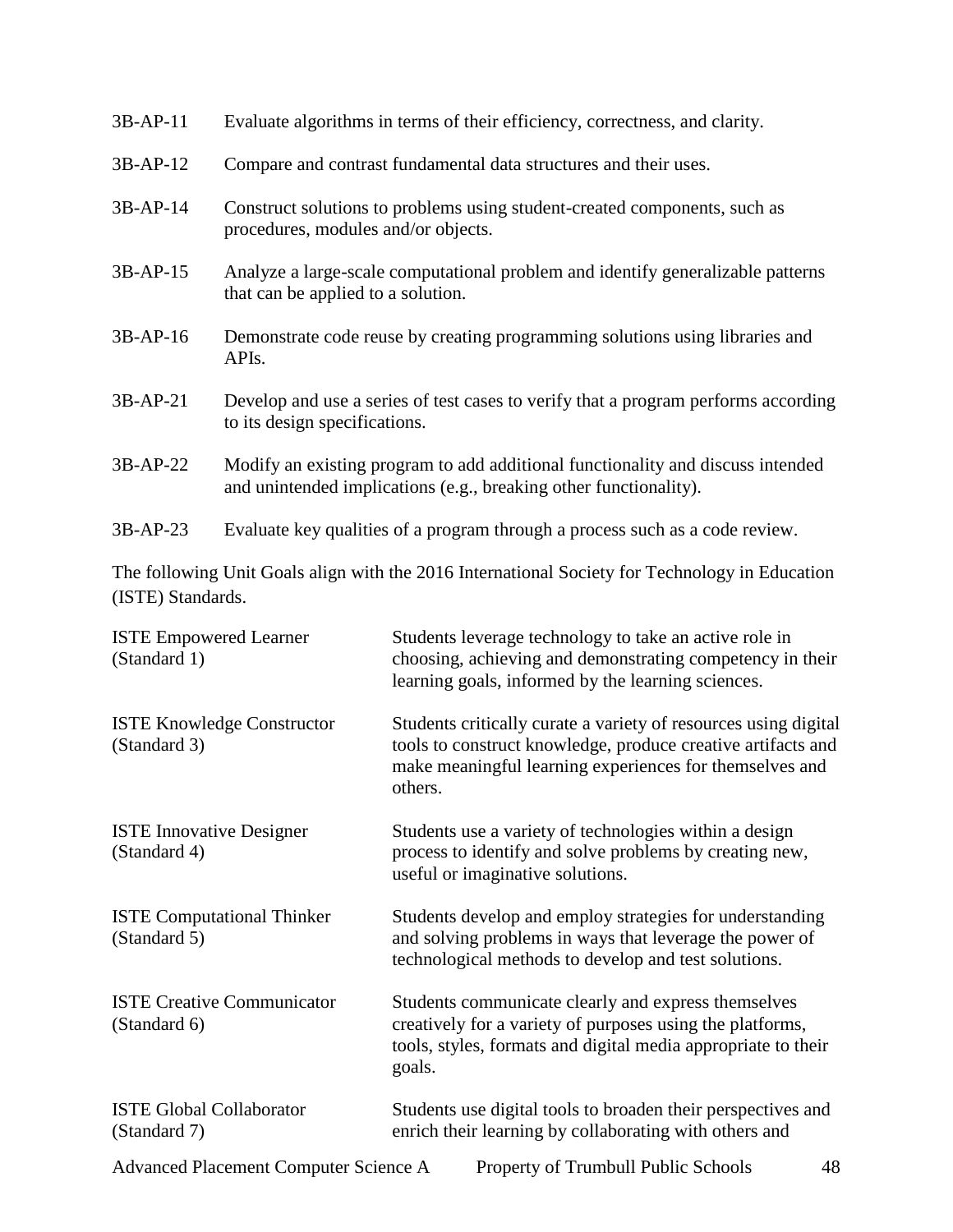working effectively in teams locally and globally.

#### **Unit Essential Questions**

- What are applets?
- What is a GUI?
- How are algorithms adapted to create graphics and interactive objects on the screen?

#### **Scope and Sequence**

• Introduction to some of the graphical elements of Java; by examining programs from the textbook, students apply and adapt the Java skills learned in the course to create different graphical projects, and learn new programming skills as necessary.

#### **Assured Assessments**

Formative Assessments:

- Students will complete several in-class assignments/activities based on the topics in the unit.
- Students will complete review questions (multiple-choice, true/false) from the textbook.

Summative Assessments:

- Students will complete programming projects covering graphics, applets, dialog boxes, and different types of buttons.
- Students will take a common end-of-unit assessment scored via a common scoring guide.

#### **Resources**

#### Core

- Lewis, John, William Loftus, and Cara Cocking. *Java Software Solutions for AP Computer Science*. 3rd ed. Upper Saddle River, NJ: Prentice Hall, 2010. Print. Chps. 1.5, 2.11, 2.12, 3.9, 4.6, 4.7, 5.5, 5.6, 5.7, 6.8, 6.9.
- Laptop or desktop with a Java IDE installed (preferably BlueJ), and Internet access

## **Time Allotment**

• Approximately 15 school days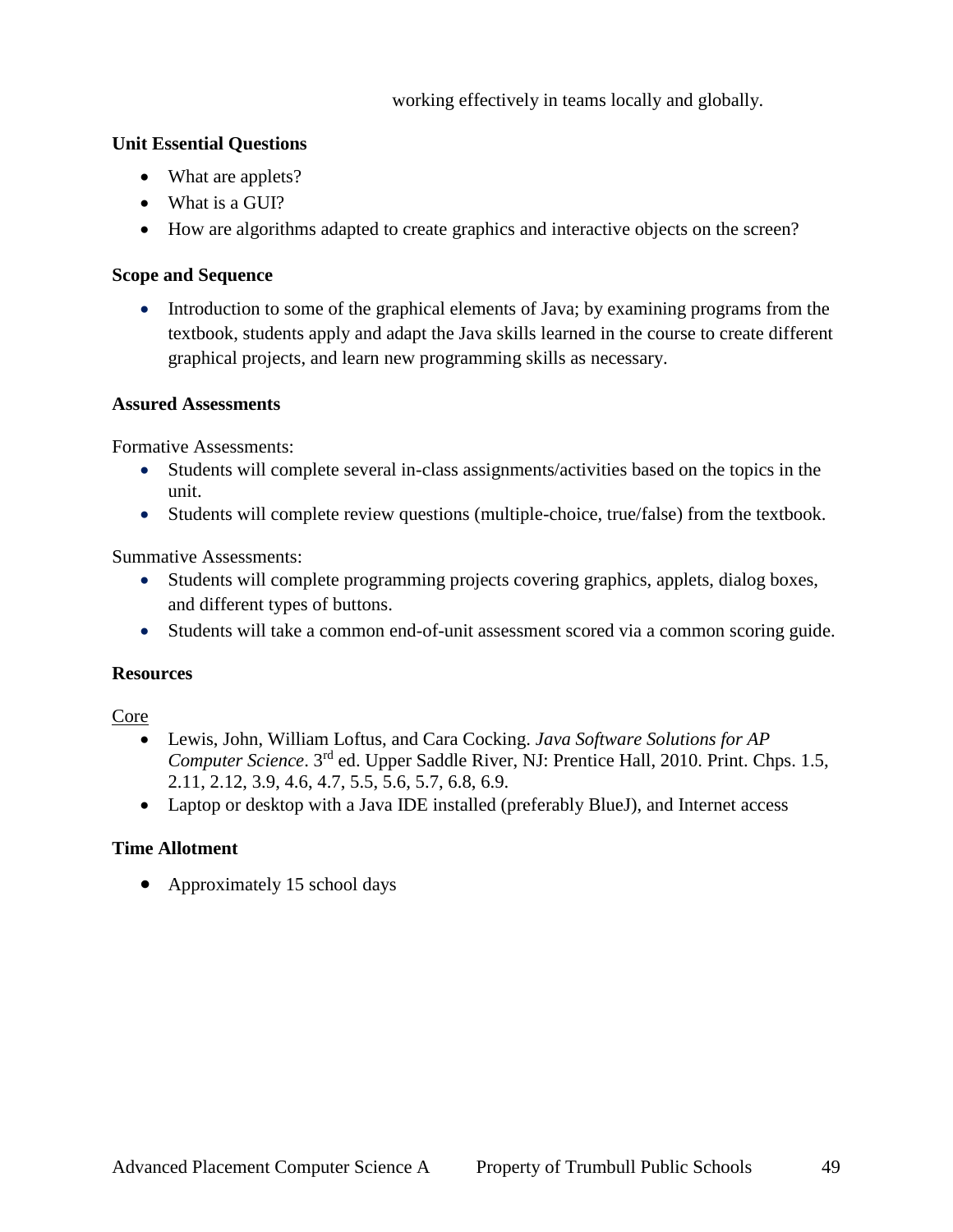## **COURSE CREDIT**

One credit in STEM One class period daily for a full year

## **PREREQUISITES**

Successful completion of ACP Algebra II, or concurrent enrollment in ACP Algebra II with Department Chair permission.

## **SUPPLEMENTARY MATERIALS/RESOURCES/TECHNOLOGY**

Department- and teacher-prepared materials

Laptop or desktop with a Java IDE installed (preferably BlueJ), and Internet access

College Board website including past Advanced Placement Computer Science A tests

## **CURRENT REFERENCE**

College Board: Advanced Placement Computer Science A: *[https://apcentral.collegeboard.org/courses/ap-computer-science-a?course=ap-computer](https://apcentral.collegeboard.org/courses/ap-computer-science-a?course=ap-computer-science-a)[science-a](https://apcentral.collegeboard.org/courses/ap-computer-science-a?course=ap-computer-science-a)*

## **ASSURED STUDENT PERFORMANCE RUBRICS**

- Trumbull High School School-Wide Writing Rubric (attached)
- Trumbull High School School-Wide Problem-Solving Rubric (attached)
- Trumbull High School School-Wide Independent Learning and Thinking Rubric (attached)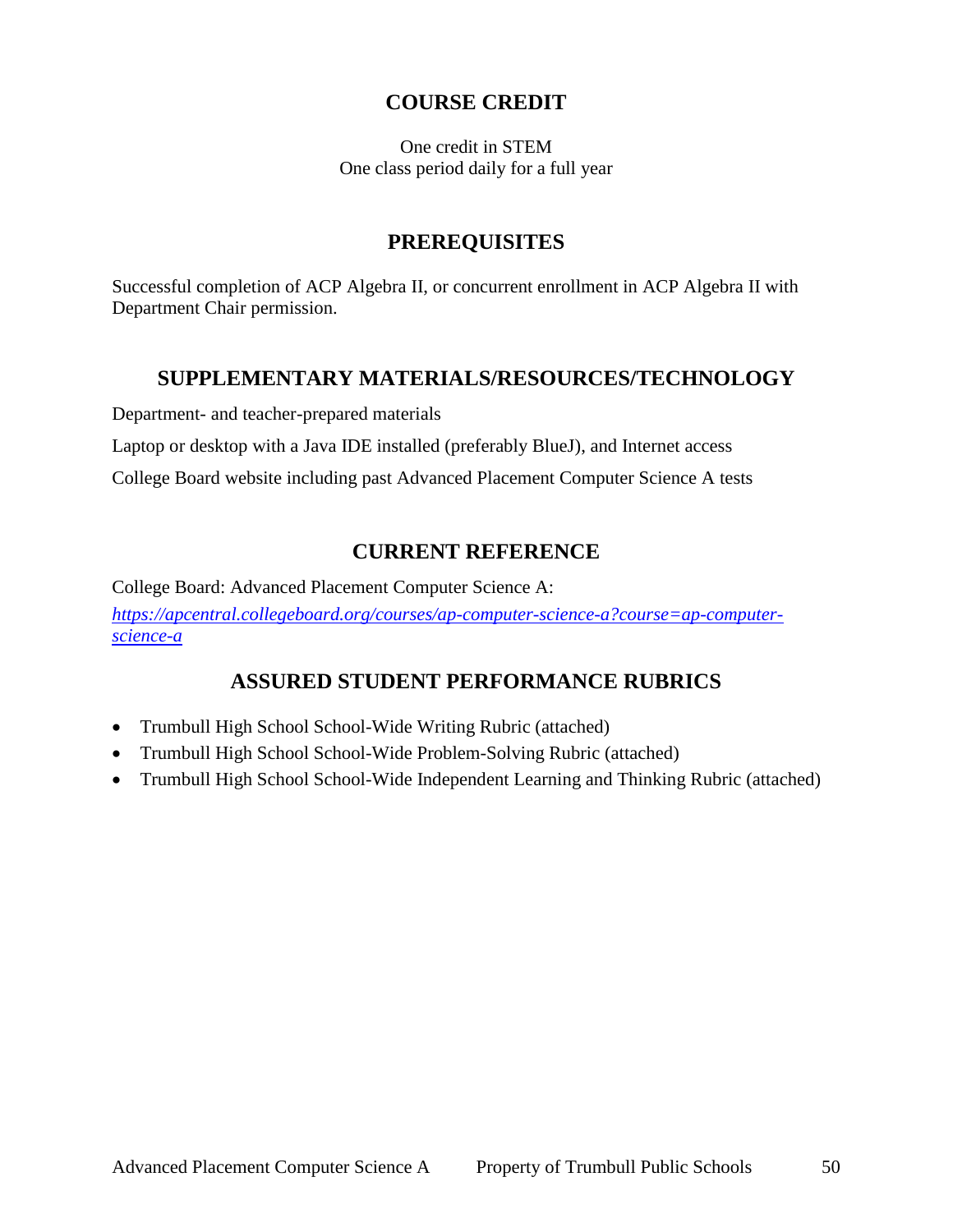## **Trumbull High School School-Wide Writing Rubric**

| Category/<br>Weight                                                                                                                                                                                                                                                                                                                                                                                                                                                                 | <b>Exemplary</b><br>4<br><b>Student work:</b>                                                                                                                                                                             | Goal<br>3<br><b>Student work:</b>                                                                                                                                                                                     | <b>Working Toward Goal</b><br><b>Student work:</b>                                                                                                                                     | <b>Needs Support</b><br>$1-0$<br><b>Student work:</b>                                                                                                                                                             |
|-------------------------------------------------------------------------------------------------------------------------------------------------------------------------------------------------------------------------------------------------------------------------------------------------------------------------------------------------------------------------------------------------------------------------------------------------------------------------------------|---------------------------------------------------------------------------------------------------------------------------------------------------------------------------------------------------------------------------|-----------------------------------------------------------------------------------------------------------------------------------------------------------------------------------------------------------------------|----------------------------------------------------------------------------------------------------------------------------------------------------------------------------------------|-------------------------------------------------------------------------------------------------------------------------------------------------------------------------------------------------------------------|
| Purpose<br>X.                                                                                                                                                                                                                                                                                                                                                                                                                                                                       | • Establishes and<br>maintains a clear<br>purpose<br>• Demonstrates an<br>insightful<br>understanding of<br>audience and task                                                                                             | • Establishes and<br>maintains a purpose<br>Demonstrates an<br>$\bullet$<br>accurate awareness<br>of audience and task                                                                                                | • Establishes a purpose<br>• Demonstrates an<br>awareness of audience<br>and task                                                                                                      | • Does not establish a<br>clear purpose<br>• Demonstrates<br>limited/no<br>awareness of<br>audience and task                                                                                                      |
| Organization<br>$\boldsymbol{\mathrm{X}}$ and $\boldsymbol{\mathrm{X}}$ and $\boldsymbol{\mathrm{X}}$ and $\boldsymbol{\mathrm{X}}$ and $\boldsymbol{\mathrm{X}}$ and $\boldsymbol{\mathrm{X}}$ and $\boldsymbol{\mathrm{X}}$ and $\boldsymbol{\mathrm{X}}$ and $\boldsymbol{\mathrm{X}}$ and $\boldsymbol{\mathrm{X}}$ and $\boldsymbol{\mathrm{X}}$ and $\boldsymbol{\mathrm{X}}$ and $\boldsymbol{\mathrm{X}}$ and $\boldsymbol{\mathrm{X}}$ and $\boldsymbol{\mathrm{X}}$       | • Reflects sophisticated<br>organization throughout<br>• Demonstrates logical<br>progression of ideas<br>• Maintains a clear focus<br>• Utilizes effective<br>transitions                                                 | • Reflects<br>organization<br>throughout<br>Demonstrates<br>logical progression<br>of ideas<br>Maintains a focus<br>$\bullet$<br>Utilizes transitions                                                                 | • Reflects some<br>organization throughout<br>• Demonstrates logical<br>progression of ideas at<br>times<br>• Maintains a vague focus<br>• May utilize some<br>ineffective transitions | • Reflects little/no<br>organization<br>• Lacks logical<br>progression of ideas<br>• Maintains little/no<br>focus<br>• Utilizes ineffective<br>or no transitions                                                  |
| Content<br>X.                                                                                                                                                                                                                                                                                                                                                                                                                                                                       | • Is accurate, explicit,<br>and vivid<br>• Exhibits ideas that are<br>highly developed and<br>enhanced by specific<br>details and examples                                                                                | • Is accurate and<br>relevant<br>• Exhibits ideas that<br>are developed and<br>supported by details<br>and examples                                                                                                   | • May contain some<br>inaccuracies<br>• Exhibits ideas that are<br>partially supported by<br>details and examples                                                                      | • Is inaccurate and<br>unclear<br>Exhibits limited/no<br>ideas supported by<br>specific details and<br>examples                                                                                                   |
| Use of<br>Language<br>$\boldsymbol{\mathrm{X}}$ and $\boldsymbol{\mathrm{X}}$ and $\boldsymbol{\mathrm{X}}$ and $\boldsymbol{\mathrm{X}}$ and $\boldsymbol{\mathrm{X}}$ and $\boldsymbol{\mathrm{X}}$ and $\boldsymbol{\mathrm{X}}$ and $\boldsymbol{\mathrm{X}}$ and $\boldsymbol{\mathrm{X}}$ and $\boldsymbol{\mathrm{X}}$ and $\boldsymbol{\mathrm{X}}$ and $\boldsymbol{\mathrm{X}}$ and $\boldsymbol{\mathrm{X}}$ and $\boldsymbol{\mathrm{X}}$ and $\boldsymbol{\mathrm{X}}$ | • Demonstrates excellent<br>use of language<br>• Demonstrates a highly<br>effective use of<br>standard writing that<br>enhances<br>communication<br>• Contains few or no<br>errors. Errors do not<br>detract from meaning | Demonstrates<br>$\bullet$<br>competent use of<br>language<br>Demonstrates<br>effective use of<br>standard writing<br>conventions<br>Contains few errors<br>$\bullet$<br>Most errors do not<br>detract from<br>meaning | • Demonstrates use of<br>language<br>• Demonstrates use of<br>standard writing<br>conventions<br>• Contains errors that<br>detract from meaning                                        | • Demonstrates<br>limited competency<br>in use of language<br>Demonstrates<br>limited use of<br>standard writing<br>conventions<br>Contains errors that<br>$\bullet$<br>make it difficult to<br>determine meaning |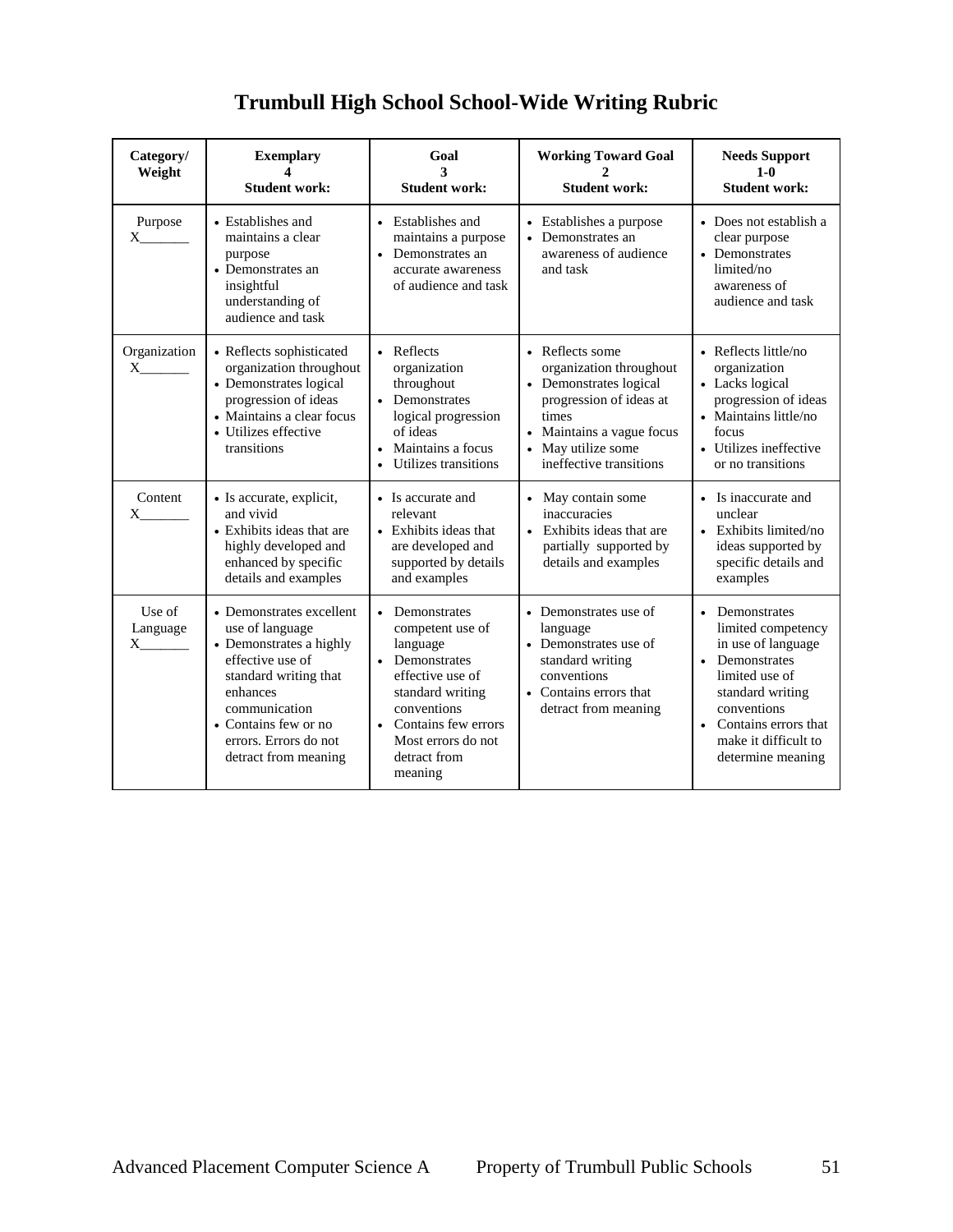| Category/<br>Weight                                        | <b>Exemplary</b>                                                                                                                                                          | Goal<br>3                                                                                                                                                                                      | <b>Working Toward</b><br>Goal<br>$\overline{c}$                                                                                                                  | <b>Needs Support</b><br>$1 - 0$                                                                                                                                                           |
|------------------------------------------------------------|---------------------------------------------------------------------------------------------------------------------------------------------------------------------------|------------------------------------------------------------------------------------------------------------------------------------------------------------------------------------------------|------------------------------------------------------------------------------------------------------------------------------------------------------------------|-------------------------------------------------------------------------------------------------------------------------------------------------------------------------------------------|
| Understanding<br>$X \sim$                                  | • Student demonstrates<br>clear understanding of<br>the problem and the<br>complexities of the<br>task                                                                    | Student demonstrates<br>$\bullet$<br>sufficient<br>understanding of the<br>problem and most of<br>the complexities of<br>the task                                                              | • Student demonstrates<br>some understanding<br>of the problem but<br>requires assistance to<br>complete the task                                                | • Student demonstrates<br>limited or no<br>understanding of the<br>fundamental problem<br>after assistance with<br>the task                                                               |
| Research<br>$X \sim$                                       | • Student gathers<br>compelling<br>information from<br>multiple sources<br>including digital, print,<br>and interpersonal                                                 | • Student gathers<br>sufficient<br>information from<br>multiple sources<br>including digital,<br>print, and<br>interpersonal                                                                   | • Student gathers some<br>information from<br>few sources<br>including digital,<br>print, and<br>interpersonal                                                   | • Student gathers<br>limited or no<br>information                                                                                                                                         |
| Reasoning and<br>Strategies<br>$X$ <sub>_________</sub>    | • Student demonstrates<br>strong critical thinking<br>skills to develop a<br>comprehensive plan<br>integrating multiple<br>strategies                                     | • Student demonstrates<br>sufficient critical<br>thinking skills to<br>develop a cohesive<br>plan integrating<br>strategies                                                                    | • Student<br>demonstrates some<br>critical thinking<br>skills to develop a<br>plan integrating<br>some strategies                                                | • Student demonstrates<br>limited or no critical<br>thinking skills and no<br>plan                                                                                                        |
| <b>Final Product</b><br>and/or<br>Presentation<br>$X \sim$ | • Solution shows deep<br>understanding of the<br>problem and its<br>components<br>• Solution shows<br>extensive use of 21 <sup>st</sup> -<br>century technology<br>skills | • Solution shows<br>sufficient<br>understanding of the<br>problem and its<br>components<br>Solution shows<br>$\bullet$<br>sufficient use of 21 <sup>st</sup> -<br>century technology<br>skills | • Solution shows some<br>understanding of the<br>problem and its<br>components<br>• Solution shows some<br>use of 21 <sup>st</sup> -century<br>technology skills | Solution shows<br>$\bullet$<br>limited or no<br>understanding of the<br>problem and its<br>components<br>• Solution shows<br>limited or no use of<br>$21st$ -century<br>technology skills |

## **Trumbull High School School-Wide Problem-Solving Rubric**